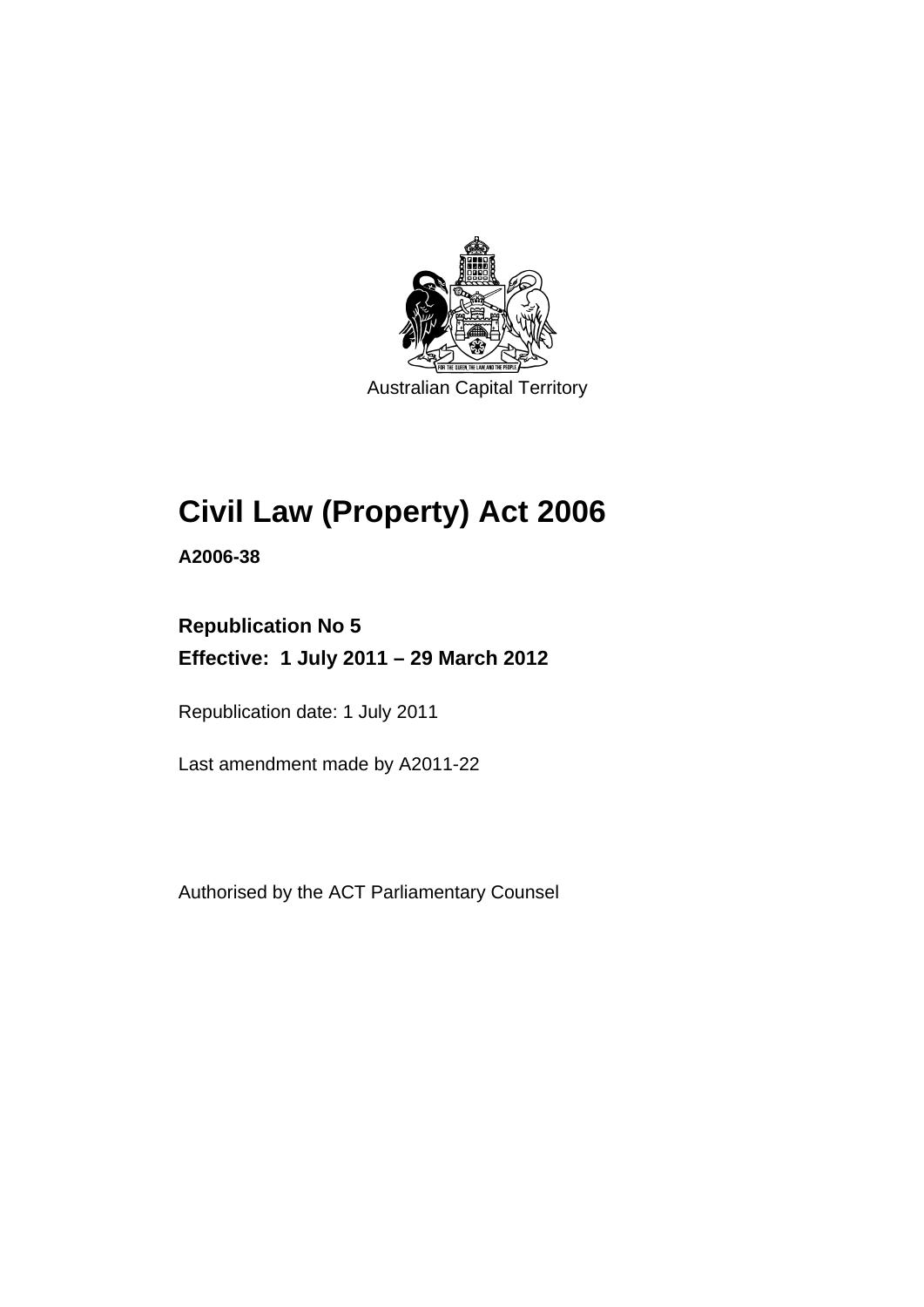#### **About this republication**

#### **The republished law**

This is a republication of the *Civil Law (Property) Act 2006* (including any amendment made under the *Legislation Act 2001*, part 11.3 (Editorial changes)) as in force on 1 July 2011*.* It also includes any commencement, amendment, repeal or expiry affecting this republished law to 1 July 2011.

The legislation history and amendment history of the republished law are set out in endnotes 3 and 4.

#### **Kinds of republications**

The Parliamentary Counsel's Office prepares 2 kinds of republications of ACT laws (see the ACT legislation register at www.legislation.act.gov.au):

- authorised republications to which the *Legislation Act 2001* applies
- unauthorised republications.

The status of this republication appears on the bottom of each page.

#### **Editorial changes**

The *Legislation Act 2001*, part 11.3 authorises the Parliamentary Counsel to make editorial amendments and other changes of a formal nature when preparing a law for republication. Editorial changes do not change the effect of the law, but have effect as if they had been made by an Act commencing on the republication date (see *Legislation Act 2001*, s 115 and s 117). The changes are made if the Parliamentary Counsel considers they are desirable to bring the law into line, or more closely into line, with current legislative drafting practice.

This republication does not include amendments made under part 11.3 (see endnote 1).

#### **Uncommenced provisions and amendments**

If a provision of the republished law has not commenced, the symbol  $\mathbf{U}$  appears immediately before the provision heading. Any uncommenced amendments that affect this republished law are accessible on the ACT legislation register (www.legislation.act.gov.au). For more information, see the home page for this law on the register.

#### **Modifications**

If a provision of the republished law is affected by a current modification, the symbol  $\mathbf{M}$ appears immediately before the provision heading. The text of the modifying provision appears in the endnotes. For the legal status of modifications, see the *Legislation Act 2001*, section 95.

#### **Penalties**

At the republication date, the value of a penalty unit for an offence against this law is \$110 for an individual and \$550 for a corporation (see *Legislation Act 2001*, s 133).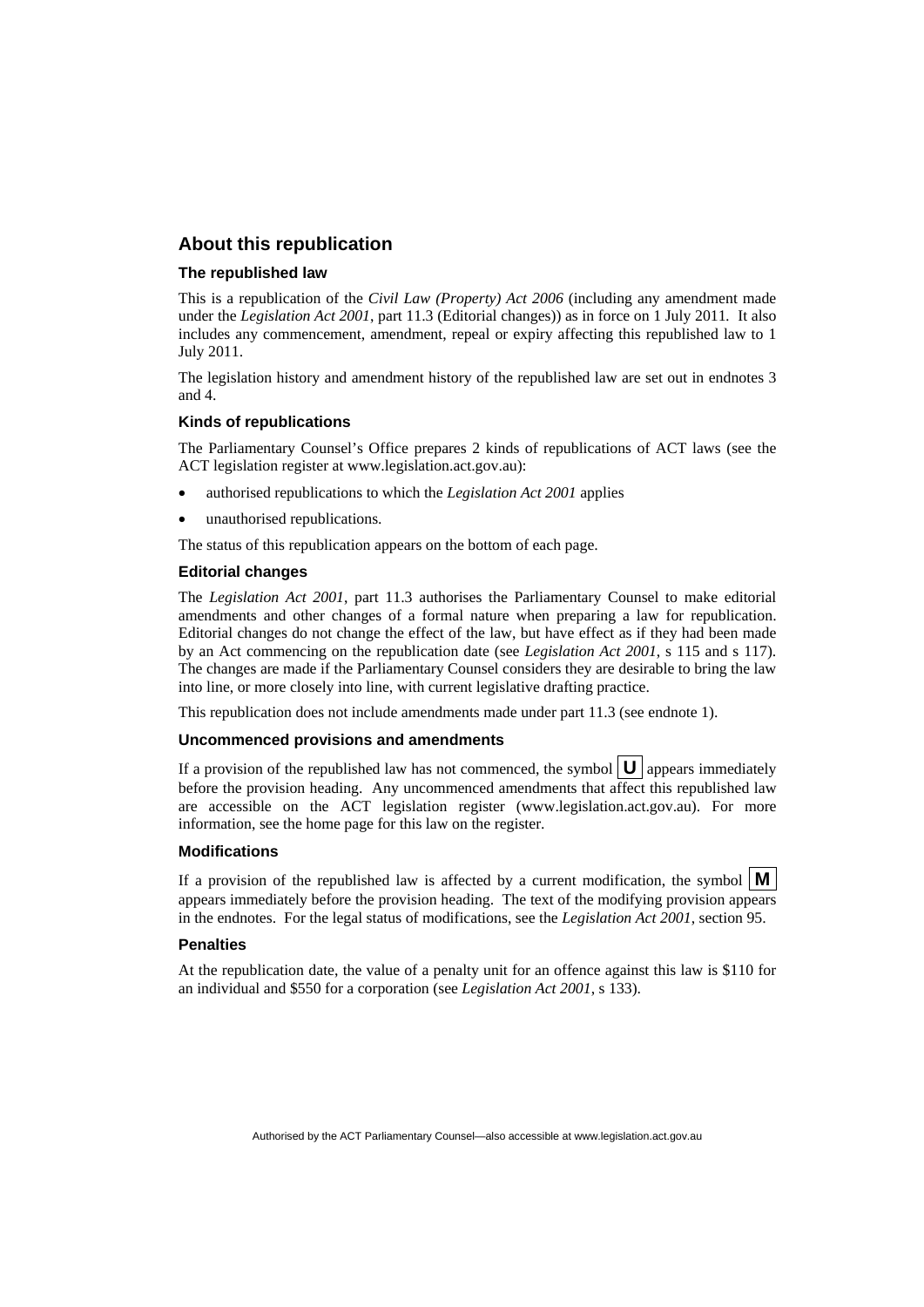

# **Civil Law (Property) Act 2006**

## **Contents**

| <b>Chapter 1</b> |                       | <b>Preliminary</b>            |                |
|------------------|-----------------------|-------------------------------|----------------|
| 1                | Name of Act           |                               | $\overline{2}$ |
| 3                | Dictionary            |                               | $\overline{2}$ |
| $\overline{4}$   | <b>Notes</b>          |                               | $\overline{2}$ |
| 5                | Application of Act    |                               | $\overline{2}$ |
| <b>Chapter 2</b> |                       | Conveyancing                  |                |
| <b>Part 2.1</b>  |                       | Conveyancing-preliminary      |                |
| 200              | What is a settlement? |                               | 3              |
|                  |                       |                               |                |
| R <sub>5</sub>   |                       | Civil Law (Property) Act 2006 | contents 1     |
| 01/07/11         |                       | Fffective: 01/07/11-29/03/12  |                |

Page

Authorised by the ACT Parliamentary Counsel—also accessible at www.legislation.act.gov.au

Effective: 01/07/11-29/03/12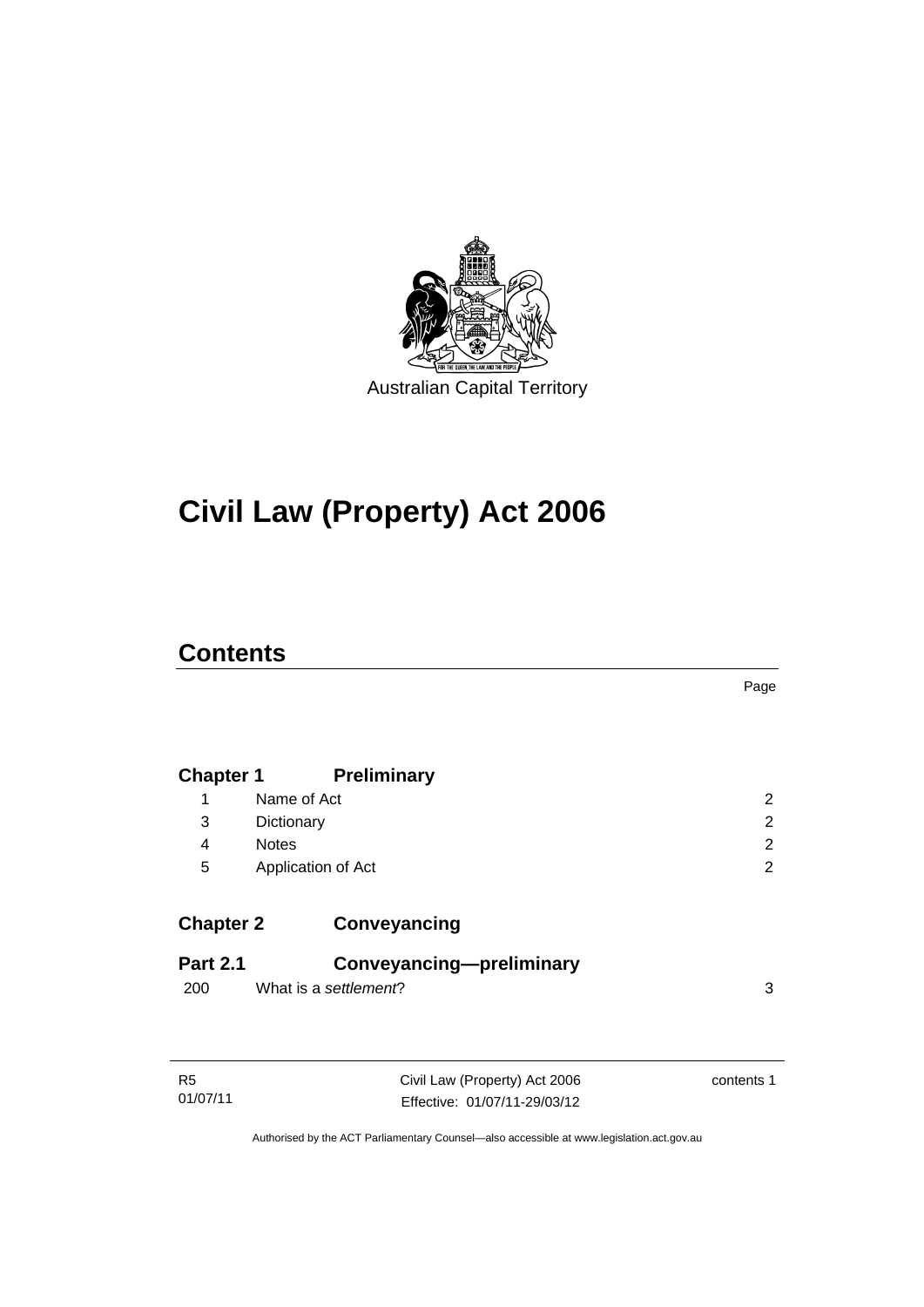#### **Contents**

|                 |                                                                                                                | Page           |
|-----------------|----------------------------------------------------------------------------------------------------------------|----------------|
| <b>Part 2.2</b> | <b>General rules about property</b>                                                                            |                |
| Division 2.2.1  | Rules of law on certain points                                                                                 |                |
| 201             | Instruments required to be in writing                                                                          | 4              |
| 202             | Creation of interests in land by word of mouth                                                                 | 5              |
| 203             | Exceptions to s 201 and s 202                                                                                  | 5              |
| 204             | Proceedings do not lie on certain unwritten agreements                                                         | 6              |
| 205             | Assignment of debts and things in action<br>Merger                                                             | $\overline{7}$ |
| 206             |                                                                                                                | $\overline{7}$ |
| 207             | Equitable waste                                                                                                | 8              |
| Division 2.2.2  | <b>Property generally</b>                                                                                      |                |
| 208             | Person may assure property to self or to self and others                                                       | 8              |
| 209             | Power for corporations to hold property as joint tenants                                                       | 8              |
| 210             | Interpretation of conveyance etc of property to 2 or more people                                               |                |
|                 | together                                                                                                       | 9              |
| 211             | Tenants in common of equitable estate acquiring legal estate                                                   | 9              |
| 212             | People taking who are not parties<br>Presumption of survivorship<br>Provisions about supplemental instruments  | 10             |
| 213             |                                                                                                                | 10             |
| 214             |                                                                                                                | 10             |
| Division 2.2.3  | <b>Ending life interests</b>                                                                                   |                |
| 215             | Meaning of life interest for div 2.2.3                                                                         | 11             |
| 216             | Wrongful holding over of life interest etc                                                                     | 11             |
| 217             | Vesting of interests on end of life interest-evidence of death                                                 | 11             |
| 218             | Vesting orders made in error                                                                                   | 12             |
| <b>Part 2.3</b> | General rules about deeds and documents of                                                                     |                |
|                 | corporations                                                                                                   |                |
| Division 2.3.1  | Deeds and their effect                                                                                         |                |
| 219             | Signature and attestation of deeds                                                                             | 14             |
| 220             | Receipt in deed sufficient                                                                                     | 14             |
| 221             | Receipt in deed or endorsed evidence for subsequent purchaser<br>How powers of appointment are to be exercised | 15<br>15       |
| 222             |                                                                                                                |                |
| Division 2.3.2  | <b>Operation of deeds</b>                                                                                      |                |
| 223             | Limitations may be made by direct conveyance without uses                                                      | 15             |
| 224             | In conveyance use of word grant unnecessary                                                                    | 15             |
| contents 2      | Civil Law (Property) Act 2006                                                                                  | R <sub>5</sub> |
|                 | Effective: 01/07/11-29/03/12                                                                                   | 01/07/11       |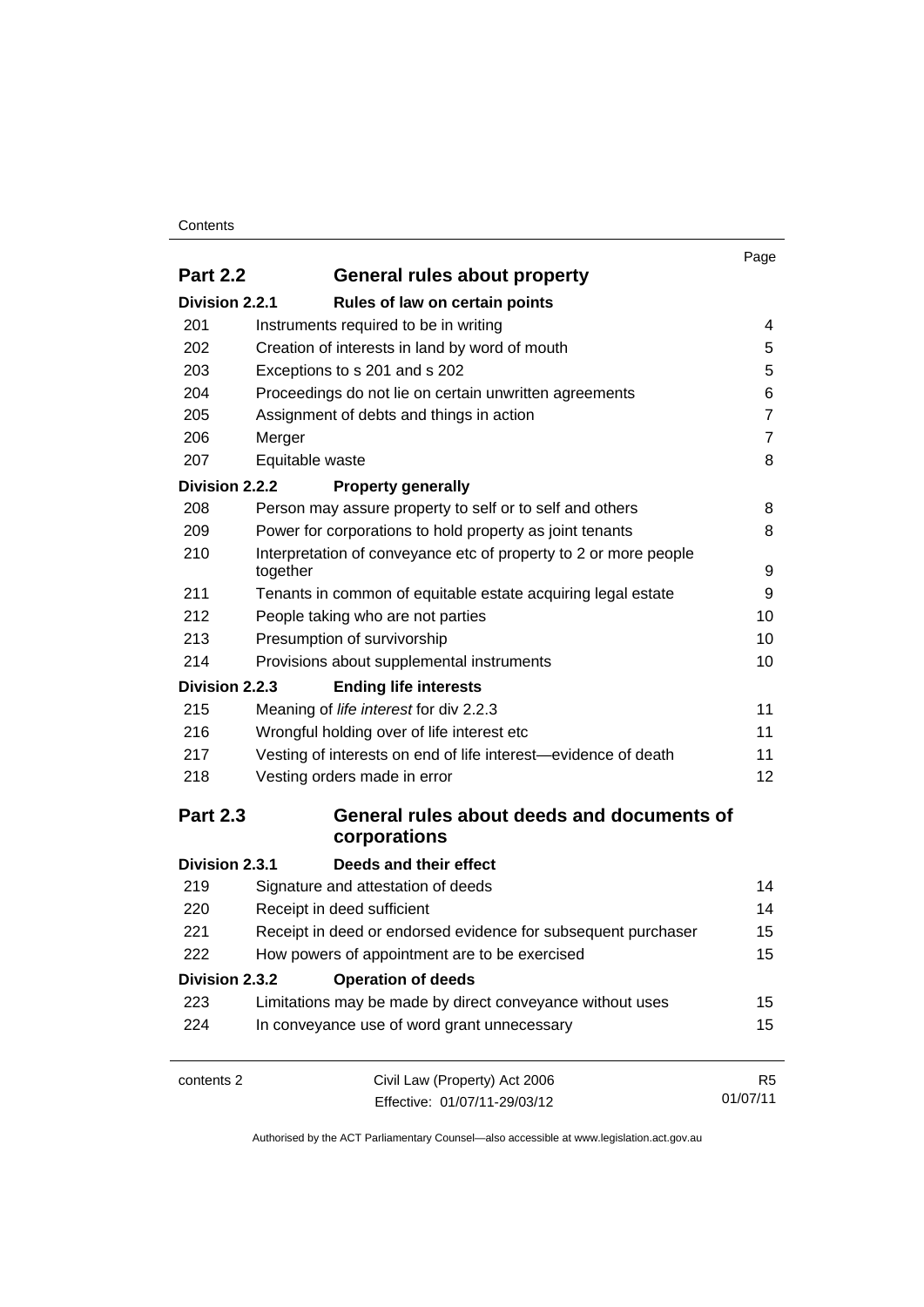|                 |                                                                            | Contents   |
|-----------------|----------------------------------------------------------------------------|------------|
|                 |                                                                            | Page       |
| 225             | Rights of entry etc                                                        | 16         |
| 226             | Certain conveyance etc void                                                | 16         |
| Division 2.3.3  | <b>Documents of corporations</b>                                           |            |
| 227             | Execution of documents by or on behalf of corporations                     | 16         |
| Division 2.3.4  | <b>Powers of appointment</b>                                               |            |
| 228             | Application-div 2.3.4                                                      | 18         |
| 229             | Appointments to be valid despite exclusion of object                       | 18         |
| <b>Part 2.4</b> | <b>Sales and other transactions</b>                                        |            |
| Division 2.4.1  | Dispositions on trust for sale or with power of sale                       |            |
| 230             | Meaning of purchaser for div 2.4.1                                         | 19         |
| 231             | Consents to execution of trust for sale etc.                               | 19         |
| 232             | Purchaser not to be concerned with trusts of proceeds of sale              | 20         |
| 233             | Settlements of personal property invested in land                          | 20         |
| 234             | Powers given to trustees for sale                                          | 21         |
| 235             | Application of income of land under trust for sale                         | 21         |
| 236             | Partition of land under trust for sale                                     | 21         |
| 237             | Powers of Supreme Court if trustees for sale decline to exercise<br>powers | 23         |
| Division 2.4.2  | <b>Voidable dispositions</b>                                               |            |
| 238             | Meaning of purchaser for div 2.4.2                                         | 23         |
| 239             | Voluntary dispositions to defraud creditors voidable                       | 23         |
| 240             | Voluntary dispositions of land—how far voidable against purchasers         | 24         |
| 241             | Acquisitions of reversions at under value                                  | 24         |
| <b>Part 2.5</b> | <b>Partition</b>                                                           |            |
| 242             | Definitions-pt 2.5                                                         | 25         |
| 243             | Court may order partition of land held in co-ownership                     | 25         |
| 244             | Power of Supreme Court to order sale instead of partition                  | 25         |
| 245             | Authority for interested person to bid                                     | 27         |
| 246             | Parties to partition proceedings                                           | 27         |
| 247             | Several sales in same partition proceeding                                 | 27         |
| <b>Part 2.6</b> | <b>Apportionment</b>                                                       |            |
| 248             | Definitions-pt 2.6                                                         | 29         |
| R <sub>5</sub>  | Civil Law (Property) Act 2006                                              | contents 3 |
| 01/07/11        | Effective: 01/07/11-29/03/12                                               |            |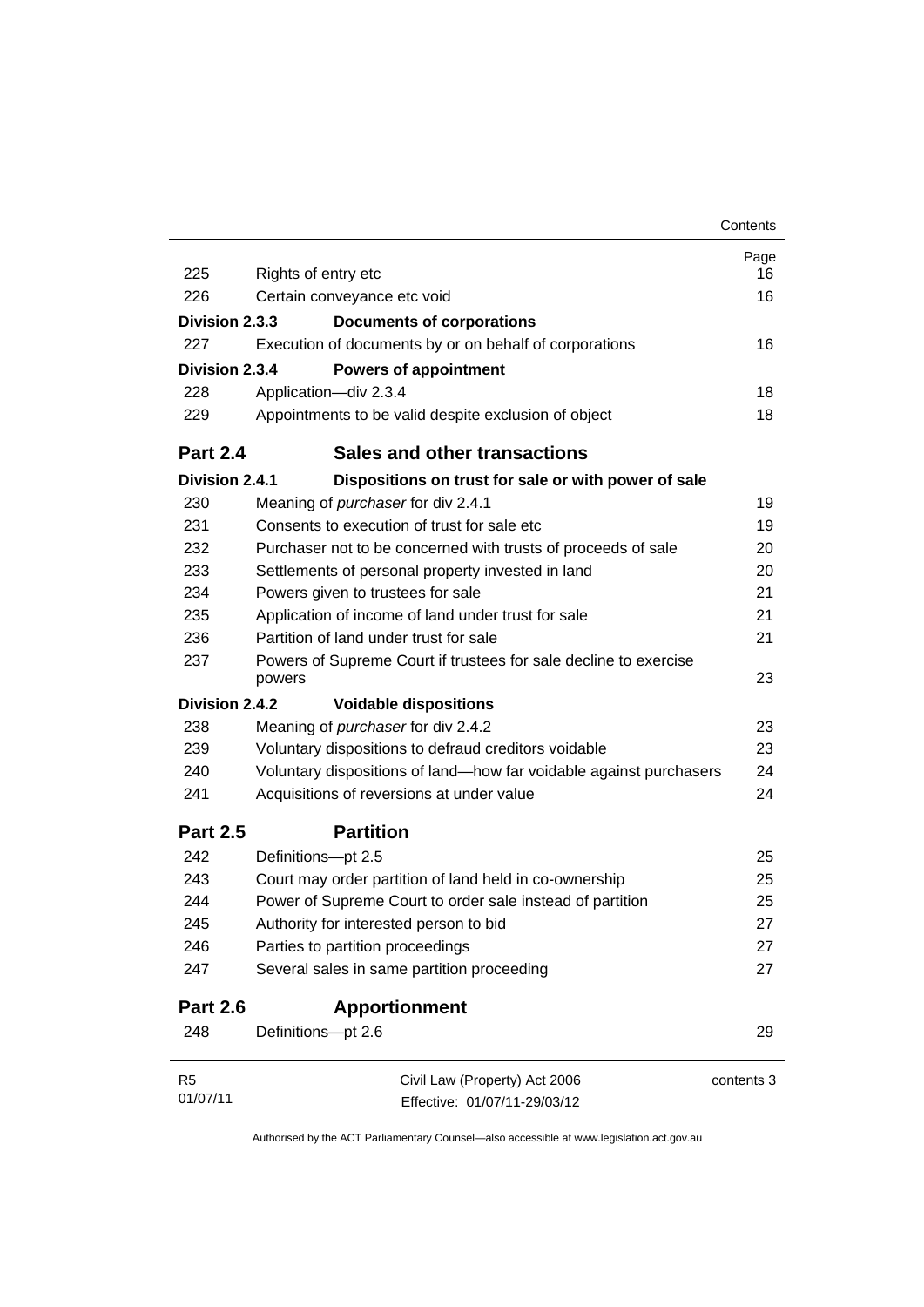|                  |                                                       | Page |
|------------------|-------------------------------------------------------|------|
| 249              | Application of pt 2.6 to dividends of companies       | 29   |
| 250              | Income apportionable in relation to time              | 29   |
| 251              | Time when apportioned part is payable                 | 30   |
| 252              | Recovery of apportioned parts                         | 30   |
| 253              | Exceptions and application                            | 31   |
| <b>Part 2.7</b>  | <b>Children and children's property</b>               |      |
| 254              | Receipts by certain children                          | 32   |
| 255              | Management of land during childhood                   | 32   |
| 256              | Power to appoint trustees of child's property         | 33   |
| 257              | Powers and duties of guardian                         | 35   |
| <b>Part 2.8</b>  | Rights-of-way                                         |      |
| 258              | No right-of-way by user against Territory etc         | 36   |
| <b>Chapter 3</b> | <b>Mortgages</b>                                      |      |
| <b>Part 3.1</b>  | Powers in relation to mortgages                       |      |
| 300              | Application-pt 3.1                                    | 37   |
| 301              | Powers incidental to mortgages                        | 37   |
| 302              | Receipt for purchase money sufficient discharge       | 38   |
| 303              | Notice of sale                                        | 38   |
| 304              | Purported exercise of power of sale                   | 39   |
| 305              | Application of purchase money by mortgagee            | 39   |
| 306              | Property that may be transferred to purchaser         | 39   |
| 307              | Mortgagee may call for documents relating to property | 40   |
| 308              | Appointment of receiver                               | 40   |
| 309              | Receiver taken to be agent of mortgagor               | 41   |
| 310              | Powers of receiver                                    | 41   |
| 311              | Ending appointment of receiver etc                    | 41   |
| 312              | Commission to receiver                                | 41   |
| 313              | Receiver to insure if required                        | 42   |
| 314              | Application of amounts received by receiver           | 42   |

contents 4 Civil Law (Property) Act 2006 Effective: 01/07/11-29/03/12

R5 01/07/11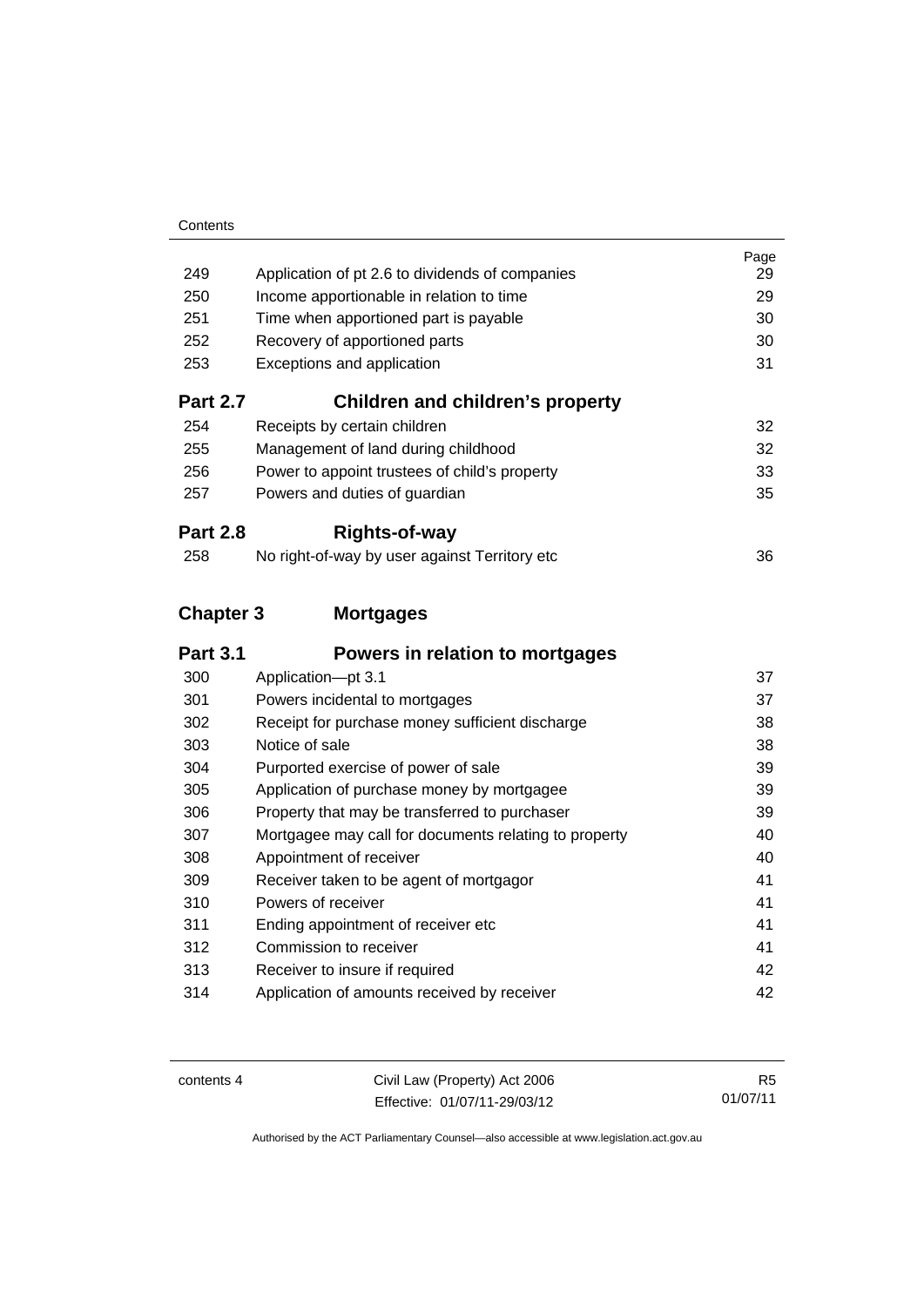|                            |                                                               | Contents   |
|----------------------------|---------------------------------------------------------------|------------|
|                            |                                                               | Page       |
| <b>Part 3.2</b>            | Mortgages—other provisions                                    |            |
| 315                        | Effect of repayment on ejectment by mortgagee                 | 43         |
| 316                        | Section 315 not to apply in certain cases                     | 44         |
| 317                        | Redemption if mortgagee absent or unknown                     | 44         |
| <b>Chapter 4</b>           | Leases                                                        |            |
| <b>Part 4.1</b>            | Leases-general provisions                                     |            |
| Division 4.1.1             | Lessee's and lessor's obligations                             |            |
| 400                        | Lessee's obligations attach to reversion                      | 46         |
| 401                        | Lessor's obligations to run with reversion                    | 47         |
| 402                        | Lessee to give notice of ejectment to lessor                  | 47         |
| Division 4.1.2             | Renewal of headlease without surrender of sublease            |            |
| 403                        | Renewal of headlease                                          | 48         |
| 404                        | Rights on renewal                                             | 48         |
| <b>Part 4.2</b>            | Leases to and for children and for absent<br><b>lessors</b>   |            |
| 405                        | Leases for children                                           | 50         |
| 406                        | Costs of lease authorisation application for child            | 50         |
| 407                        | Renewal of leases by children                                 | 51         |
| 408                        | Renewal of leases for people not amenable to process          | 51         |
| 409                        | Preconditions for grant or renewal of lease to be satisfied   | 52         |
| 410                        | Application of amounts paid for lease renewal under pt 4.2    | 52         |
| 411                        | Validity of surrenders and leases under pt 4.2                | 52         |
| 412                        | Costs of applications under pt 4.2                            | 52         |
| <b>Part 4.3</b>            | <b>Breach of insurance provisions</b>                         |            |
| 413                        | Application-pt 4.3                                            | 53         |
| 414                        | Relief against forfeiture for failure to insure               | 53         |
| 415                        | Record of relief granted                                      | 53         |
| 416                        | Limit on relief                                               | 53         |
| 417                        | Noncomplying insurance                                        | 54         |
| 418                        | Protection of purchaser of leasehold against forfeiture       | 54         |
| R <sub>5</sub><br>01/07/11 | Civil Law (Property) Act 2006<br>Effective: 01/07/11-29/03/12 | contents 5 |

Authorised by the ACT Parliamentary Counsel—also accessible at www.legislation.act.gov.au

Effective: 01/07/11-29/03/12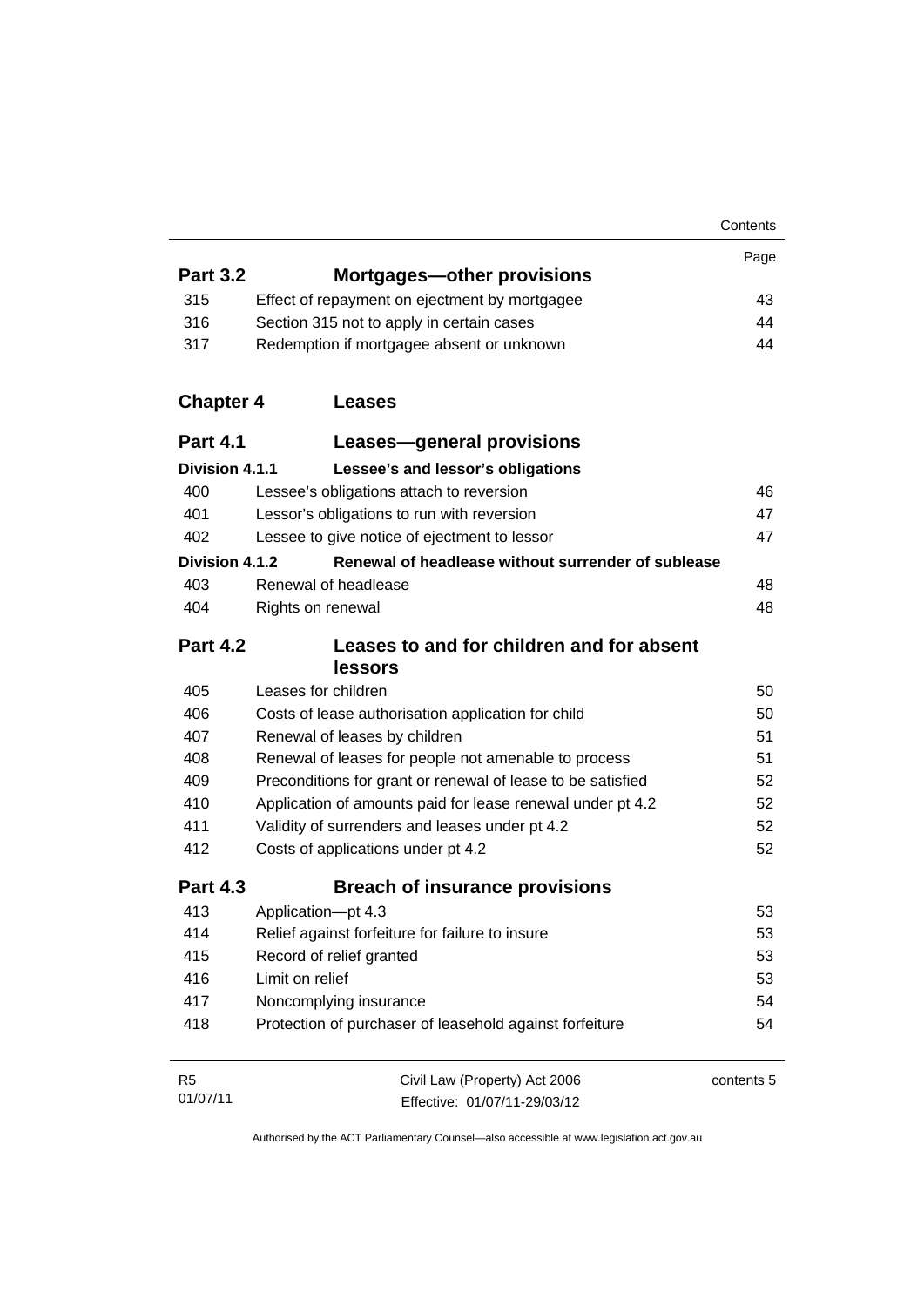#### **Contents**

|                  |                                                                                        | Page           |
|------------------|----------------------------------------------------------------------------------------|----------------|
| <b>Part 4.4</b>  | Restriction of effect of licence or waiver by<br>lessor                                |                |
| 419              | Application-pt 4.4                                                                     | 56             |
| 420              | Effect of licence given to lessee                                                      | 56             |
| 421              | Operation of partial licences                                                          | 57             |
| 422              | Apportionment of conditions of entry on severance                                      | 58             |
| 423              | Waiver of benefit of lease provision                                                   | 58             |
| <b>Part 4.5</b>  | <b>Forfeiture of leases</b>                                                            |                |
| 424              | Definitions-pt 4.5                                                                     | 59             |
| 425              | Application-pt 4.5                                                                     | 59             |
| 426              | Restrictions on re-entry or forfeiture                                                 | 59             |
| 427              | Notices under s 426 (1)                                                                | 61             |
| 428              | Protection of sublessees                                                               | 61             |
| <b>Part 4.6</b>  | Leases invalidly granted under powers                                                  |                |
| 429              | Pt 4.6 does not bind the Territory                                                     | 62             |
| 430              | Leases taken to be granted in intended exercise of power                               | 62             |
| 431              | Certain invalid leases taken to be agreements to lease                                 | 62             |
| 432              | Certain leases validated                                                               | 63             |
| 433              | Acceptance of rent taken to be confirmation of lease                                   | 64             |
| 434              | Lessee bound to accept confirmation                                                    | 64             |
| 435              | Pt 4.6 does not affect certain other rights                                            | 65             |
| <b>Part 4.7</b>  | <b>Recovery of leased premises</b>                                                     |                |
| 436              | Application-pt 4.7                                                                     | 66             |
| 437              | Who is an agent for pt 4.7?                                                            | 66             |
| 438              | Recovery of possession                                                                 | 66             |
| <b>Chapter 5</b> | <b>Miscellaneous</b>                                                                   |                |
| <b>Part 5.1</b>  | Debts charged on property of deceased<br>person                                        |                |
| 500              | Charges on property of deceased person to be paid primarily out of<br>property charged | 68             |
| contents 6       | Civil Law (Property) Act 2006                                                          | R <sub>5</sub> |
|                  | Effective: 01/07/11-29/03/12                                                           | 01/07/11       |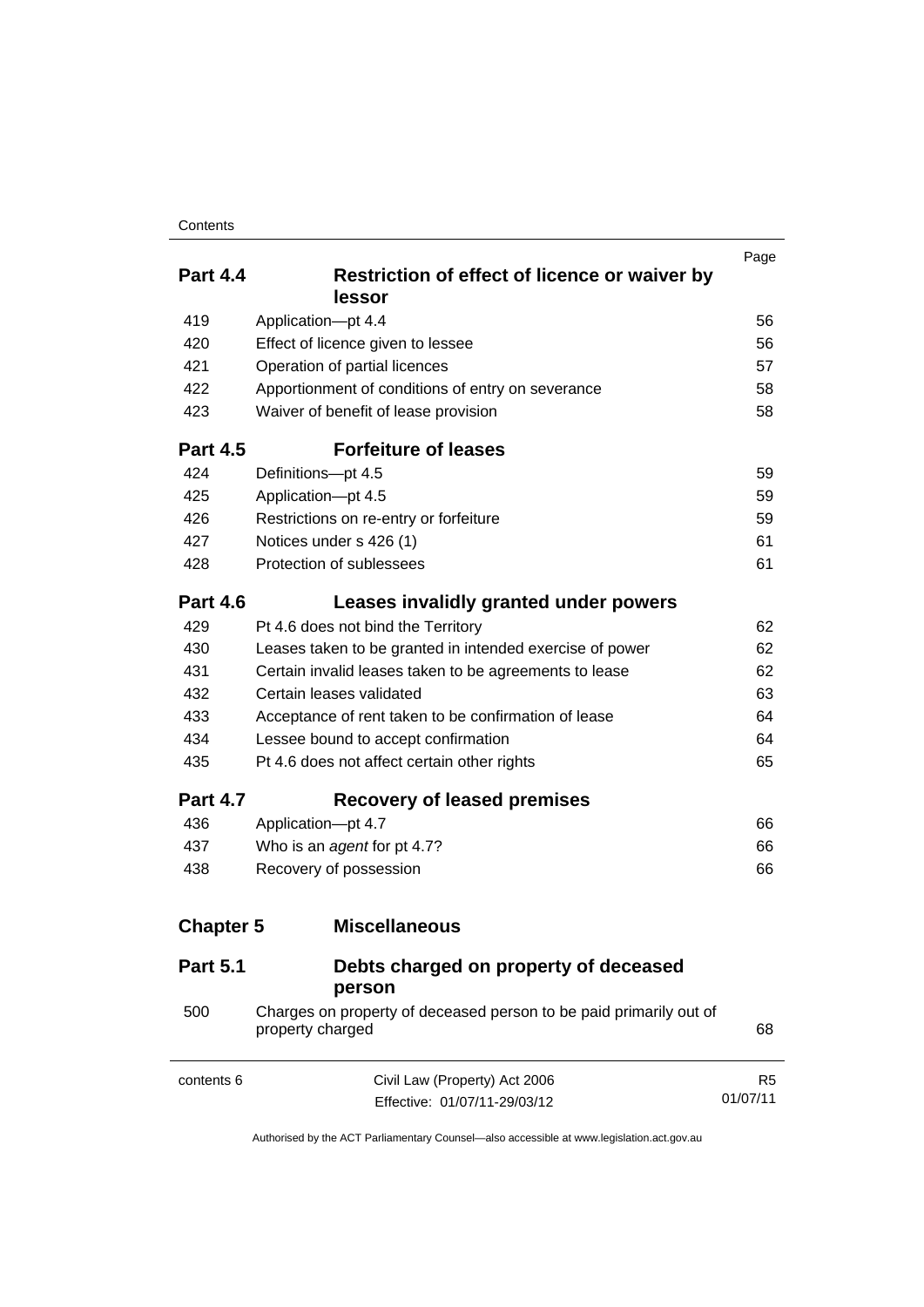|                   |                                              | Contents |
|-------------------|----------------------------------------------|----------|
|                   |                                              | Page     |
| <b>Part 5.2</b>   | <b>Stipulations in contracts</b>             |          |
| 501               | Stipulations not of the essence of contracts | 70       |
| <b>Part 5.3</b>   | <b>Miscellaneous-other provisions</b>        |          |
| 502               | Approved forms                               | 71       |
| 503               | Regulation-making power                      | 71       |
| <b>Dictionary</b> |                                              | 72       |
| <b>Endnotes</b>   |                                              |          |
| 1                 | About the endnotes                           | 77       |
| 2                 | Abbreviation key                             | 77       |
| 3                 | Legislation history                          | 78       |
| 4                 | Amendment history                            | 78       |
| 5                 | Earlier republications                       | 79       |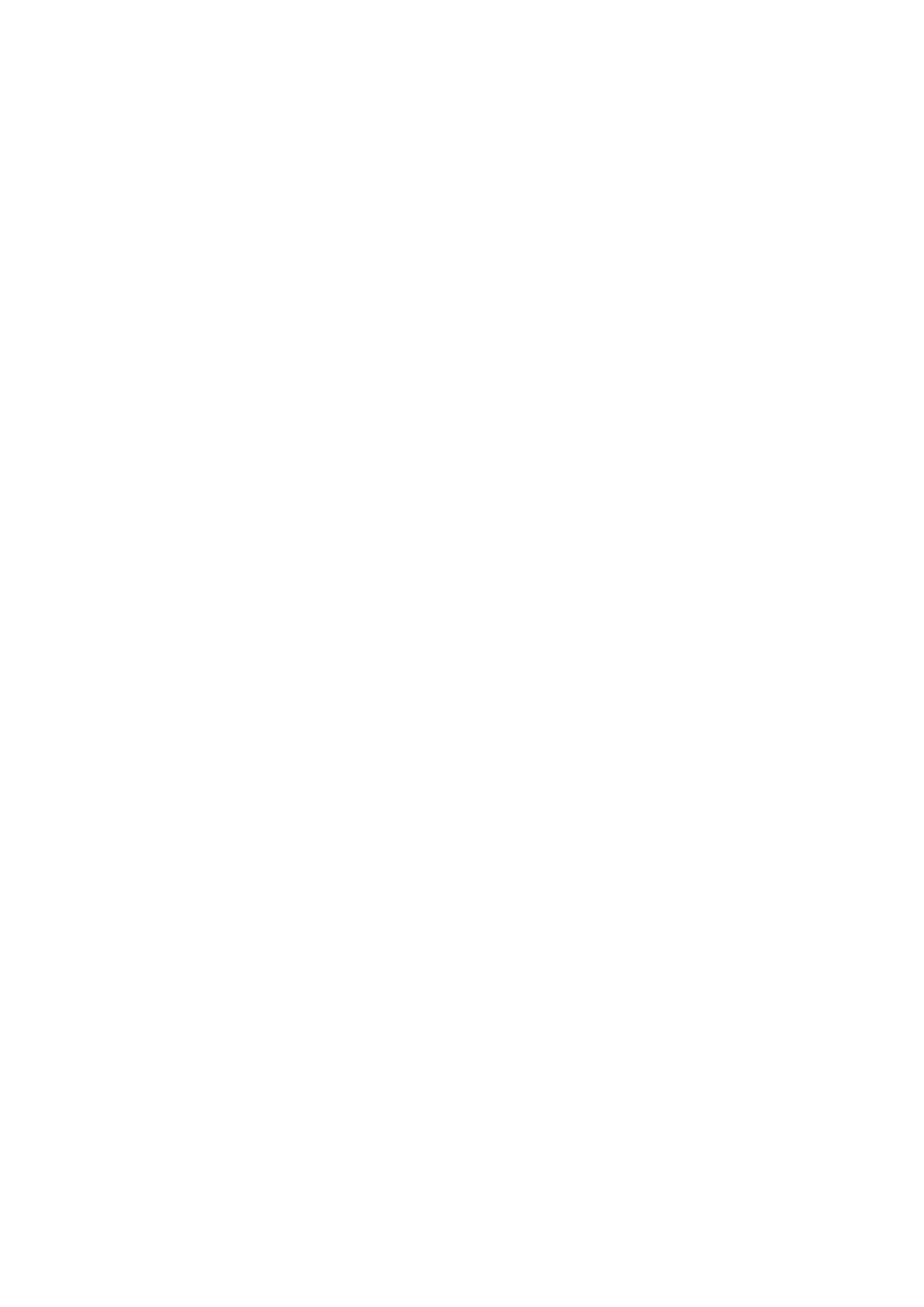

# **Civil Law (Property) Act 2006**

An Act to amend, simplify and consolidate provisions about the law of property, and for other purposes

R5 01/07/11

l

Civil Law (Property) Act 2006 Effective: 01/07/11-29/03/12 page 1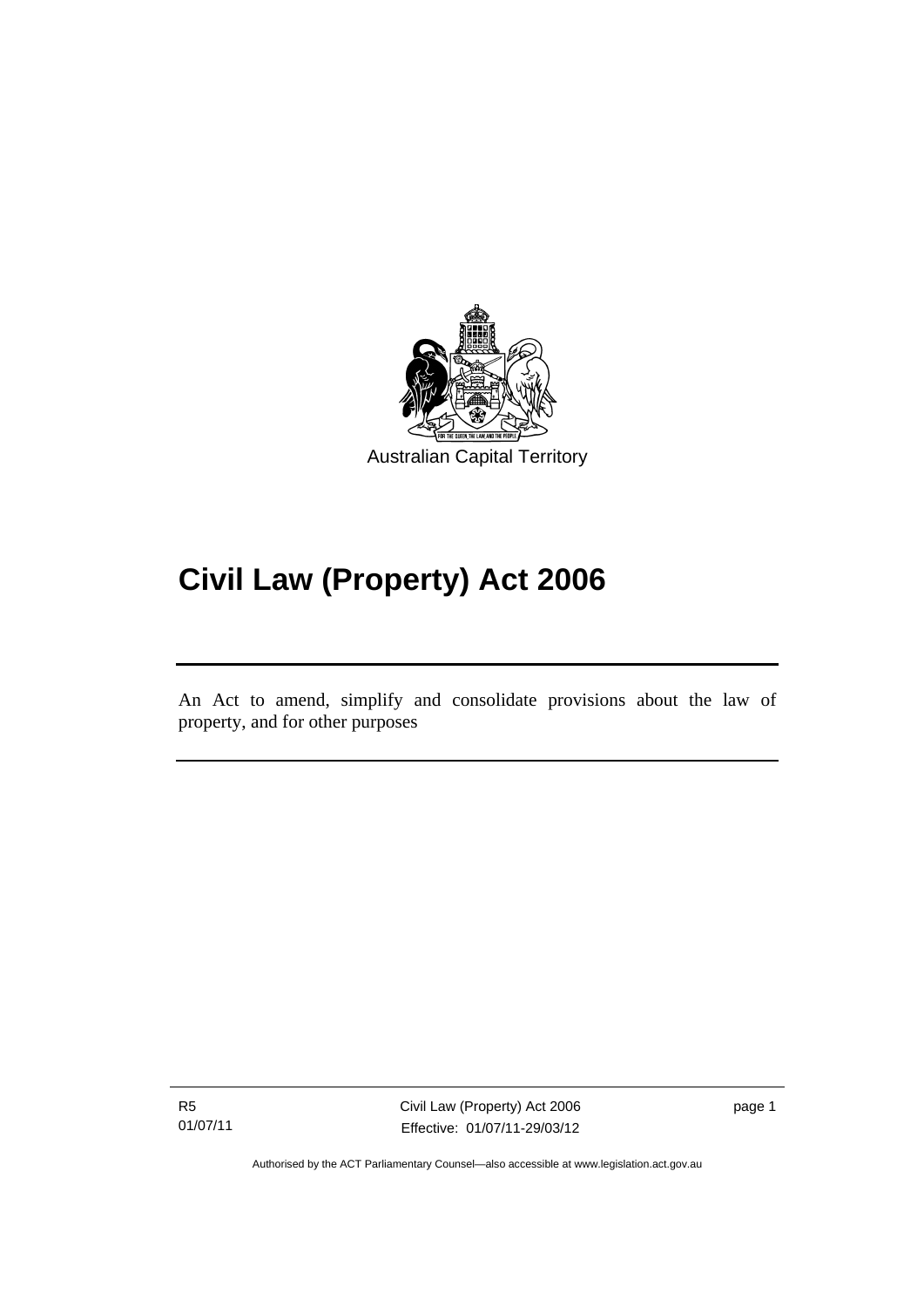Section 1

## <span id="page-11-0"></span>**Chapter 1** Preliminary

## <span id="page-11-1"></span>**1 Name of Act**

This Act is the *Civil Law (Property) Act 2006*.

## <span id="page-11-2"></span>**3 Dictionary**

The dictionary at the end of this Act is part of this Act.

*Note 1* The dictionary at the end of this Act defines certain terms used in this Act, and includes references (*signpost definitions*) to other terms defined elsewhere.

> For example, the signpost definition '*trustee company*—see the *Trustee Companies Act 1947*, dictionary.' means that the term 'trustee company' is defined in that dictionary and the definition applies to this Act.

*Note 2* A definition in the dictionary (including a signpost definition) applies to the entire Act unless the definition, or another provision of the Act, provides otherwise or the contrary intention otherwise appears (see Legislation Act, s  $155$  and s  $156$  (1)).

## <span id="page-11-3"></span>**4 Notes**

A note included in this Act is explanatory and is not part of this Act.

*Note* See the Legislation Act, s 127 (1), (4) and (5) for the legal status of notes.

## <span id="page-11-4"></span>**5 Application of Act**

- (1) This Act does not apply in relation to leasehold land (including leases of leasehold land) under the *Land Titles Act 1925* so far as there is an inconsistency with that Act.
- (2) If a provision of this Act is stated to apply to land under the *Land Titles Act 1925*, the provision is not taken (unless the contrary intention appears) to apply exclusively to land of that kind.

Authorised by the ACT Parliamentary Counsel—also accessible at www.legislation.act.gov.au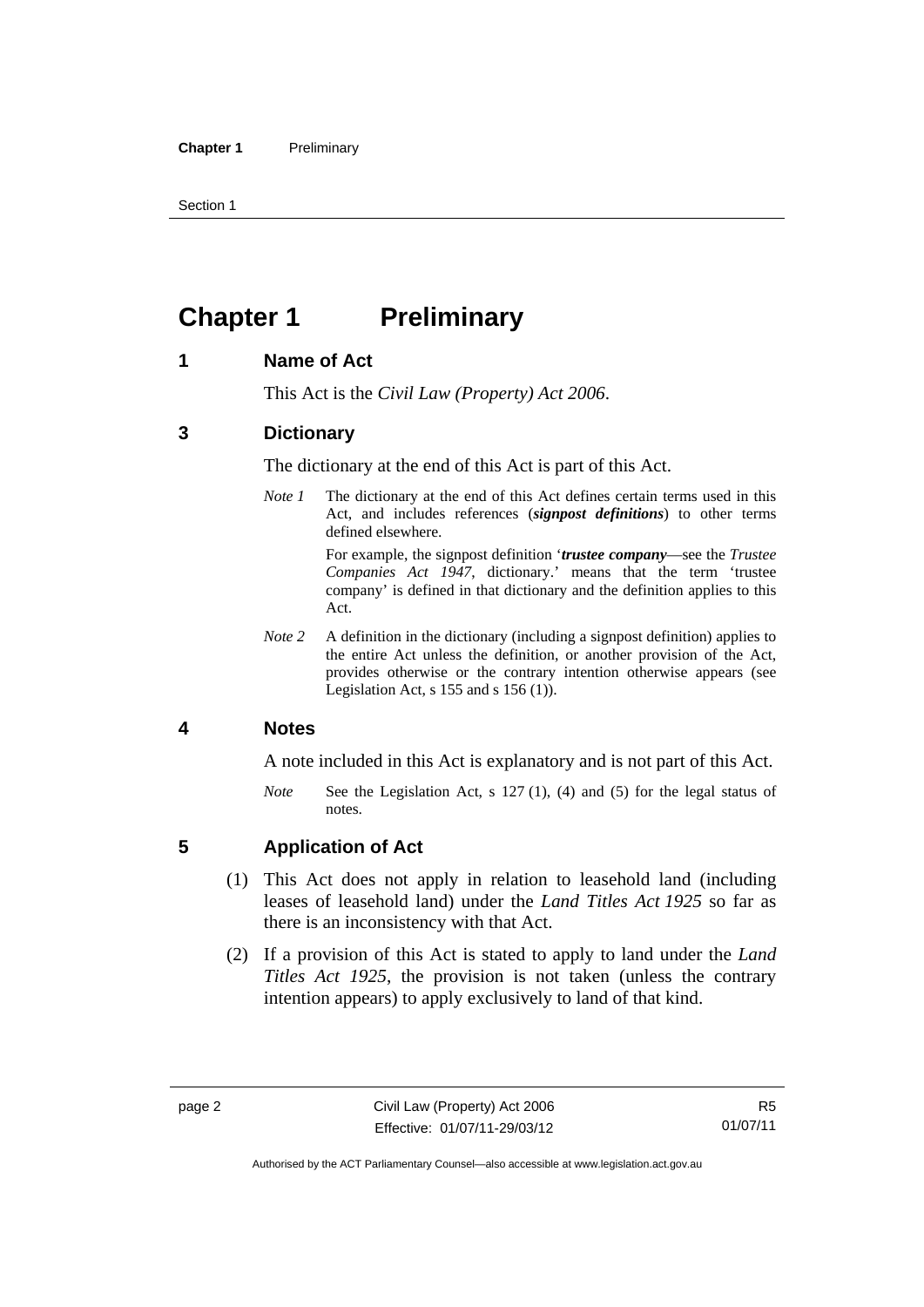## <span id="page-12-0"></span>**Chapter 2 Conveyancing**

## <span id="page-12-1"></span>**Part 2.1 Conveyancing—preliminary**

#### <span id="page-12-2"></span>**200 What is a** *settlement***?**

- (1) A *settlement* is an instrument, or a number of instruments, under which land is—
	- (a) held by people in limited ownership by succession; or
	- (b) held in trust for people as limited owners by succession; or
	- (c) held in trust for a child in possession; or
	- (d) held in limited ownership by a trust for a child in possession.

#### **Example of settlement**

will

- *Note* An example is part of the Act, is not exhaustive and may extend, but does not limit, the meaning of the provision in which it appears (see Legislation Act, s 126 and s 132).
- (2) If a child is beneficially entitled to land, and because of an intestacy or otherwise there is no instrument under which the interest of the child arises or is acquired, a *settlement* is taken to have been made by the intestate or the person whose interest the child has acquired.
- (3) An interest not disposed of by a settlement, and remaining in or reverting to the settlor (or someone deriving title through the settlor), is an interest included in the settlement and coming to the settlor (or other person) under the settlement.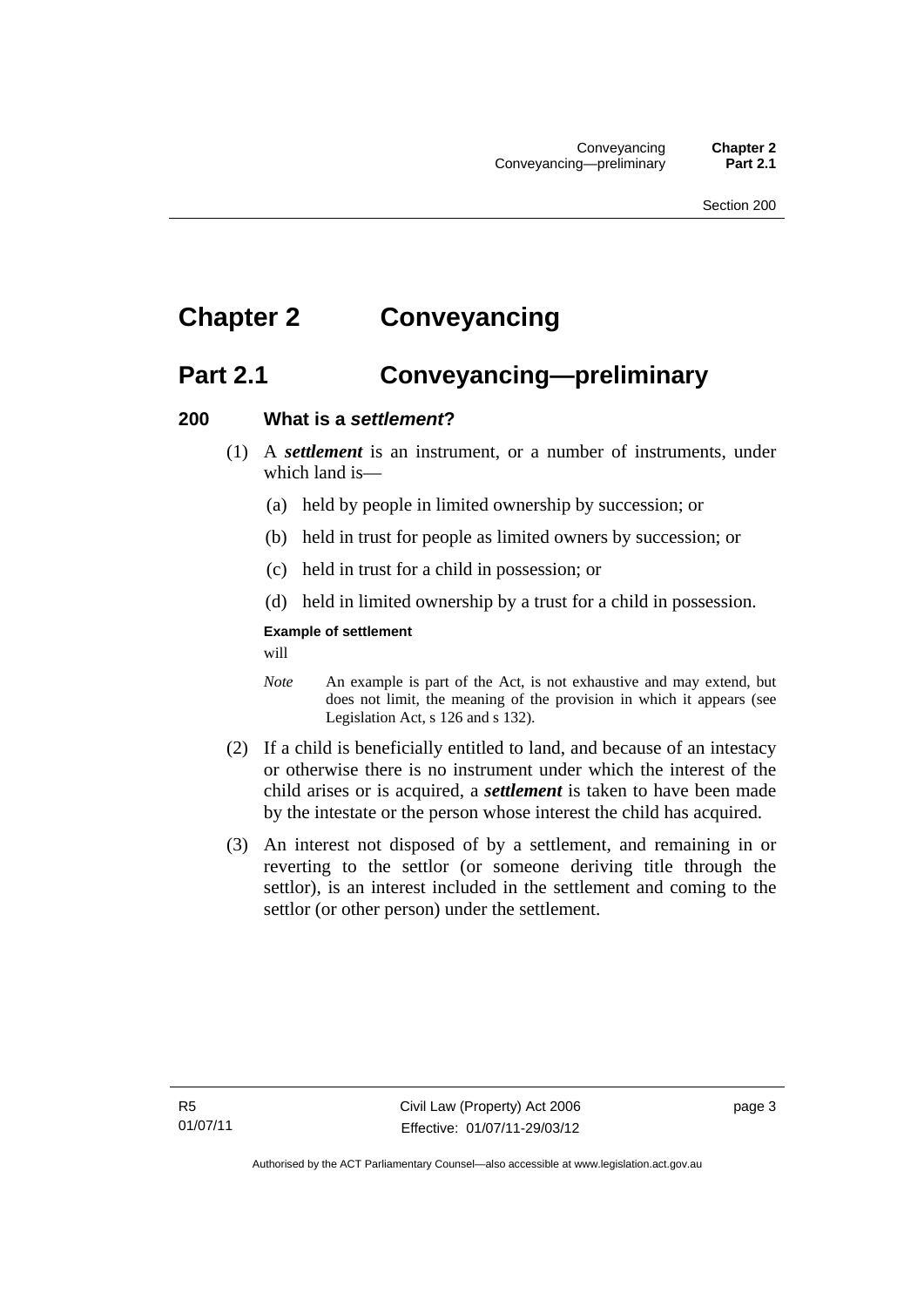## <span id="page-13-0"></span>**Part 2.2 General rules about property**

## <span id="page-13-1"></span>**Division 2.2.1 Rules of law on certain points**

## <span id="page-13-2"></span>**201 Instruments required to be in writing**

- (1) An interest in land cannot be created or disposed of by a person except—
	- (a) by writing signed by the person or by the person's agent properly authorised in writing; or
	- (b) by the person's will; or
	- (c) by operation of law.
	- *Note 1* The Legislation Act, dict, pt 1 defines *interest*, in relation to land and other property, and *land*.
	- *Note 2* See also the Legislation Act, s 168 (References to person with interest in land include personal representative etc).
- (2) A declaration of trust by a person in relation to an interest in land must be—
	- (a) in writing signed by the person; or
	- (b) made by the person's will.
- (3) A disposition by a person of an equitable interest or trust existing at the time of the disposition must be—
	- (a) in writing signed by the person or by the person's agent properly authorised in writing; or
	- (b) made by the person's will.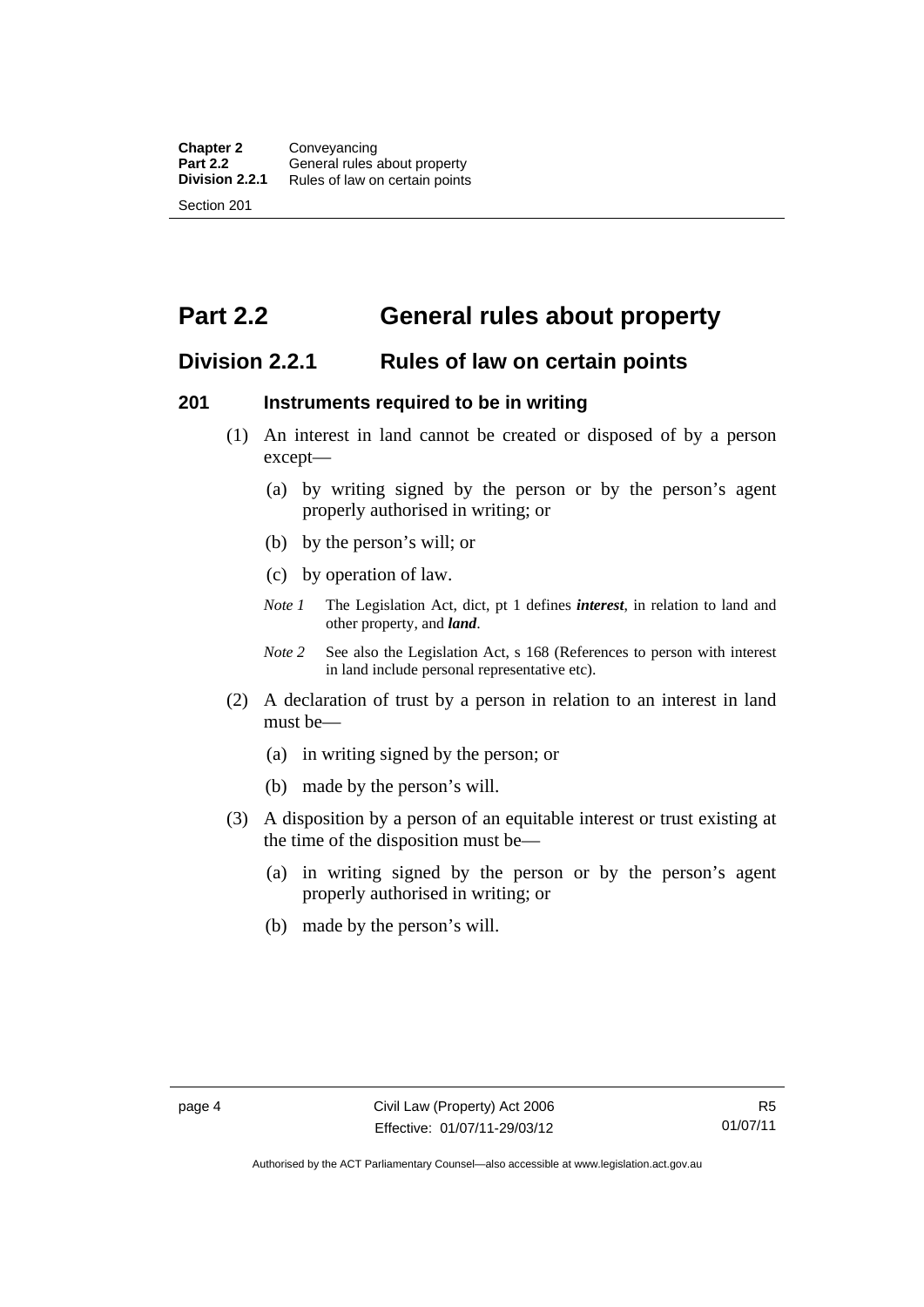- (4) This section—
	- (a) does not affect the creation or operation of a resulting, implied or constructive trust; and
	- (b) is subject to section 202 (Creation of interests in land by word of mouth).

## <span id="page-14-0"></span>**202 Creation of interests in land by word of mouth**

- (1) This section applies to an interest in land if the interest is—
	- (a) created by word of mouth; and
	- (b) not put into writing signed by the person creating it or by the person's agent properly authorised in writing.
- (2) The interest is an interest at will only, whether or not consideration is given for it.

## <span id="page-14-1"></span>**203 Exceptions to s 201 and s 202**

- (1) Section 201 (Instruments required to be in writing) and section 202 (Creation of interests in land by word of mouth) do not—
	- (a) affect the creation by word of mouth of a lease that is at the highest rent reasonably obtainable without taking a fine and that takes effect in possession—
		- (i) for a term not longer than 3 years without a right for the lessee to extend the term; or
		- (ii) for a term not longer than 3 years with a right for the lessee to extend the term, at the best rent reasonably obtainable without taking a fine, for a further period, but so that the period of the lease and the period of the extension do not total longer than 3 years; or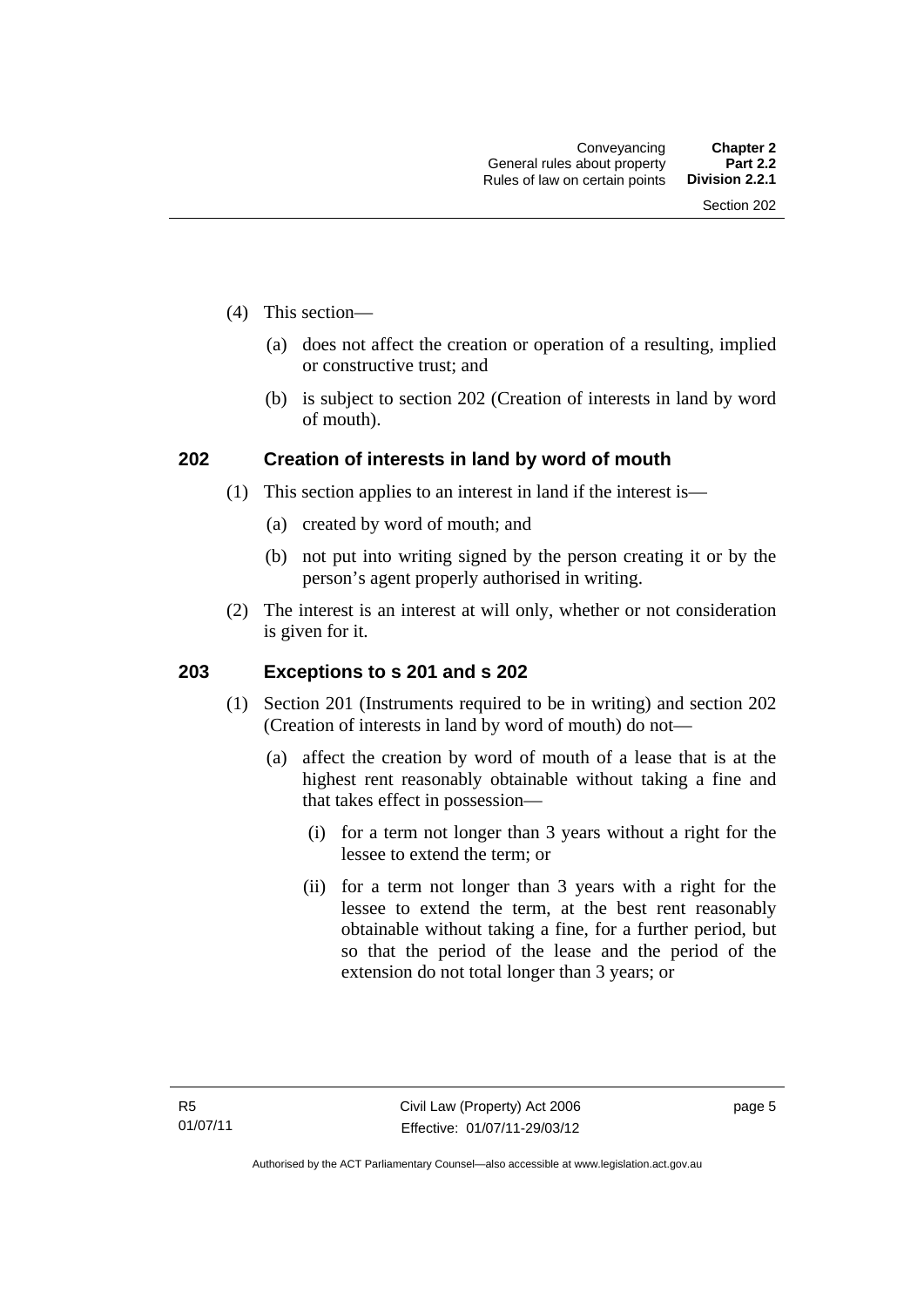- (b) invalidate a disposition by will; or
- (c) affect an interest validly created before 26 June 1986; or
- (d) affect the law about part performance.
- *Note* A 'fine' is an amount paid by a tenant to a landlord for the grant, transfer or renewal of a lease. It is not an amount reasonably demanded to cover the landlord's expenses, rather an extortionate amount demanded by a landlord without reasonable cause (see Butterworths, Australian Legal Dictionary, p 477).
- (2) In this section:

*possession*—to remove any doubt, *possession* of land does not include receipt of income from the land.

#### <span id="page-15-0"></span>**204 Proceedings do not lie on certain unwritten agreements**

- (1) A proceeding does not lie against a person on a contract for the sale or other disposition of land unless the agreement on which the proceeding is brought, or a memorandum or note of the agreement, is in writing signed by the person or by the person's agent properly authorised in writing.
- (2) This section—
	- (a) applies to contracts whenever they were made; and
	- (b) applies to land under the *Land Titles Act 1925*; and
	- (c) does not affect the law about part performance or sales by a court.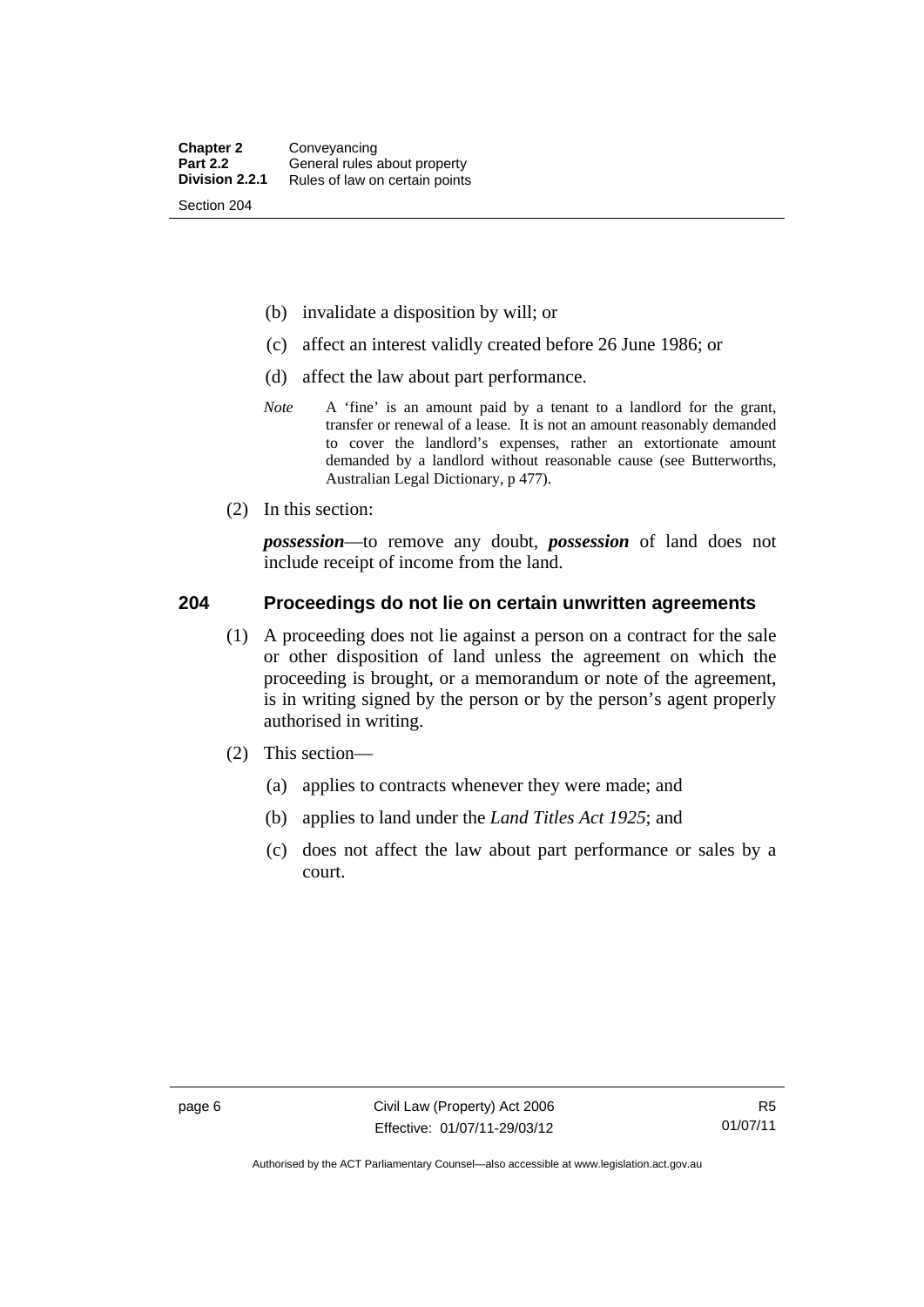## <span id="page-16-0"></span>**205 Assignment of debts and things in action**

- (1) An absolute assignment, in writing signed by the assignor, of a debt or thing in action (other than an assignment expressed to be by charge only) is effective at law to transfer the right to the debt or thing in action if written notice of the assignment is given to the debtor, trustee, or other person, (the *liable person*) from whom the assignor would have been entitled to receive or claim the debt or thing in action.
	- *Note* A *thing in action* (also called a *chose in action*) is an intangible personal property right recognised and protected by the law. Examples include debts, money held at a bank, shares, rights under a trust, copyright, and the right to sue for breach of contract.
- (2) The transfer takes effect on the day the notice is given.
- (3) Without limiting subsection (1), the assignee may recover or otherwise enforce the debt or thing in action without involving the assignor.
- (4) However, the transfer is subject to all equities that would have been entitled to priority over the right of the assignee apart from this section.
- (5) If the liable person has notice that the assignment is disputed, or of any conflicting claims to the debt or thing in action, the liable person may—
	- (a) call on anyone claiming the debt or thing in action to interplead; or
	- (b) pay any amount in dispute into court.

#### <span id="page-16-1"></span>**206 Merger**

An estate in land is merged in another estate by operation of law only if the beneficial interest in the estate is merged or extinguished in equity.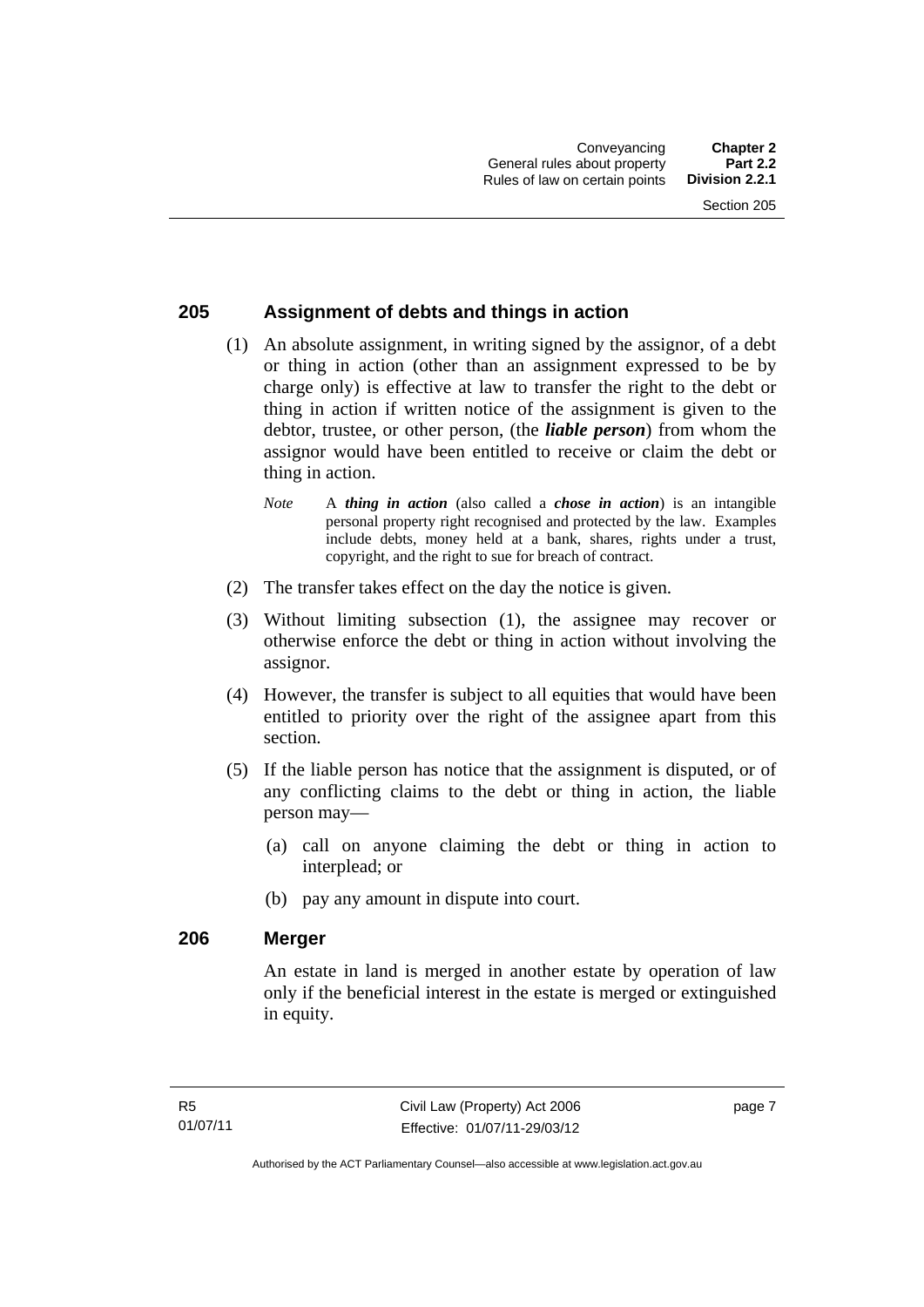#### <span id="page-17-0"></span>**207 Equitable waste**

An estate for life without impeachment of waste does not give the tenant for life a legal right to commit equitable waste, unless an intention to give the tenant for life that right expressly appears in the instrument creating the estate.

## <span id="page-17-1"></span>**Division 2.2.2 Property generally**

#### <span id="page-17-2"></span>**208 Person may assure property to self or to self and others**

A person may assure property to—

- (a) himself or herself; or
- (b) himself or herself and anyone else.

## <span id="page-17-3"></span>**209 Power for corporations to hold property as joint tenants**

- (1) A corporation may acquire and hold property in joint tenancy in the same way as if it were an individual.
- (2) Without limiting subsection (1), if a corporation and an individual become entitled to property under circumstances or an instrument that would have created a joint tenancy if the corporation were an individual, the corporation and individual are entitled to the property as joint tenants.
- (3) However, the acquisition and holding of property by a corporation in joint tenancy is subject to the conditions and restrictions that apply to the acquisition and holding of property by a corporation in severalty.
- (4) If a corporation that is a joint tenant of property is dissolved, the property devolves on the other joint tenant.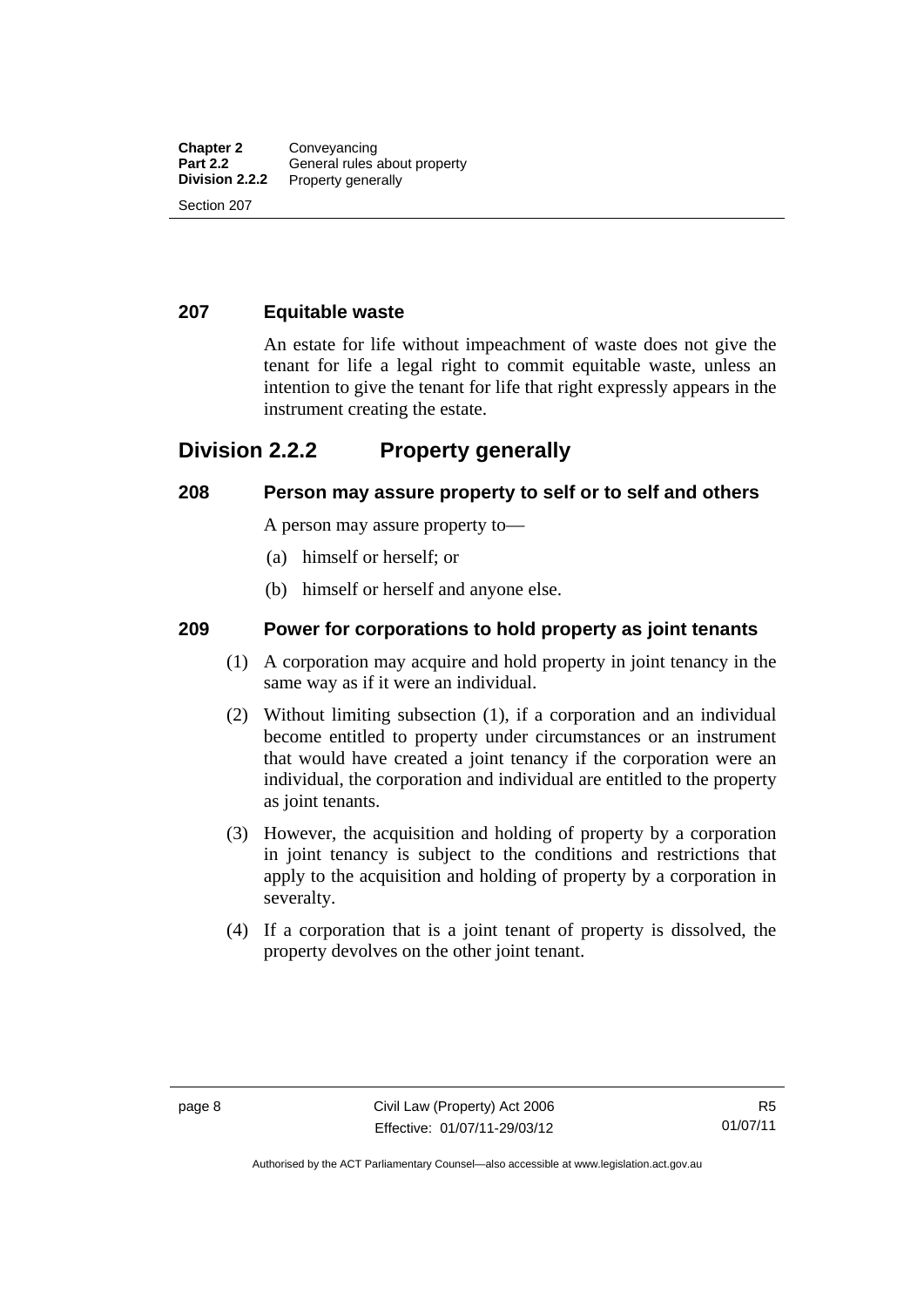## <span id="page-18-0"></span>**210 Interpretation of conveyance etc of property to 2 or more people together**

- (1) A disposition of the beneficial interest in property (whether or not with the legal estate) to or for 2 or more people together beneficially is taken to be made to or for them as tenants in common, and not as joint tenants.
- (2) However, this section does not apply—
	- (a) to people who, under the instrument, are executors, administrators, trustees or mortgagees; or
	- (b) if the instrument expressly provides that they are to take as joint tenants.
- (3) This section applies to the interpretation of an instrument commencing after 8 May 1958.

#### <span id="page-18-1"></span>**211 Tenants in common of equitable estate acquiring legal estate**

- (1) This section applies if—
	- (a) 2 or more people are beneficially entitled as tenants in common to an equitable estate in property; and
	- (b) they are or become entitled in their own right (whether as joint tenants or tenants in common) to the legal estate in the property; and
	- (c) their legal estate in the property is equal to, and coextensive with, their equitable estate in the property.
- (2) The legal and equitable estates in the property are both to be held by them as tenants in common unless they otherwise agree.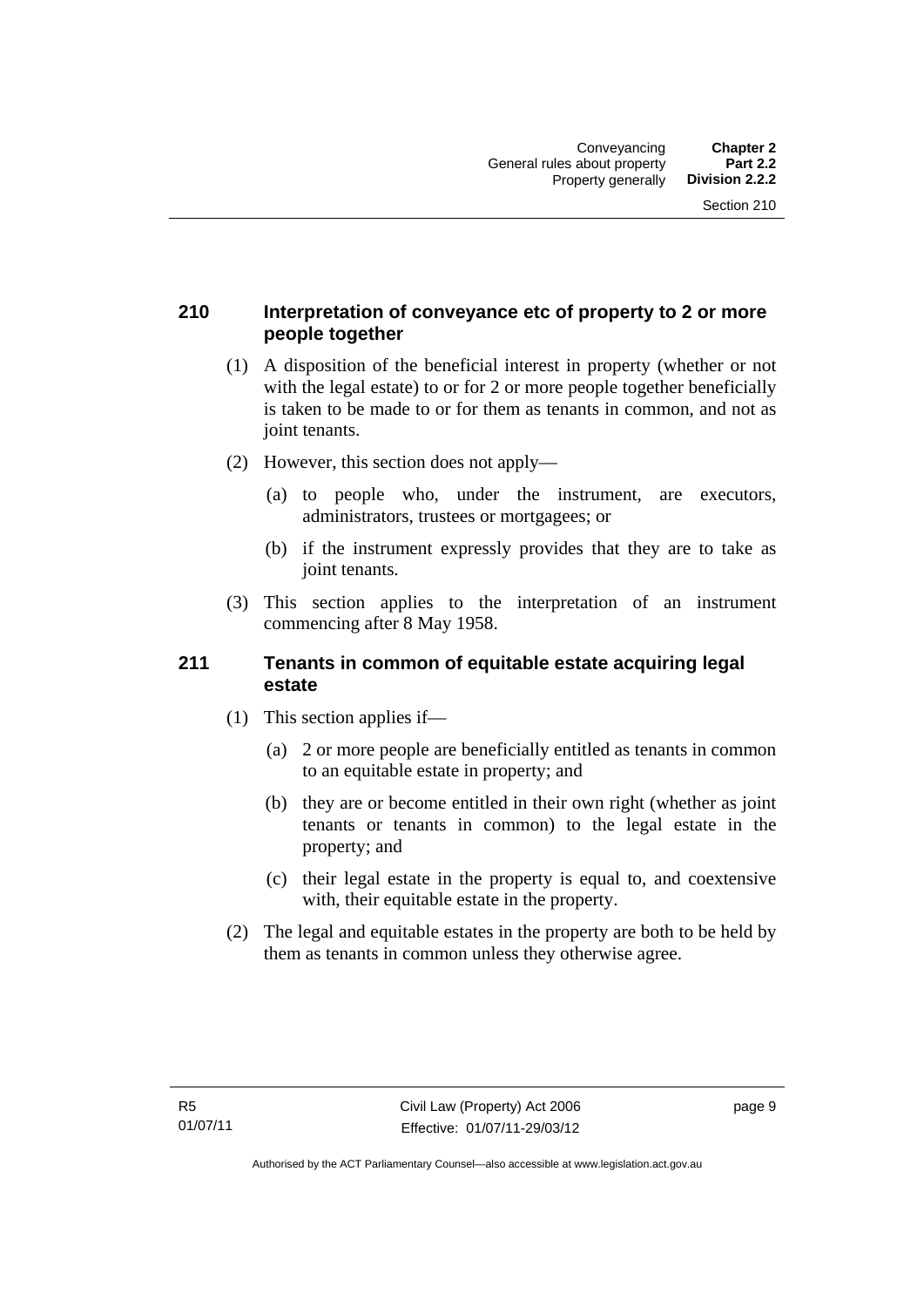### <span id="page-19-0"></span>**212 People taking who are not parties**

- (1) A person may take an immediate or other interest in land or other property, or the benefit of a condition, right of entry, covenant or agreement over or in relation to land or other property, even though the person is not a party to the assurance or other instrument.
- (2) The person may sue, and is entitled to all rights and remedies, in relation to the land or other property as if the person had been a party to the assurance or other instrument.

## <span id="page-19-1"></span>**213 Presumption of survivorship**

- (1) If 2 people die at the same time or in an order that is uncertain, the deaths are, for purposes affecting title to land, taken to have happened in order of seniority, and the younger is taken to have survived the elder.
- (2) If more than 2 people die at the same time or in an order that is uncertain, the deaths are, for purposes affecting title to land, taken to have happened in order of seniority, and the youngest is taken to have survived the eldest.
- (3) This section is subject to the *Administration and Probate Act 1929*, part 3B (Simultaneous deaths).

#### <span id="page-19-2"></span>**214 Provisions about supplemental instruments**

- (1) An instrument (the *supplemental instrument*) expressed to be supplemental to a previous instrument is, as far as practicable, to be read, and has effect, as if the supplemental instrument contained a full recital of the previous instrument.
- (2) This section does not operate to give a right to production of the previous instrument.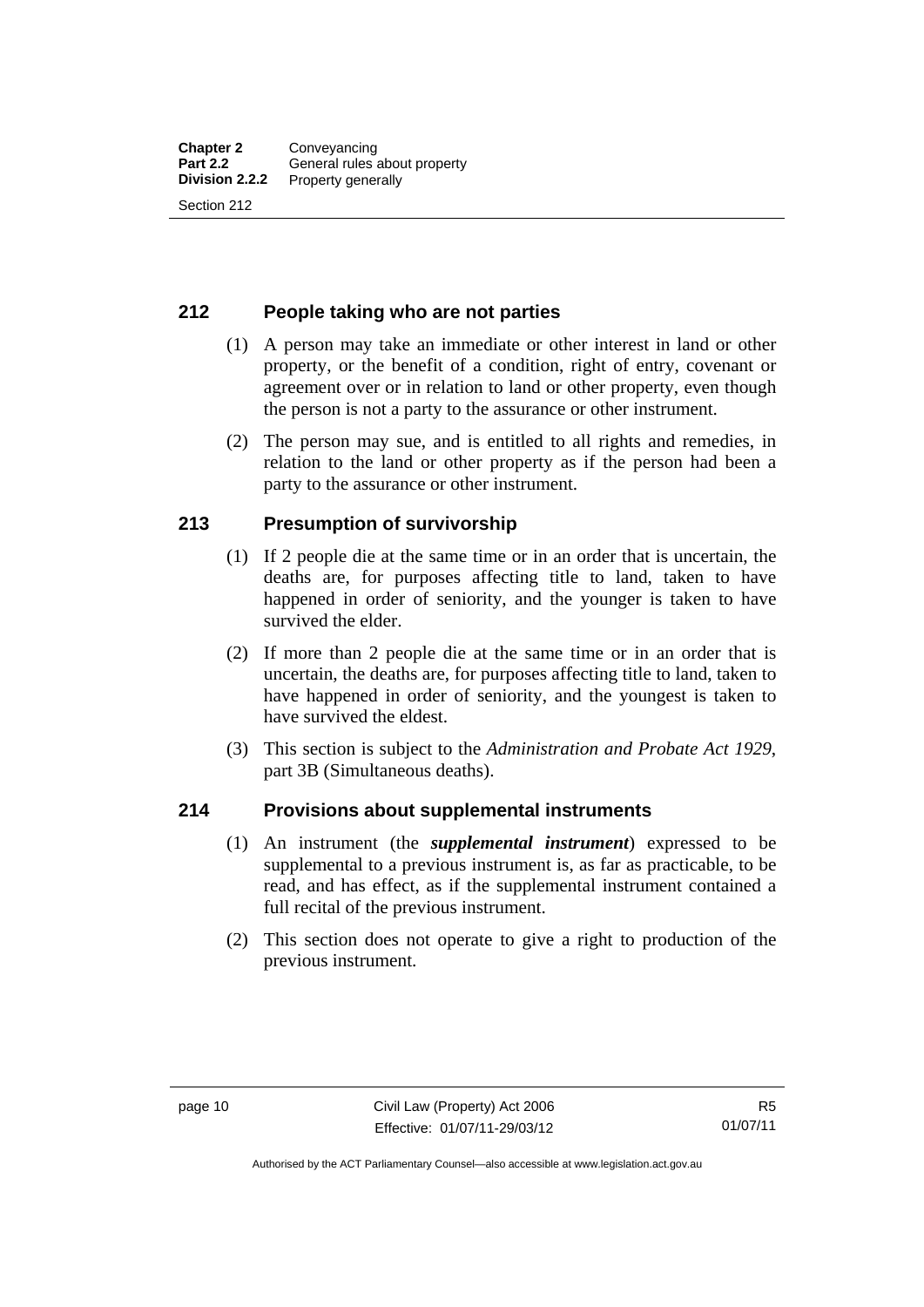(3) A purchaser may accept the same evidence that the previous instrument does not affect the title as the purchaser could have accepted if it had only been mentioned in the supplemental instrument.

## <span id="page-20-0"></span>**Division 2.2.3 Ending life interests**

## <span id="page-20-1"></span>**215 Meaning of** *life interest* **for div 2.2.3**

In this division:

*life interest* means an interest in property ending on the death of 1 or more people.

## <span id="page-20-2"></span>**216 Wrongful holding over of life interest etc**

- (1) This section applies if a person entitled to a life interest in property holds over or continues in possession of the property, the interest in the property, or the rents, profits or income of the property, after the end of the life interest without the express consent of the person next entitled to the property, or to the rents, profits or income of the property, on the ending of the life interest.
- (2) The holder of the life interest is liable in damages, to account for the rents, profits or income of the property, or both, to the person entitled to the property, or to the rents, profits or income, after the end of the life interest.

## <span id="page-20-3"></span>**217 Vesting of interests on end of life interest—evidence of death**

- (1) If a reversion, remainder or other interest in property is to vest in possession on the death of 1 or more people and the person entitled to the interest believes that the interest has become vested in possession because of the death of the relevant person, the person entitled to the interest (the *applicant*) may—
	- (a) apply to a court for appropriate orders in relation to the property; and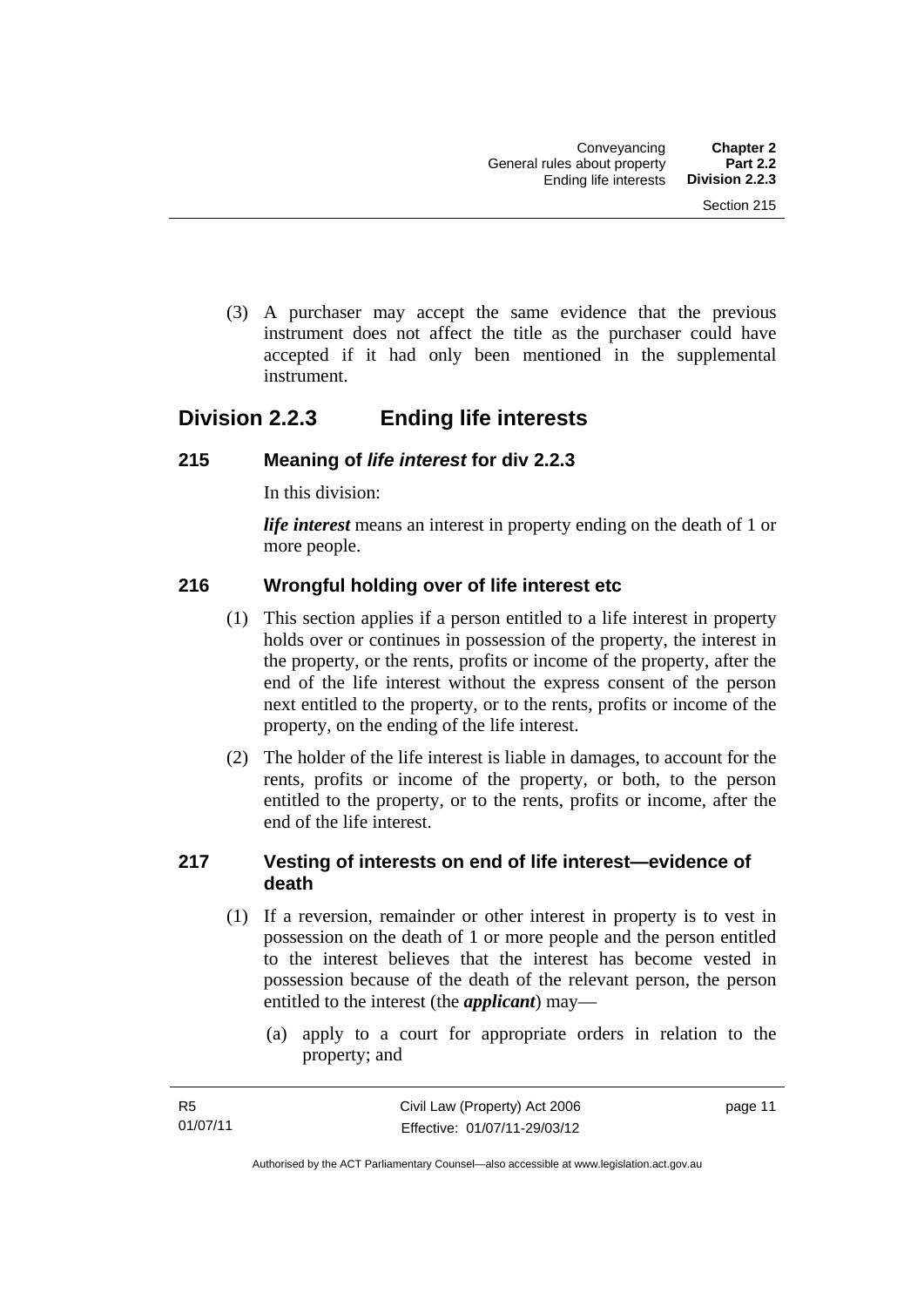- (b) give the court evidence of the death of the relevant person.
- (2) If the court is satisfied that the relevant person has died, the court may make appropriate orders in relation to the property in which the interest is held.
- (3) Without limiting subsection (2), if evidence is given to the court that the relevant person has remained outside Australia, or has been absent from the place in Australia where the person might have been expected to be found, for 7 years or longer, then, unless it is proved to the satisfaction of the court that the relevant person is still alive, the court may order that the person is, for the proceeding, taken to have died and make appropriate orders on that basis.
- (4) If judgment is given against the applicant and the applicant later begins another proceeding in a court in which the applicant claims that the relevant person has died, the court in which the other proceeding is begun may order that the proceeding be stayed—
	- (a) for a stated time; or
	- (b) until a further order of the court; or
	- (c) permanently.
- (5) In this section:

*relevant person*, in relation to the vesting in possession of a reversion, remainder or other interest in property, means the person on whose death the interest vests in possession or, if the vesting of the interest in possession happens on the deaths of 2 or more people, the last of them to die.

#### <span id="page-21-0"></span>**218 Vesting orders made in error**

- (1) This section applies if—
	- (a) a person with a life interest in property (the *interest-holder*) has been evicted from the property or deprived of the interest

Authorised by the ACT Parliamentary Counsel—also accessible at www.legislation.act.gov.au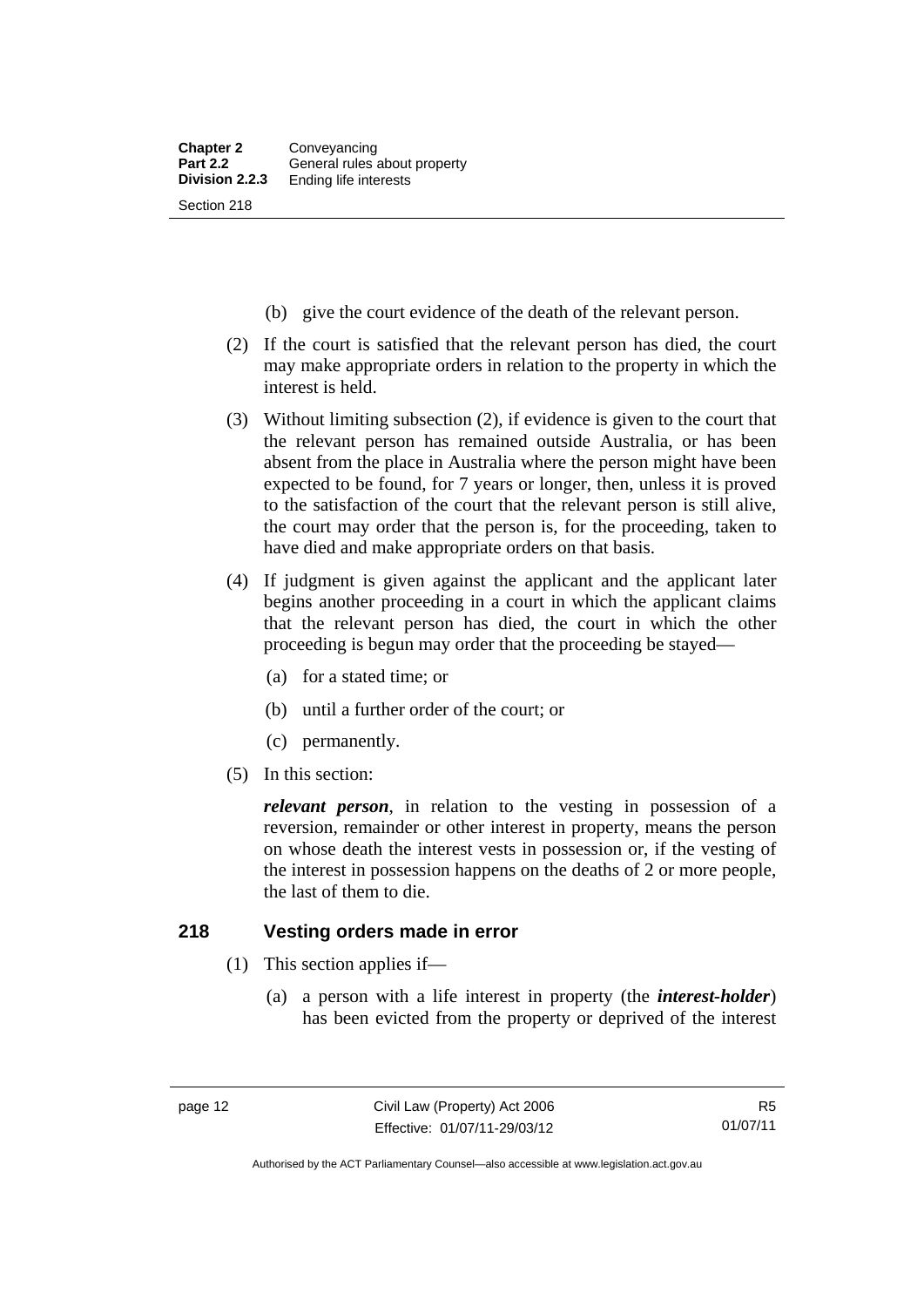because of an order made by a court on the basis that the life interest has ended; and

- (b) in a later court proceeding the court is satisfied that the life interest has not ended, or had not ended when the order was made.
- (2) The court hearing the later proceeding may give the interest-holder appropriate relief.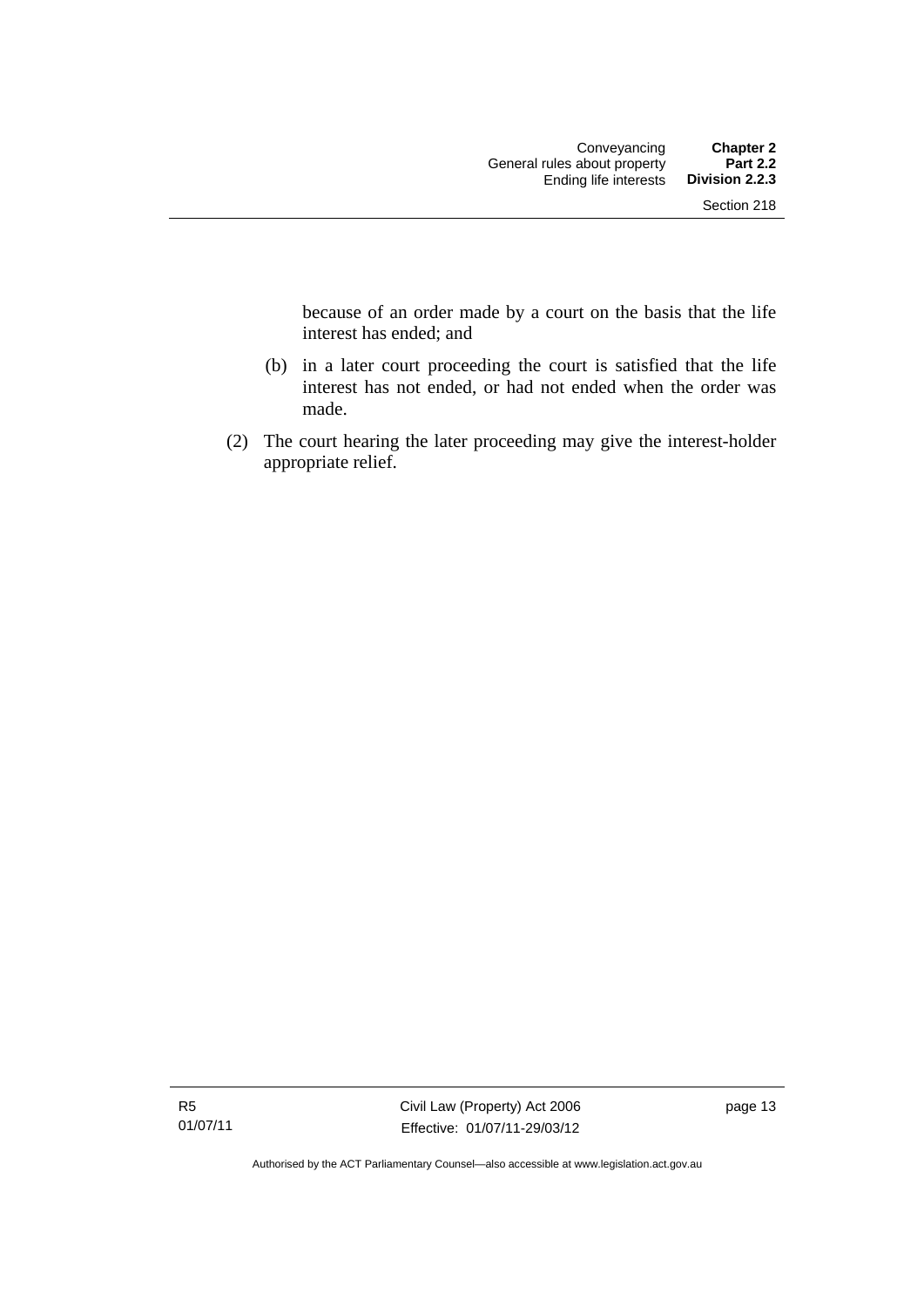## <span id="page-23-0"></span>**Part 2.3 General rules about deeds and documents of corporations**

## <span id="page-23-1"></span>**Division 2.3.1 Deeds and their effect**

## <span id="page-23-2"></span>**219 Signature and attestation of deeds**

- (1) A deed (whether or not it affects property) must be—
	- (a) signed and sealed; and
	- (b) attested by at least 1 witness who is not a party to the deed, using any form of words.
- (2) Indenting is not necessary.
- (3) An instrument executed after 1 July 1920 that is signed and attested in accordance with this section is taken to be sealed if the instrument is expressed to be an indenture or deed or to be sealed.
- (4) A deed executed and attested in accordance with this section may be proved in the same way that a deed not required by law to be attested may be proved.
- (5) This section does not affect—
	- (a) the execution of a deed by a corporation; or
	- (b) a deed executed before 1 November 1951.

## <span id="page-23-3"></span>**220 Receipt in deed sufficient**

A receipt for consideration in the body of a deed is a discharge for the consideration to the person giving it, even though a receipt is not endorsed on the deed.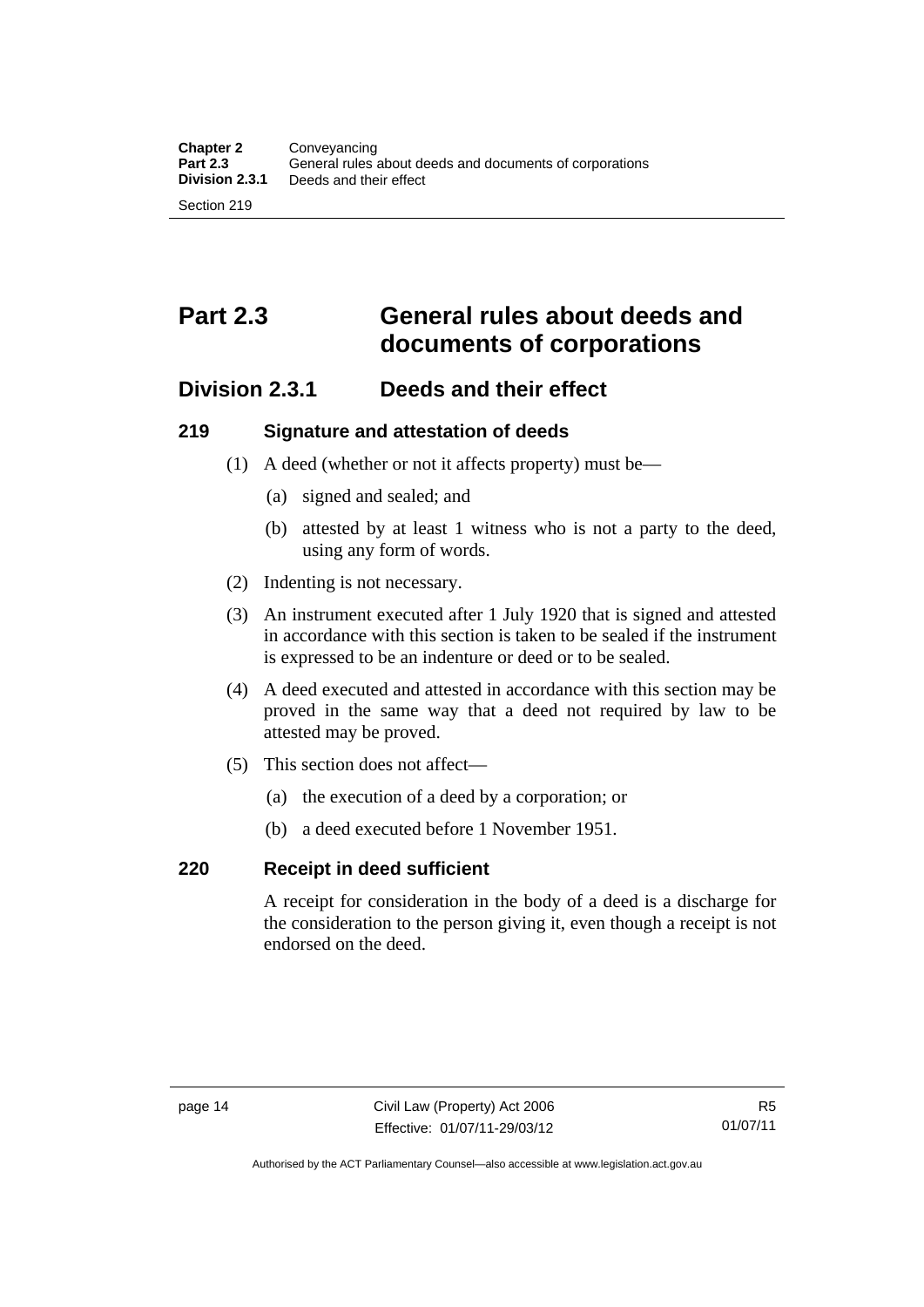## <span id="page-24-0"></span>**221 Receipt in deed or endorsed evidence for subsequent purchaser**

A receipt for consideration in the body of a deed (or endorsed on it) is, for a subsequent purchaser without notice that all or part of the consideration has not been given, evidence of the giving of all the consideration.

## <span id="page-24-1"></span>**222 How powers of appointment are to be exercised**

- (1) This section applies if a power of appointment by an instrument other than a will is exercised by—
	- (a) a deed executed and attested in accordance with this Act or the Corporations Act; or
	- (b) an instrument under the *Land Titles Act 1925* executed and attested in accordance with that Act.
- (2) The deed or instrument is, in relation to the execution and attestation, a valid exercise of the power, even though the instrument that creates the power requires an additional or another form of execution or attestation.

## <span id="page-24-2"></span>**Division 2.3.2 Operation of deeds**

## <span id="page-24-3"></span>**223 Limitations may be made by direct conveyance without uses**

A limitation that may be made by use operating under this Act may be made by direct conveyance without the intervention of uses.

## <span id="page-24-4"></span>**224 In conveyance use of word grant unnecessary**

- (1) In a conveyance it is not necessary to use the word 'grant' to convey land.
- (2) Any words that indicate an intention to convey the land are sufficient.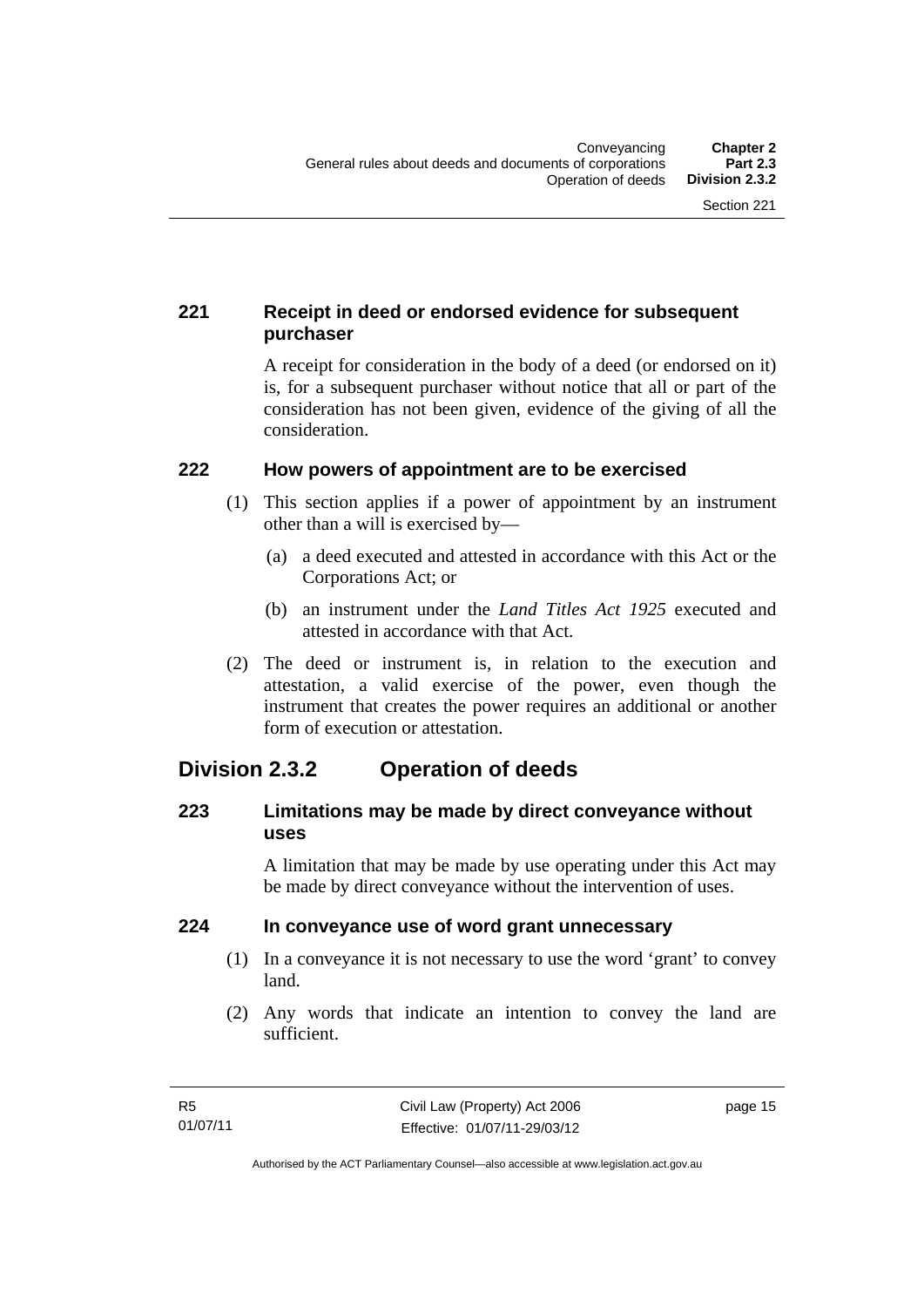## <span id="page-25-0"></span>**225 Rights of entry etc**

The following interests in property may be conveyed by deed:

- (a) a right of entry;
- (b) a contingent remainder;
- (c) a contingent, executory, or future estate, right or interest;
- (d) a possibility coupled with an interest.

## <span id="page-25-1"></span>**226 Certain conveyance etc void**

- (1) This section applies to a conveyance of, or an agreement to convey, a present right of entry to land, other than a conveyance or agreement to convey to the person in possession of the land (*A*).
- (2) The conveyance or agreement to convey is void as against A or anyone claiming through A unless the person conveying or agreeing to convey  $(B)$ , or the person through whom B claims, has been in possession of the land within 1 year from the date of the conveyance or agreement.

## <span id="page-25-2"></span>**Division 2.3.3 Documents of corporations**

#### <span id="page-25-3"></span>**227 Execution of documents by or on behalf of corporations**

- (1) For an honest purchaser, a document is taken to have been properly executed by a corporation aggregate if the seal of the corporation is fixed to the document and the fixing of the seal is attested by—
	- (a) the secretary or another officer of the corporation or a deputy of the secretary or other officer; and
	- (b) a member of the board of directors, council or other governing body of the corporation.

Authorised by the ACT Parliamentary Counsel—also accessible at www.legislation.act.gov.au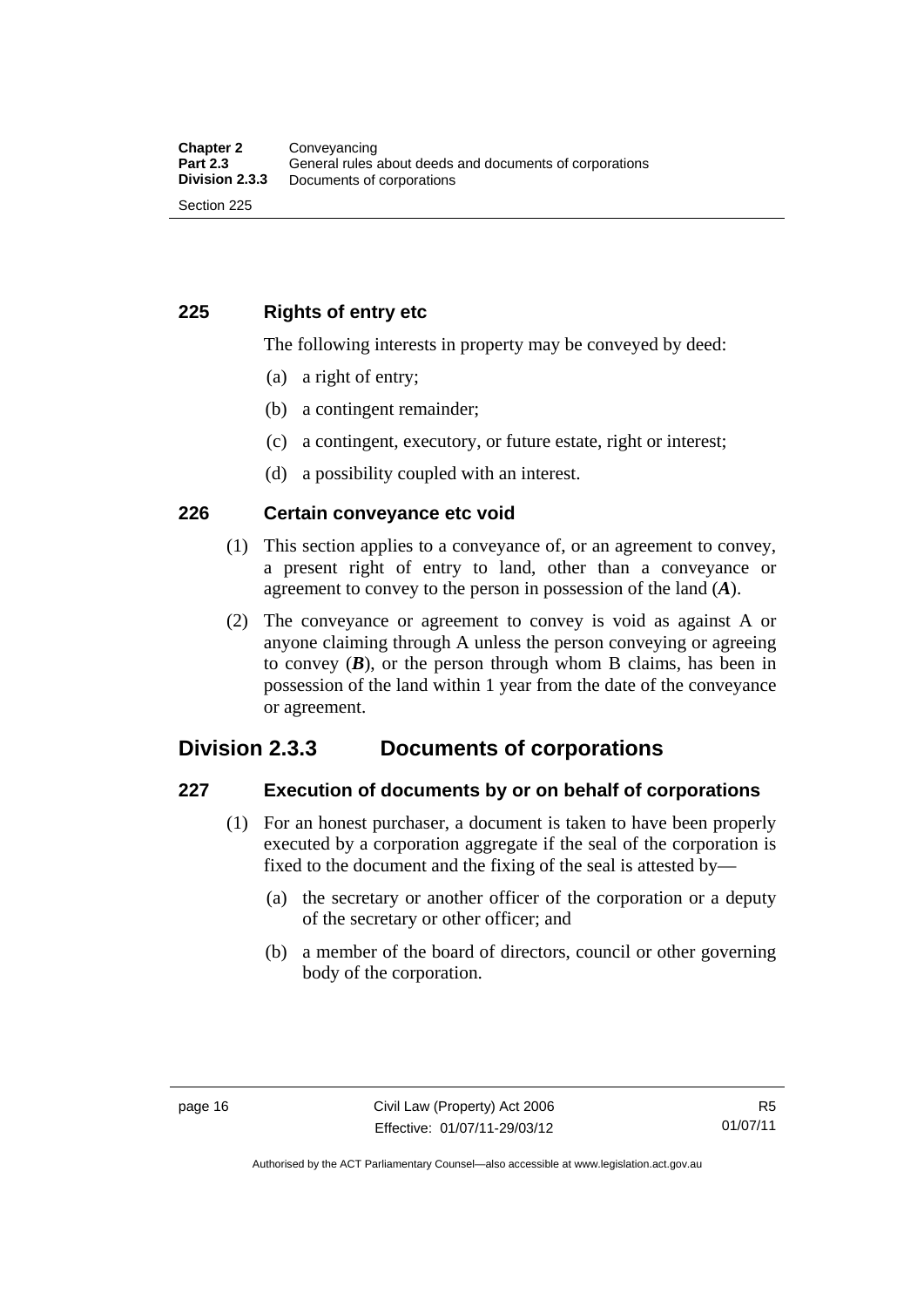- (2) If a document has attached to it a seal purporting to be the seal of a corporation aggregate and the fixing of the seal has been attested by people purporting to hold the positions mentioned in subsection (1), an honest purchaser may assume the document has been executed in accordance with subsection (1).
- (3) The board of directors, council or other governing body of a corporation aggregate may, by resolution or other means, appoint an agent to execute documents for the corporation, including registration copies of documents to which the corporation is a party.
- (4) If a person is authorised under a power of attorney or a statutory or other power to assure property for a corporation, the person may make the assurance by—
	- (a) signing it in his or her name in the presence of at least 1 attesting witness and stating in the assurance the power the person has to sign it for the corporation; and
	- (b) if the assurance is a deed—further executing the assurance in accordance with section 219 (Signature and attestation of deeds).
- (5) If a corporation aggregate is authorised under a power of attorney or a statutory or other power to assure property for someone else, an officer or employee of the corporation appointed for the purpose by the board of directors, council or other governing body of the corporation may assure the property for the other person.
- (6) If an assurance is made by an officer or employee who purports to be appointed under subsection (5), the assurance is taken, in relation to an honest purchaser, to have been made by a properly appointed officer or employee.
- (7) This section applies to deeds and other documents executed after 8 May 1958.
- (8) This section does not limit the ways in which a company may execute a document (including a deed), and any method of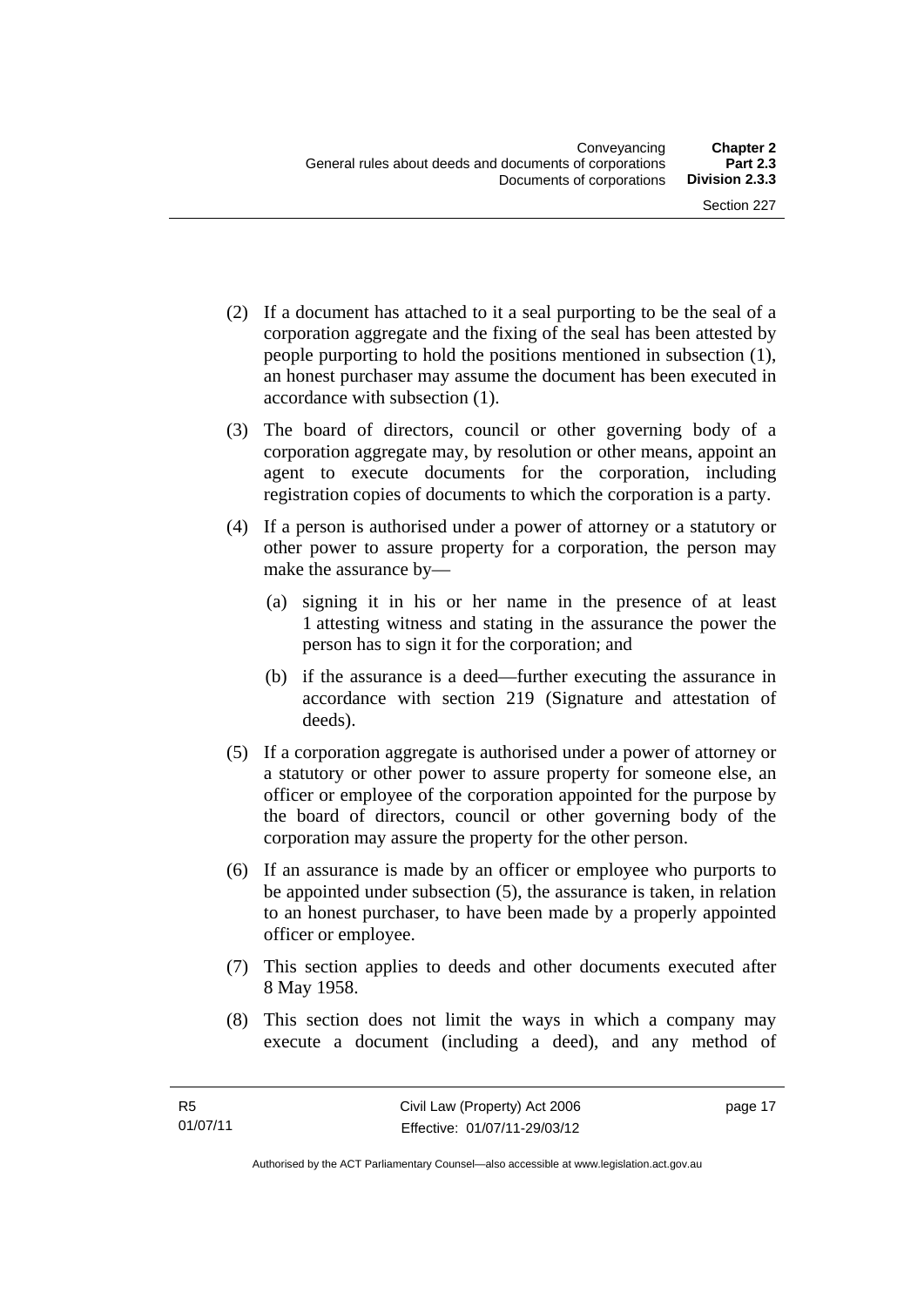execution authorised by law or by practice, or by the law, charter, constitution or other instrument establishing the corporation or regulating the affairs of the corporation, is (in addition to the methods authorised by this section) as effective as if this section had not been enacted.

*Note* The Corporations Act, s 127 provides how a company may execute documents (including deeds), and s 128 provides that a person is entitled to make certain assumptions in s 129 in relation to dealings with a company.

## <span id="page-27-0"></span>**Division 2.3.4 Powers of appointment**

## <span id="page-27-1"></span>**228 Application—div 2.3.4**

This division applies to appointments made after 26 June 1986 under powers created before, on or after that day.

## <span id="page-27-2"></span>**229 Appointments to be valid despite exclusion of object**

- (1) An appointment made under a power to appoint property among 2 or more objects is not invalid only because 1 or more objects of the power is not to take a share in the property.
- (2) This section does not affect a provision of the instrument creating the power that declares a share in the property from which an object of the power is not to be excluded.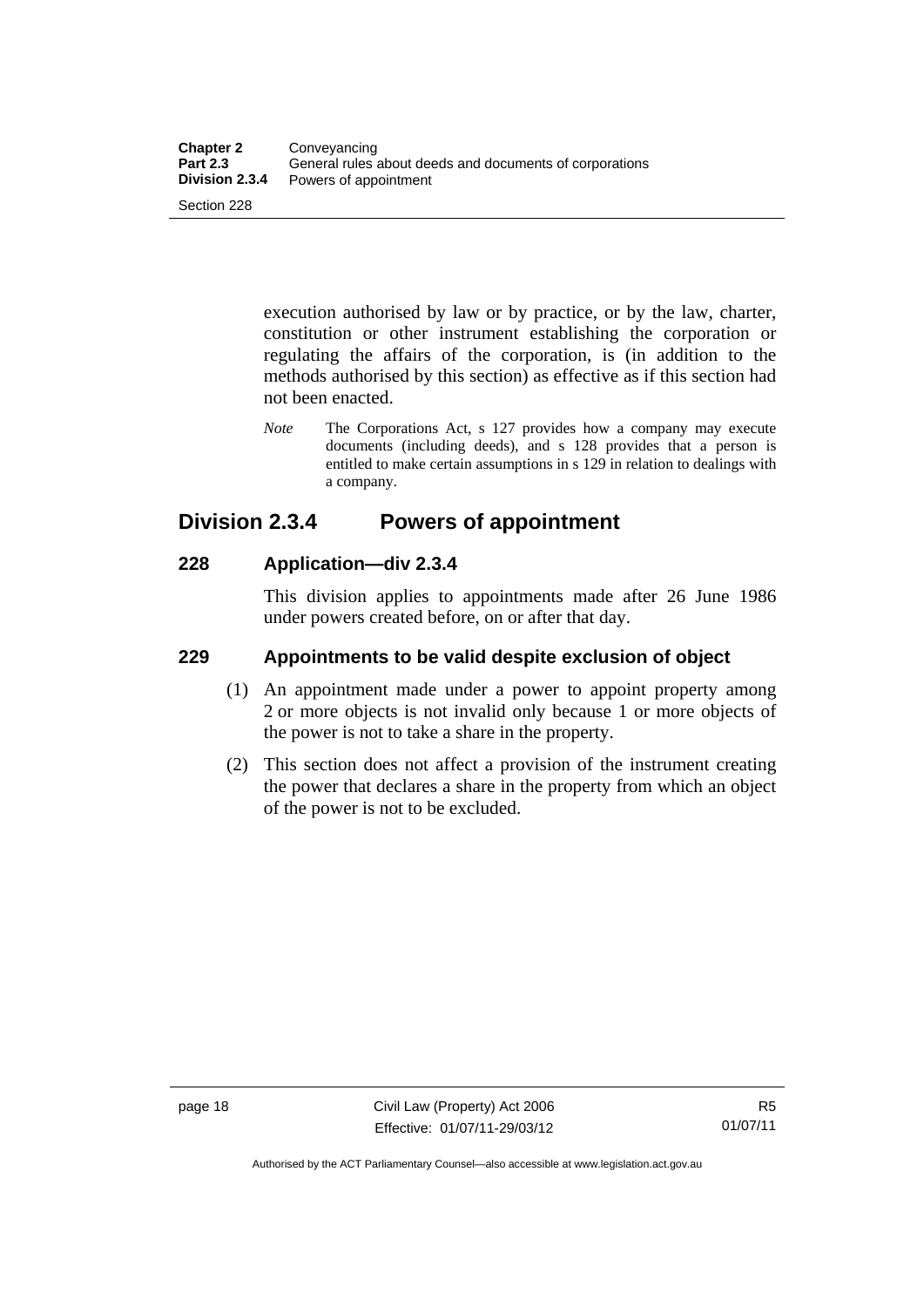## <span id="page-28-0"></span>**Part 2.4 Sales and other transactions**

## <span id="page-28-1"></span>**Division 2.4.1 Dispositions on trust for sale or with power of sale**

## <span id="page-28-2"></span>**230 Meaning of** *purchaser* **for div 2.4.1**

In this division:

*purchaser* means a person who acquires an interest in or charge on property for money or money's worth.

## <span id="page-28-3"></span>**231 Consents to execution of trust for sale etc**

- (1) If the consent of 3 or more people is required by a disposition for the execution of a trust for sale of property, or the exercise of a power of sale of property under a trust, then, for a purchaser, the consent of any 2 of those people to the execution of the trust or the exercise of the power or to the exercise of any statutory or other powers vested in the trustees is enough.
- (2) If a person whose consent is required by a disposition for the execution of a trust for sale of property, or the exercise of a power of sale of property under a trust, is a person with a legal disability, the person's consent is, for a purchaser, taken not to be required.
- (3) However, for the disposition mentioned in subsection (2), the trustees must get the consent of—
	- (a) if the person is a child—the parent or testamentary or other guardian of the child; or
	- (b) if the person is a person with a mental disability—the manager of the person's property under the *Guardianship and Management of Property Act 1991*; or
	- (c) if there is no parent, guardian or manager—the Supreme Court.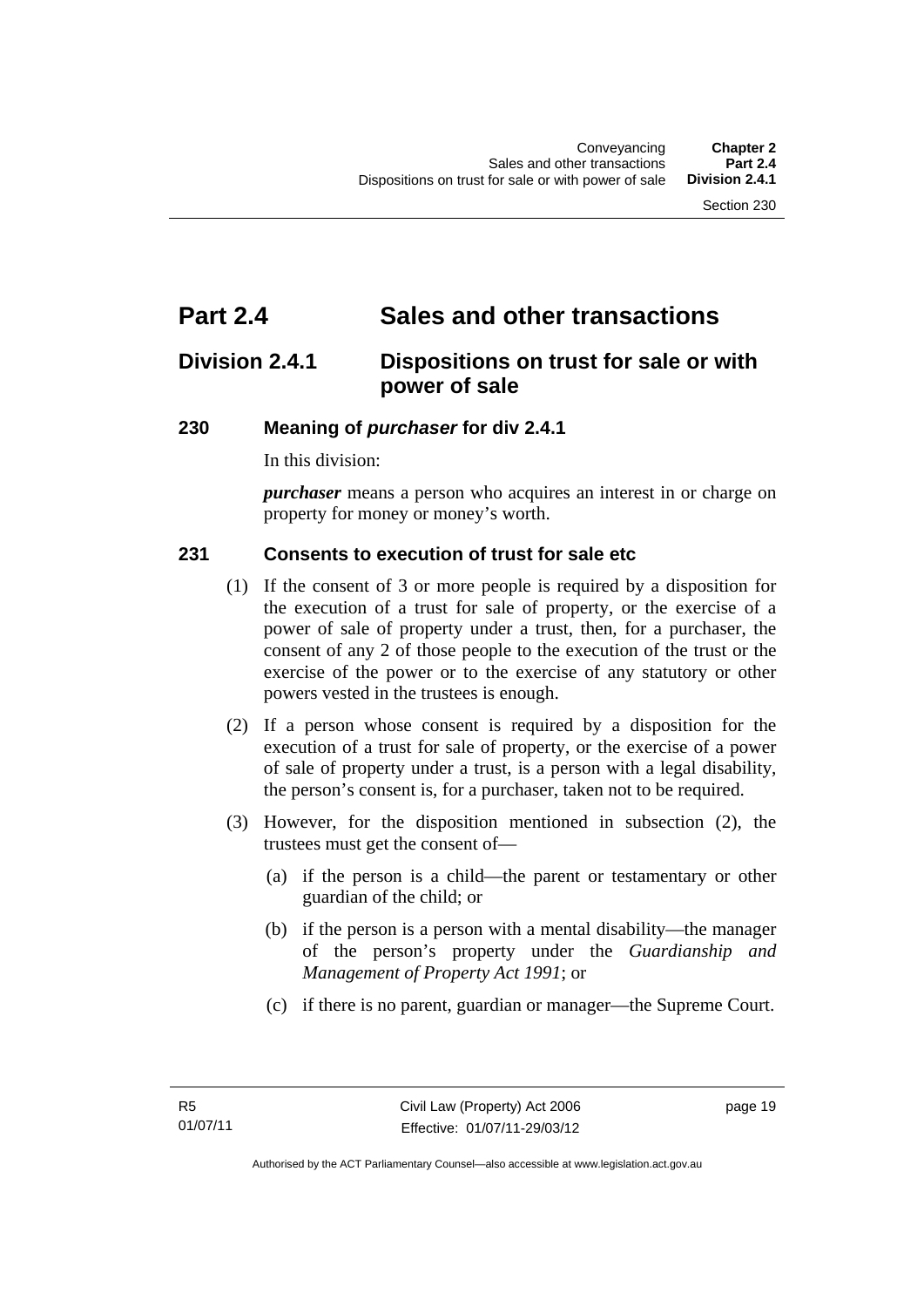## <span id="page-29-0"></span>**232 Purchaser not to be concerned with trusts of proceeds of sale**

- (1) A purchaser of property from trustees for sale, or from trustees having a power of sale, need not be concerned with the trusts affecting the proceeds of sale or the income of the property until sale, whether or not the trusts are declared by the same instrument that created the trust for sale or the power of sale.
- (2) Despite anything to the contrary in the instrument (if any) creating a trust for sale of property, or a power of sale of property, or in the settlement of the proceeds of sale of property, proceeds of sale or other capital money may only be paid or applied by the direction of at least 2 trustees, unless the trust has only 1 trustee and—
	- (a) the trustee is a trust corporation; or
	- (b) the trustee was appointed as the sole trustee by the instrument creating the trust.
- (3) However, subsection (2) does not affect the right of a sole personal representative to give valid receipts for, or direct the application of, proceeds of sale or other capital money.
- (4) Also, subsection (2) does not make it necessary to have more than 1 trustee unless capital money arises on a transaction.

## <span id="page-29-1"></span>**233 Settlements of personal property invested in land**

- (1) If a settlement contains a power to invest money in the purchase of land and land is purchased in the exercise of that power—
	- (a) the land is held by the trustees on trust for sale; and
	- (b) the net rents and profits from the land must, after paying the costs of repairs properly payable out of income, insurance and other outgoings, be paid or applied in the same way as the income of investments made from the sale price of the land would have been payable or applicable if the land had been

Authorised by the ACT Parliamentary Counsel—also accessible at www.legislation.act.gov.au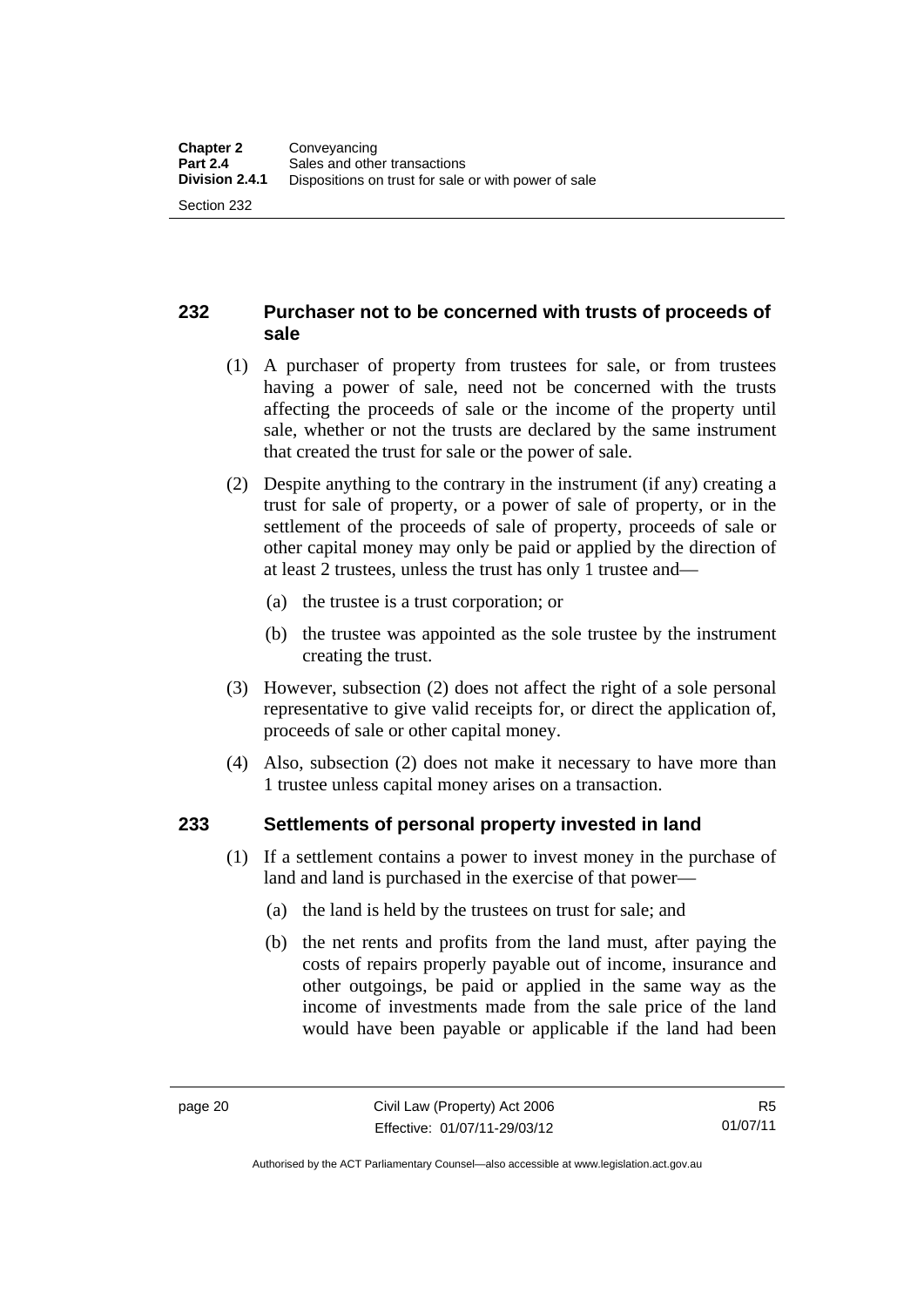sold and the proceeds invested other than in the purchase of land.

- (2) This section applies unless the settlement provides to the contrary.
- (3) This section applies only to settlements commencing after 1 December 1957.

## <span id="page-30-0"></span>**234 Powers given to trustees for sale**

- (1) If property under a disposition on trust for sale includes land, the trustees may take possession of, hold and manage the land until it is sold.
- (2) This section applies unless the disposition provides to the contrary.

## <span id="page-30-1"></span>**235 Application of income of land under trust for sale**

- (1) The net rents and profits of land under a disposition on trust for sale must, after paying the costs of repairs properly payable out of income, insurance, and other outgoings, be paid or applied in the same way as the income of investments made from the sale price of the land would have been payable or applicable if the land had been sold and the proceeds invested other than in the purchase of land.
- (2) This section applies subject to any contrary intention in the disposition or in a settlement of proceeds of sale under the disposition.

## <span id="page-30-2"></span>**236 Partition of land under trust for sale**

- (1) If the net proceeds of sale of land under a disposition on trust for sale have, under the trusts affecting the sale, become absolutely vested in possession in 2 or more people as joint tenants or tenants in common, the trustees for sale may, with the agreement of the people (if any) who are adults and not annuitants and who have interests in possession in the net rents and profits of the land until it is sold—
	- (a) partition the land remaining unsold or any part of it; and

page 21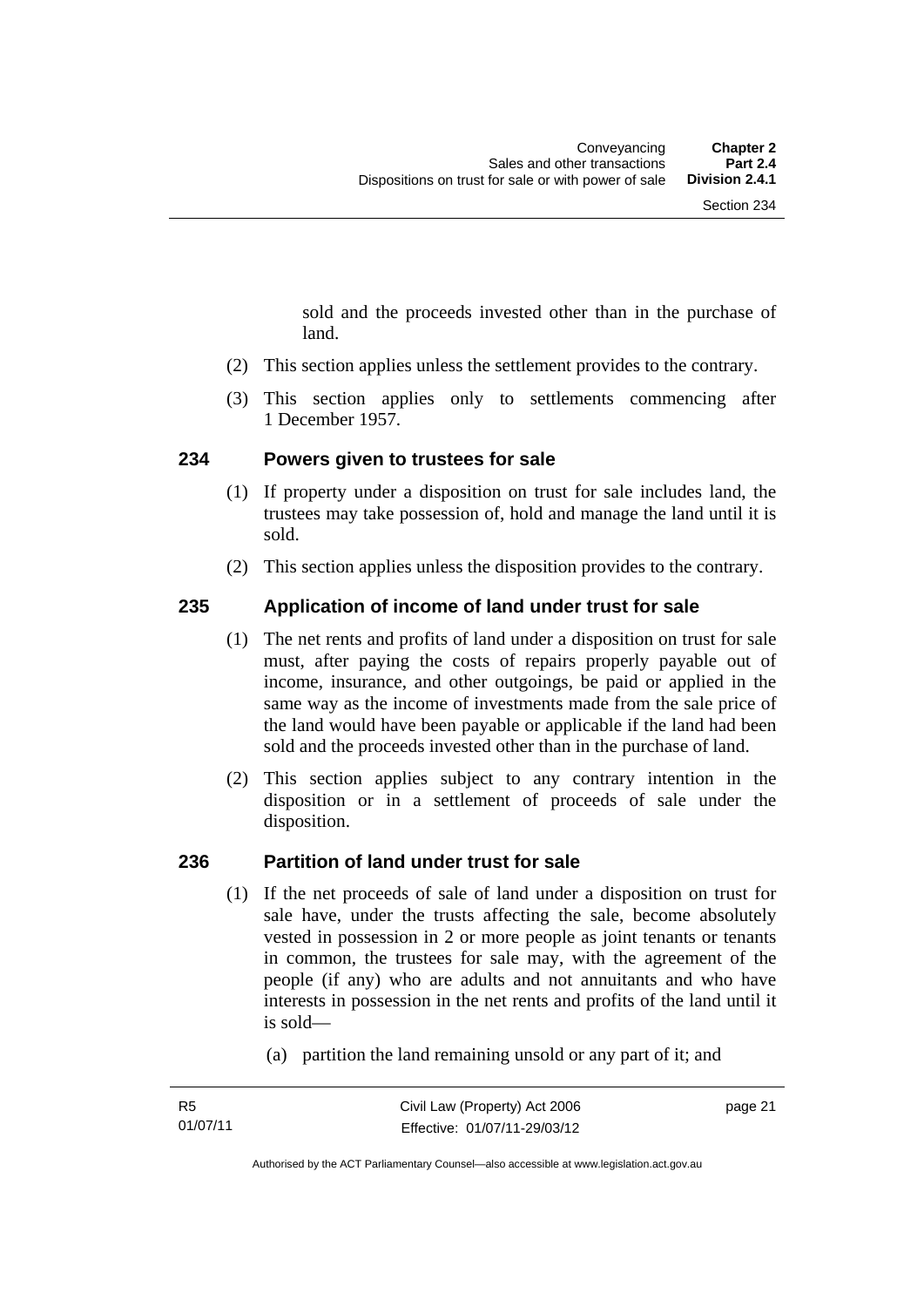Section 236

- (b) provide (by mortgage or otherwise) for the payment of equality money.
- (2) On a partition being arranged under subsection (1), the trustees for sale must give effect to the partition by conveying the land partitioned in severalty (subject or not to any mortgage created to raise equality money) to the people entitled to it under the partition.
- (3) A purchaser of land partitioned under subsection (1) need not be concerned to inquire whether any agreement to the partition required by the subsection had been given.
- (4) If a share in the net proceeds belongs to a person who has a physical, mental, psychological or intellectual condition relevant to the *Guardianship and Management of Property Act 1991*, section 8, the trustees for sale are protected if they obtain the agreement of—
	- (a) the manager of the person's property under that Act; or
	- (b) if there is no manager—the Supreme Court.
- (5) If a share in the net proceeds is affected by an encumbrance, the trustees for sale may either—
	- (a) give effect to the encumbrance; or
	- (b) provide for the discharge of the encumbrance out of the property allotted in relation to the share.
- (6) If a share in the net proceeds is vested absolutely in a child, or in a person who cannot be found or identified, or about whom it is uncertain whether the person is living or dead, the trustees for sale may act for the child or person and keep land or other property that is the person's share.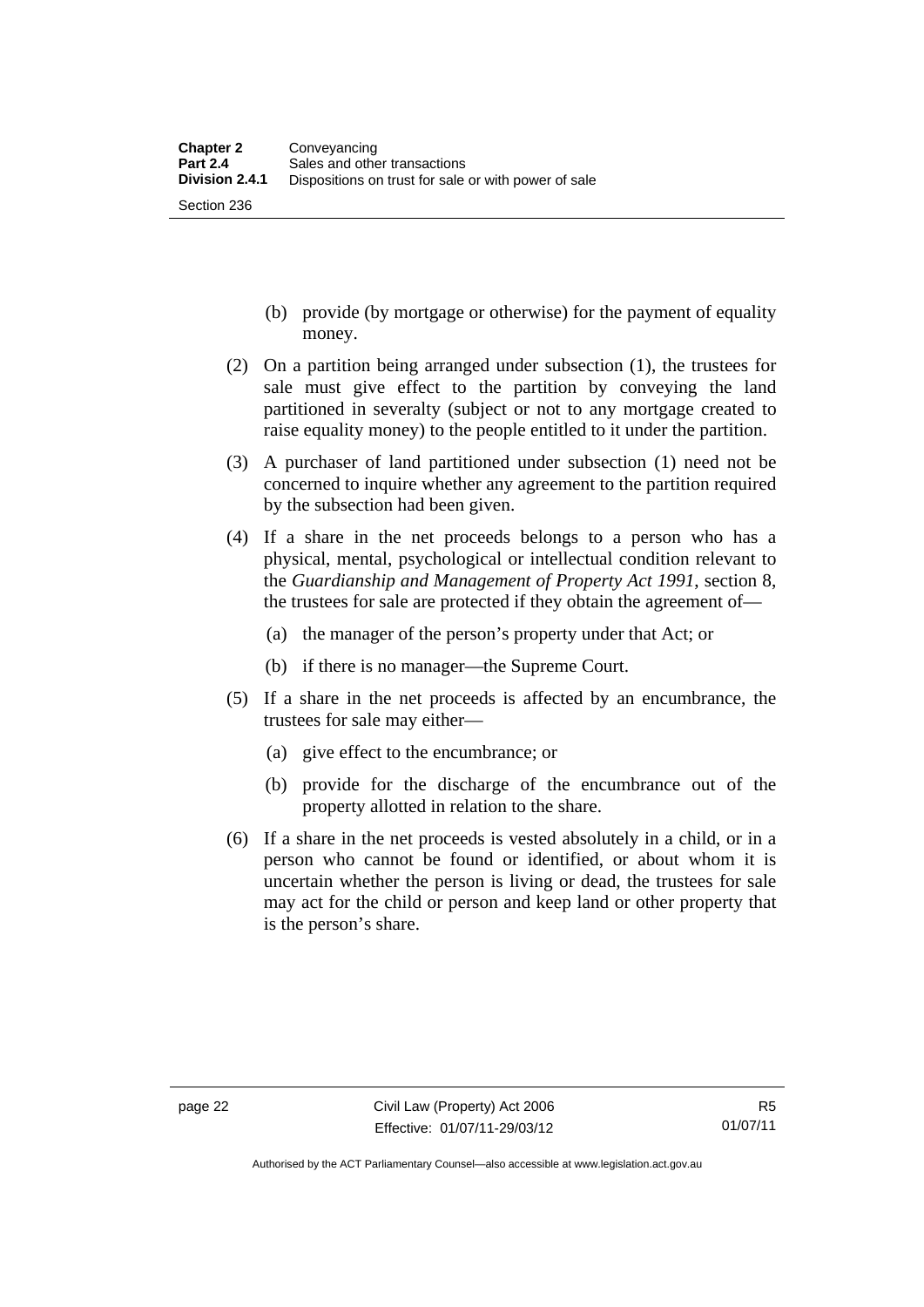## <span id="page-32-0"></span>**237 Powers of Supreme Court if trustees for sale decline to exercise powers**

- (1) If trustees for sale decline to sell or exercise any of the powers given by section 234 (Powers given to trustees for sale) or section 236 (Partition of land under trust for sale), or any agreement cannot be obtained, an interested person may apply to the Supreme Court for—
	- (a) a vesting or other order to give effect to the proposed transaction; or
	- (b) an order directing the trustees for sale to exercise any of their powers.
- (2) The court may make any order it considers appropriate.

## <span id="page-32-1"></span>**Division 2.4.2 Voidable dispositions**

## <span id="page-32-2"></span>**238 Meaning of** *purchaser* **for div 2.4.2**

In this division:

*purchaser* means a purchaser for valuable consideration, and includes a lessee, mortgagee or other person who, for valuable consideration, acquires an interest in property.

## <span id="page-32-3"></span>**239 Voluntary dispositions to defraud creditors voidable**

- (1) A disposition of property made with intent to defraud creditors is voidable by a person prejudiced by the disposition.
- (2) However, this section does not apply to an interest in property disposed of to an honest purchaser who did not have, at the time of the disposition, notice of the intent to defraud creditors.
- (3) This section applies to a disposition of property made before or after the commencement of this section.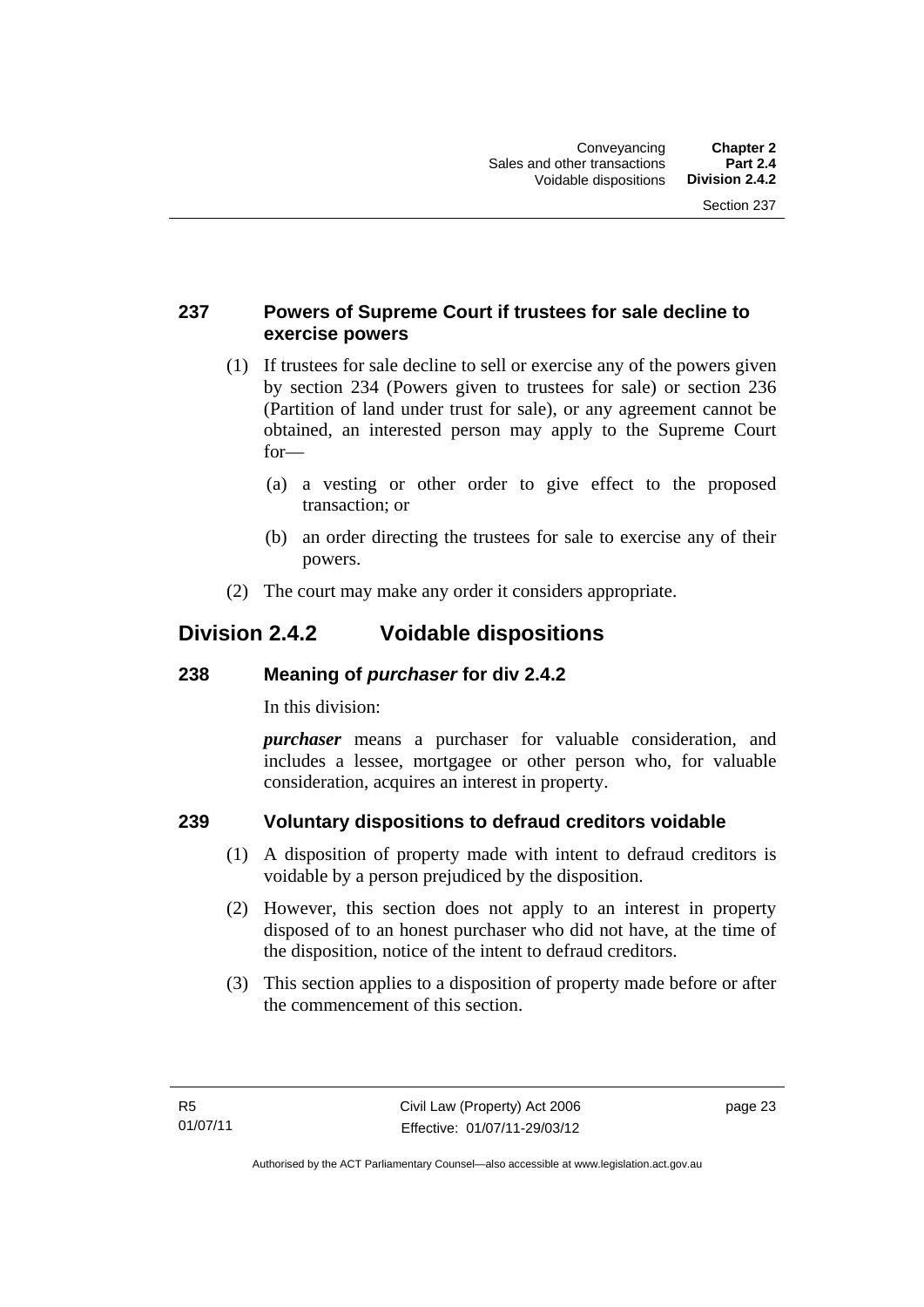## <span id="page-33-0"></span>**240 Voluntary dispositions of land—how far voidable against purchasers**

- (1) A voluntary disposition of land made with intent to defraud a subsequent purchaser is voidable by that purchaser.
- (2) For this section, if the document by which a voluntary disposition of land is made is registered before a subsequent purchase of the land, the voluntary disposition is not taken to have been made with intent to defraud a subsequent purchaser—
	- (a) only because the disposition was not made for valuable consideration; or
	- (b) only because of the subsequent purchase.
- (3) This section applies to a disposition of land made before or after the commencement of this section.

## <span id="page-33-1"></span>**241 Acquisitions of reversions at under value**

- (1) An acquisition of a reversionary interest in property honestly made for money or moneys worth must not be set aside only because it was made for less than full value.
- (2) This section does not affect the jurisdiction of a court to set aside or change unconscionable bargains.
- (3) In this section:

*reversionary interest* includes an expectancy or possibility.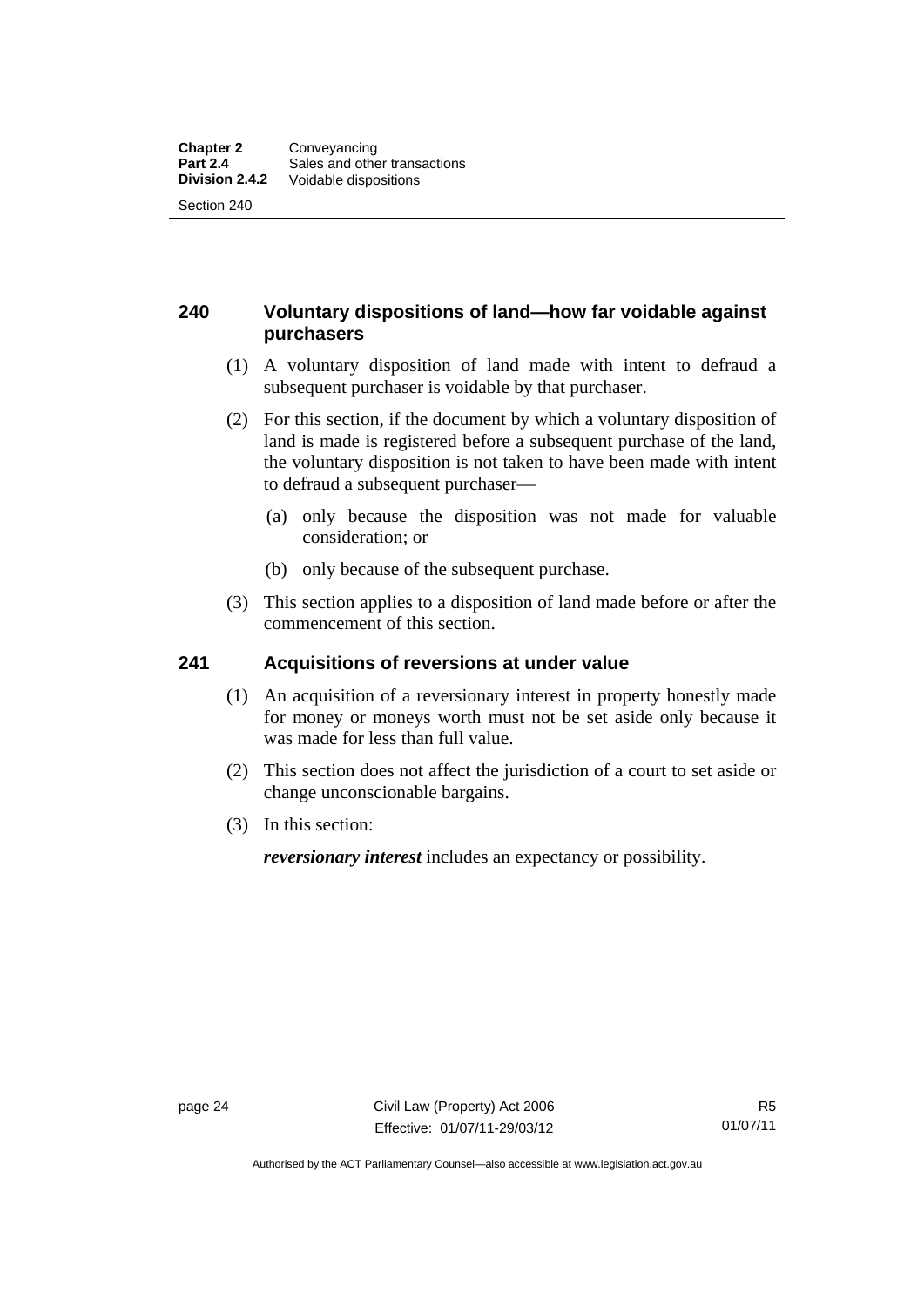## <span id="page-34-0"></span>**Part 2.5 Partition**

#### <span id="page-34-1"></span>**242 Definitions—pt 2.5**

In this part:

*interested person*, in relation to property, means a person with an interest in the property.

*proceeding for partition of property* includes a proceeding for sale of the property and distribution of the proceeds.

#### <span id="page-34-2"></span>**243 Court may order partition of land held in co-ownership**

If 2 or more people hold an interest in land as joint tenants or tenants in common, the Supreme Court may, on an application made by 1 or more of those people (the *applicants*)—

- (a) order a partition of the interest in the land held by the applicants; and
- (b) make any further orders, and give any consequential directions, it considers appropriate.

#### <span id="page-34-3"></span>**244 Power of Supreme Court to order sale instead of partition**

- (1) In a proceeding for partition of property, instead of ordering partition—
	- (a) the Supreme Court may, on the application of an interested person, order the sale of the property if the court considers that sale (and a distribution of the proceeds) would be more beneficial than partition because of—
		- (i) the nature of the property; or
		- (ii) the number of interested people; or
		- (iii) the absence or disability of an interested person; or
		- (iv) any other circumstances; and

page 25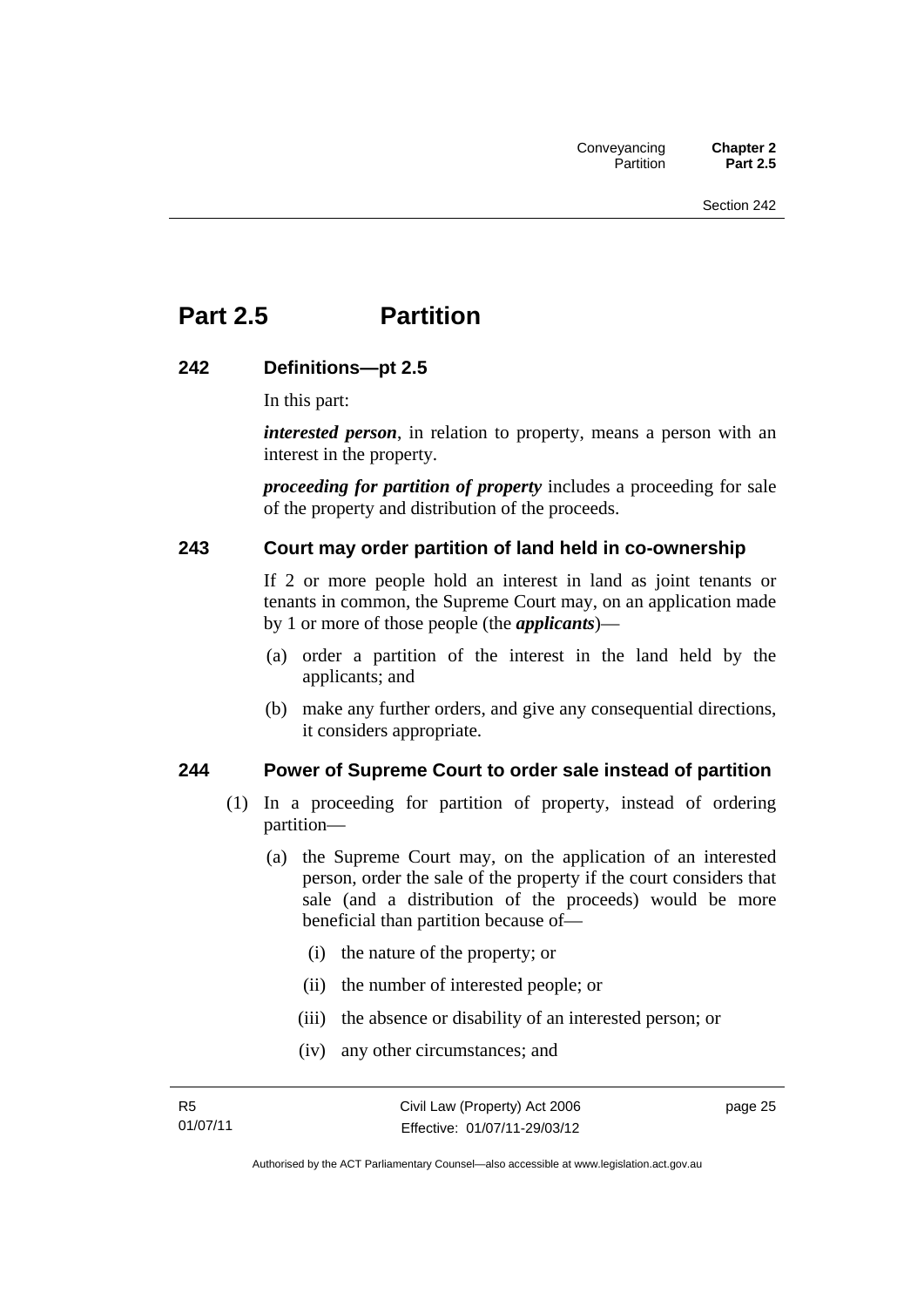#### **Chapter 2** Conveyancing **Part 2.5** Partition

Section 244

- (b) the court must (unless it sees good reason not to), on the application of interested people with a collective interest in the property of at least a half share in the property, order the sale of the property; and
- (c) the court may, on the application of an interested person, order the sale of the property unless other interested people agree to buy the share of the applying person.
- (2) The power of the Supreme Court to order the sale of property includes the power to order the sale of a part of the property and the partition of the rest of the property.
- (3) If the Supreme Court orders the sale of property, it may—
	- (a) appoint trustees to receive and apply proceeds of the sale; or
	- (b) give any consequential directions it considers appropriate, including, for example, directions about—
		- (i) the valuation of an interested person's share in the property; and
		- (ii) the application, investment and distribution of proceeds of sale.
	- *Note* An example is part of the Act, is not exhaustive and may extend, but does not limit, the meaning of the provision in which it appears (see Legislation Act, s 126 and s 132).
- (4) In a proceeding for partition of property, it is sufficient to claim sale and distribution of the proceeds and it is not necessary to claim a partition.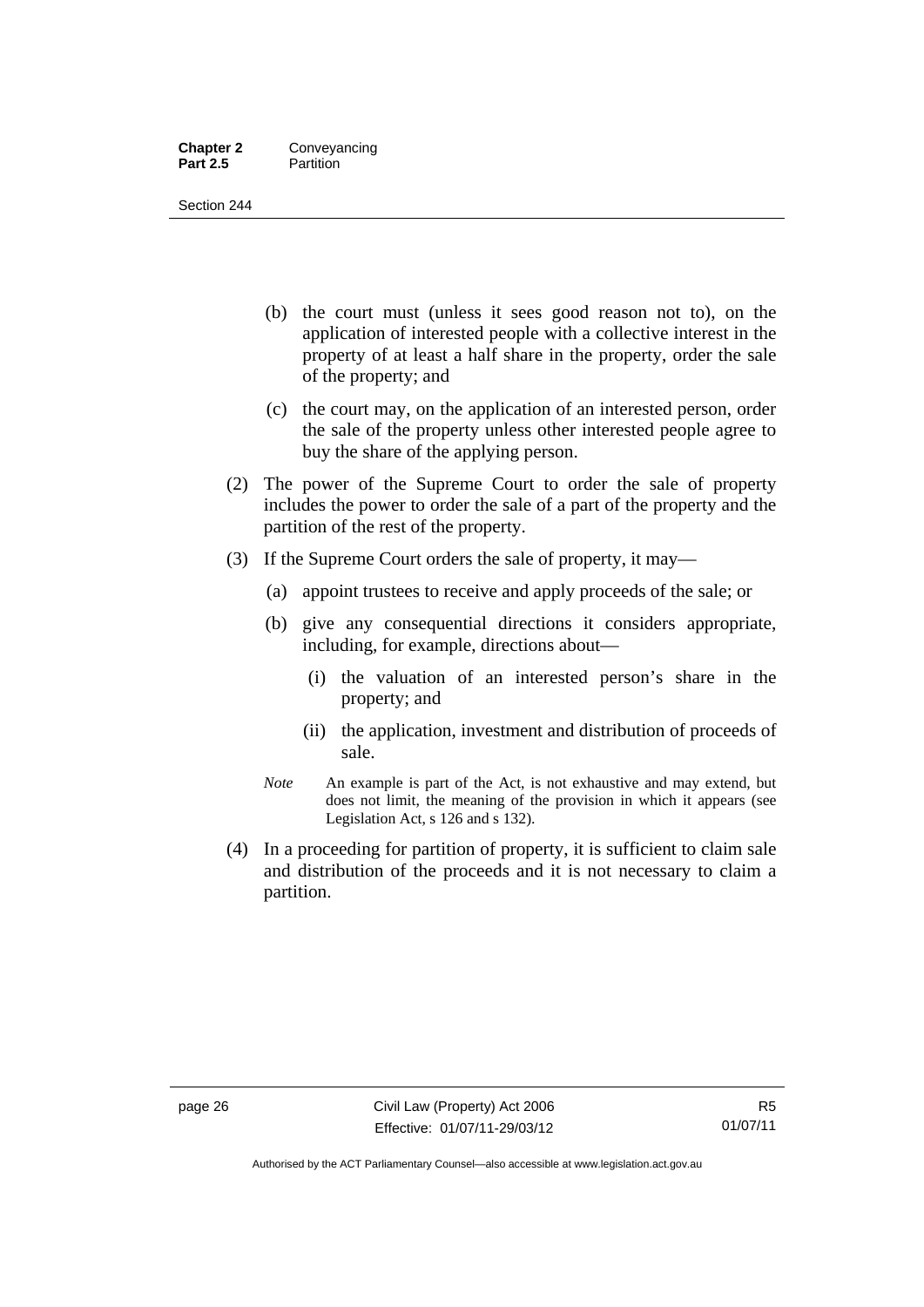#### **245 Authority for interested person to bid**

- (1) The Supreme Court may allow an interested person in relation to property to bid at the sale of the property under this part on the conditions that the court considers appropriate, including, for example, conditions about—
	- (a) nonpayment of deposit; or
	- (b) setting off or accounting for the purchase money or any part instead of paying it; or
	- (c) anything else.
	- *Note* An example is part of the Act, is not exhaustive and may extend, but does not limit, the meaning of the provision in which it appears (see Legislation Act, s 126 and s 132).
- (2) This section does not limit section 244 (3).

#### **246 Parties to partition proceedings**

- (1) A person who, apart from this part, might have brought a proceeding for partition of property may bring the proceeding against any interested person without serving any other interested person.
- (2) A defendant in a proceeding cannot object for want of parties.

#### **247 Several sales in same partition proceeding**

- (1) This section applies if, in a proceeding for partition of property—
	- (a) 2 or more sales are made; and
	- (b) a person (the *excluded person*) is excluded from participation in the proceeds of any of the sales (the *excluded sale*).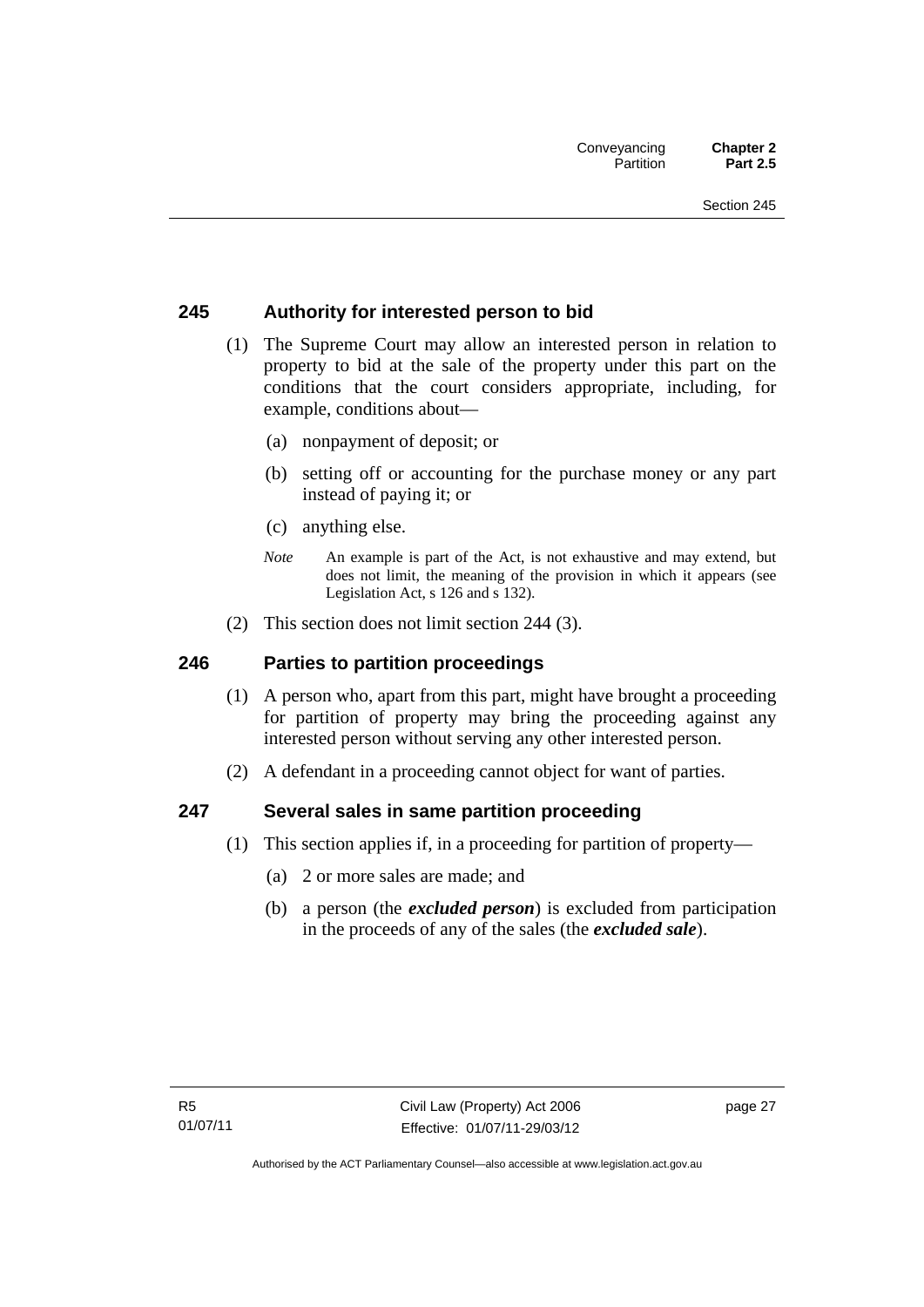| <b>Chapter 2</b> | Conveyancing |
|------------------|--------------|
| <b>Part 2.5</b>  | Partition    |

- (2) If the excluded person establishes the person's claim to take part in the proceeds of another of the sales, the shares of the other people interested in the proceeds of that sale must be reduced to the extent that their share of the proceeds of the excluded sale were increased by the exclusion of the excluded person from the proceeds of that sale.
- (3) The amount mentioned in subsection (2) must be put towards payment to the excluded person of the share of the proceeds of the excluded sale that the person would have been entitled to if the person had not been excluded.

page 28 Civil Law (Property) Act 2006 Effective: 01/07/11-29/03/12

Authorised by the ACT Parliamentary Counsel—also accessible at www.legislation.act.gov.au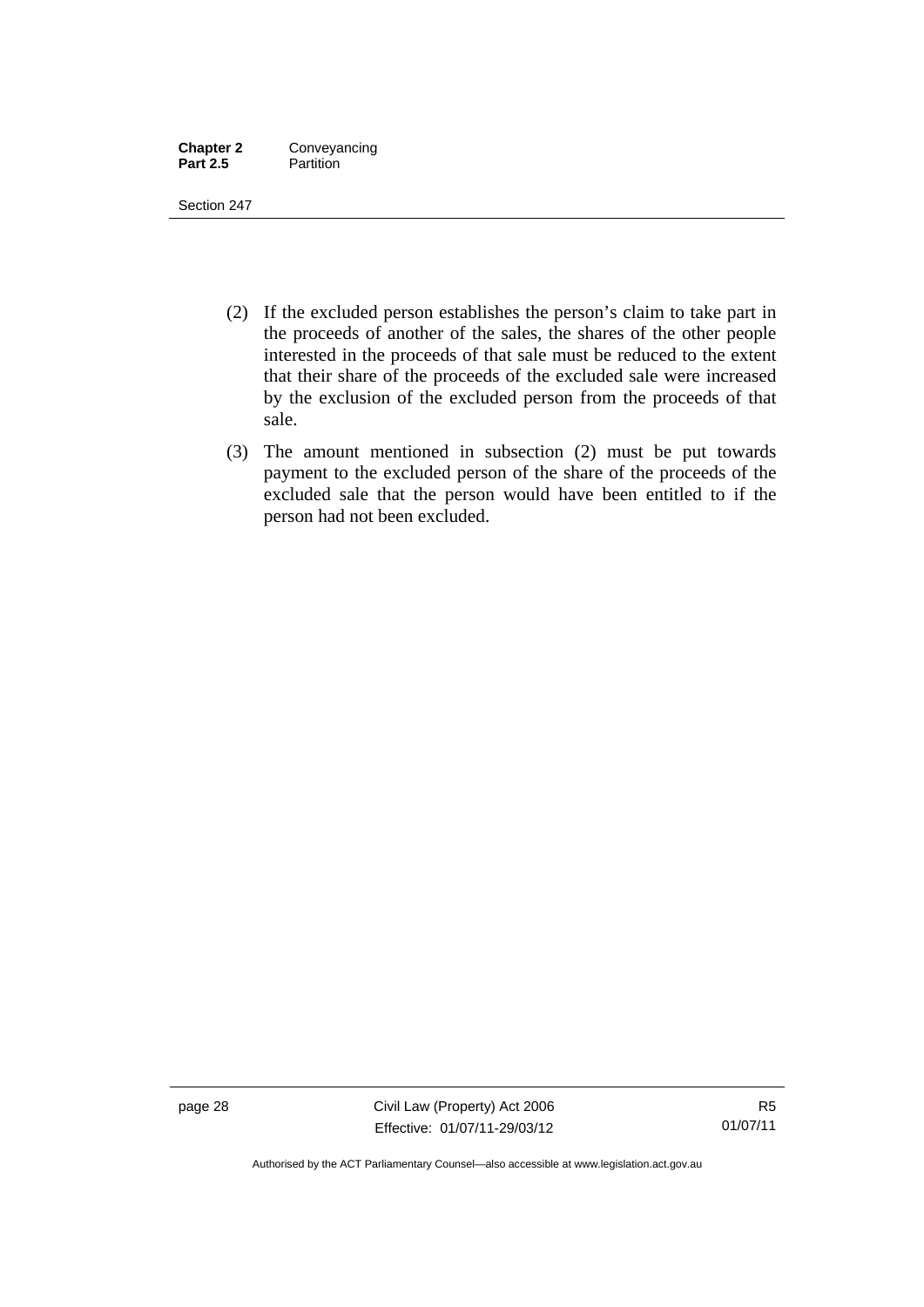# **Part 2.6 Apportionment**

# **248 Definitions—pt 2.6**

In this part:

*annuity* includes salary and pension.

*dividend* includes—

- (a) a payment called a dividend or bonus; and
- (b) a payment otherwise made out of the revenue of a company that is divisible between members of the company, whether or not a payment of that kind is usually made or declared at fixed times;

but does not include a return of capital.

*rent* includes—

- (a) a payment under a rent charge or for rent service; and
- (b) a periodical payment in the nature of rent, or instead of rent.

#### **249 Application of pt 2.6 to dividends of companies**

For this part, the divisible revenue mentioned in section 248, definition of *dividend*, paragraph (b) is taken to have accrued by equal daily increments during the period in relation to which the payment out of revenue is declared or expressed to be made.

#### **250 Income apportionable in relation to time**

All rents, annuities dividends and other periodical payments in the nature of income (whether reserved or made payable by an instrument or otherwise) are, like interest on an amount lent, taken to accrue from day-to-day, and must be apportioned in relation to time accordingly.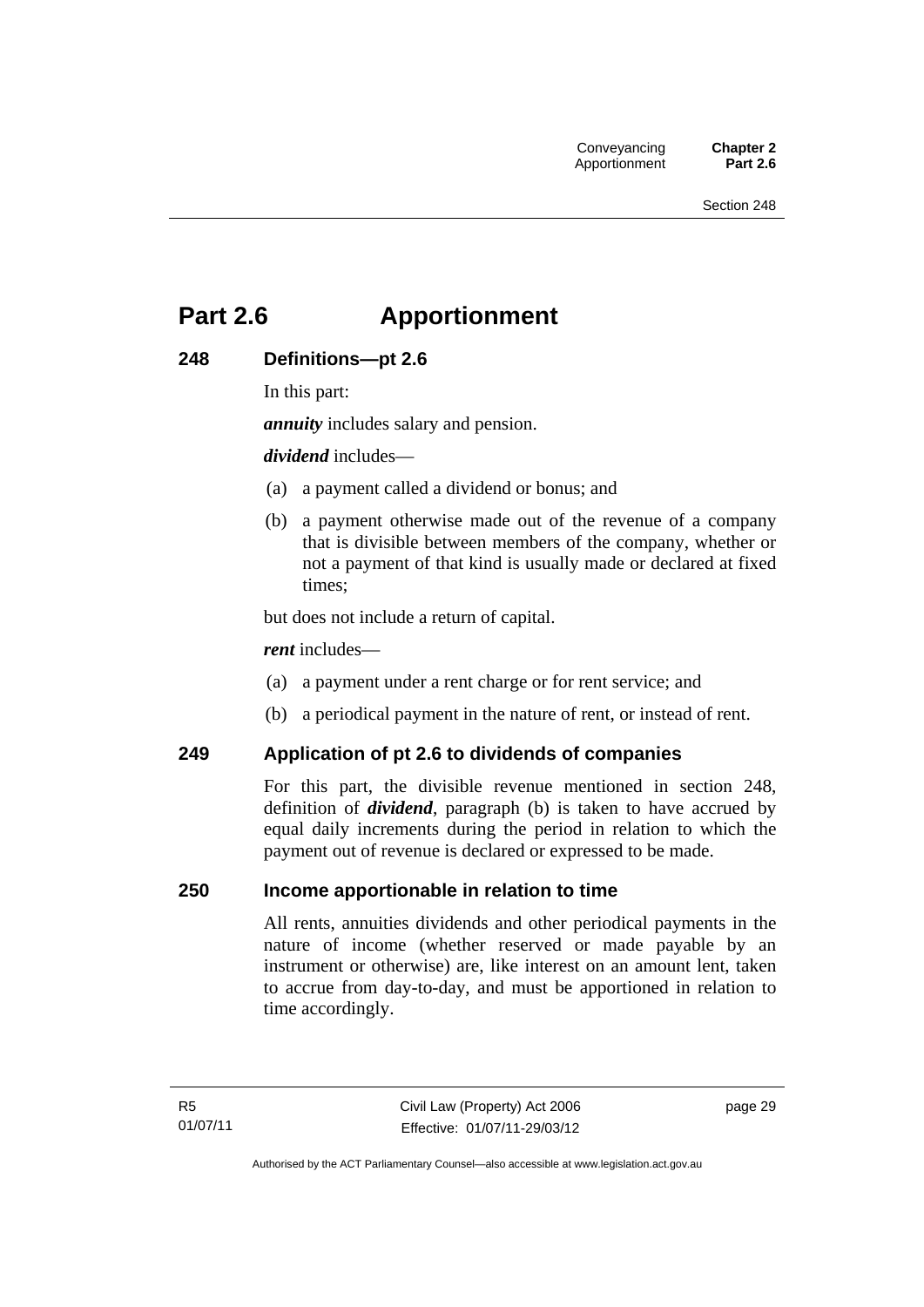#### **Chapter 2 Conveyancing**<br>**Part 2.6 Apportionment Part 2.6** Apportionment

Section 251

# **251 Time when apportioned part is payable**

An apportioned part of a payment mentioned in section 250 is payable or recoverable—

- (a) if the payment is a continuing payment—when the entire portion of which the apportioned part forms part becomes payable; or
- (b) if the payment is terminated by re-entry, death or otherwise when the next entire portion of the payment would have become payable if it had not been terminated.

# **252 Recovery of apportioned parts**

(1) In this section:

*lessor* means the person who, if the rent for any land had not been apportionable, would have been entitled to the entire or continuing rent for the land.

*person* includes—

- (a) the person's personal representatives, successors and assigns; and
- (b) the personal representatives, successors and assigns of a person whose interest ended on that person's death.
- (2) The person entitled to an apportioned part of a payment mentioned in section 250 (Income apportionable in relation to time) may recover the part, when payable, in the same way as the person could recover the entire payment if entitled to it.
- (3) However, an apportioned part of a payment of rent for land is not by itself recoverable from the person liable to pay the rent, but may be recovered from that person by the lessor together with the remaining part of the payment.
- (4) If the lessor does so, the person entitled to the apportioned part may then recover it from the lessor.

Authorised by the ACT Parliamentary Counsel—also accessible at www.legislation.act.gov.au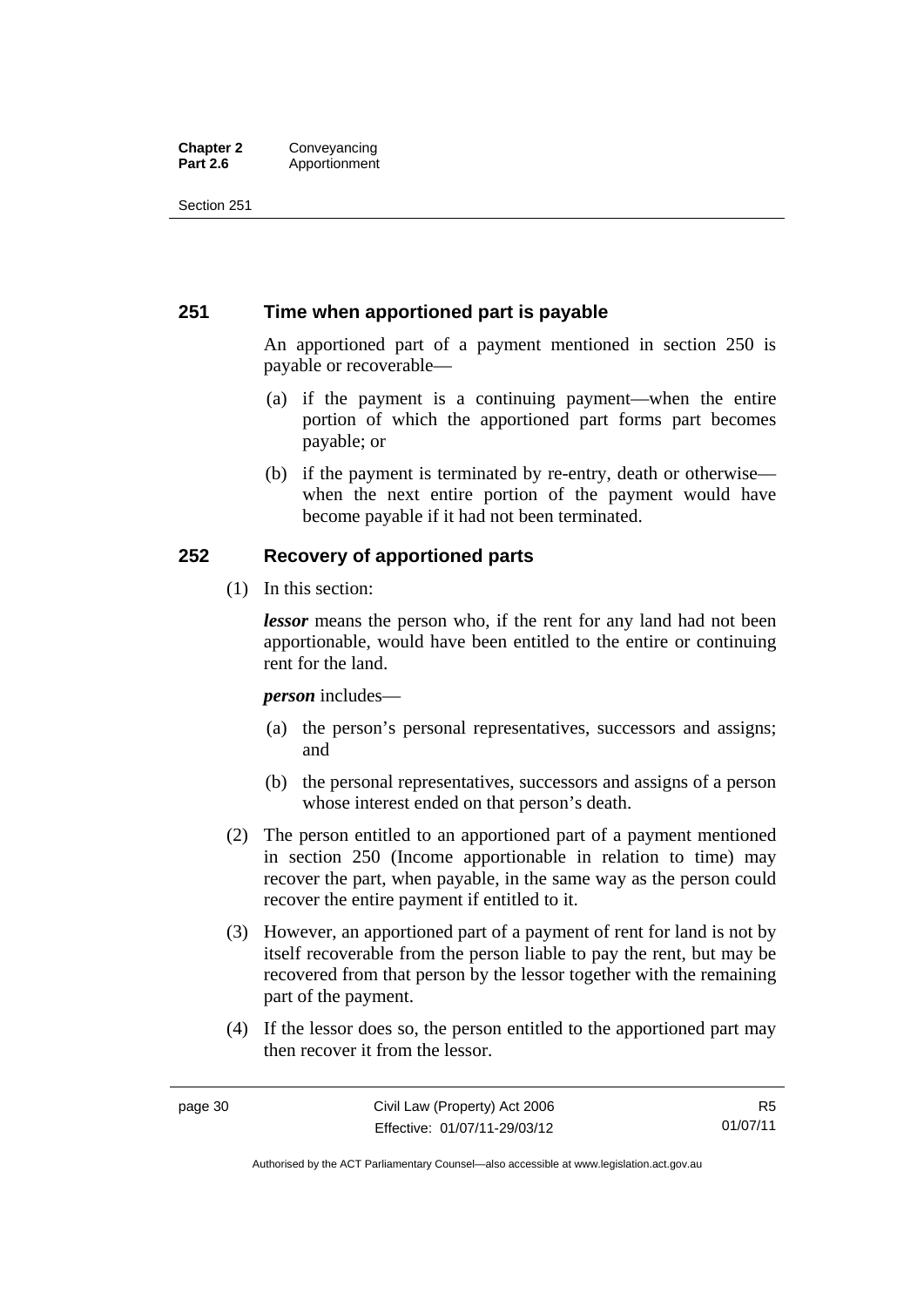# **253 Exceptions and application**

- (1) This part does not make apportionable an annual amount payable under a policy of assurance.
- (2) This part does not apply to any case in which it is expressly stipulated that apportionment is not to take place.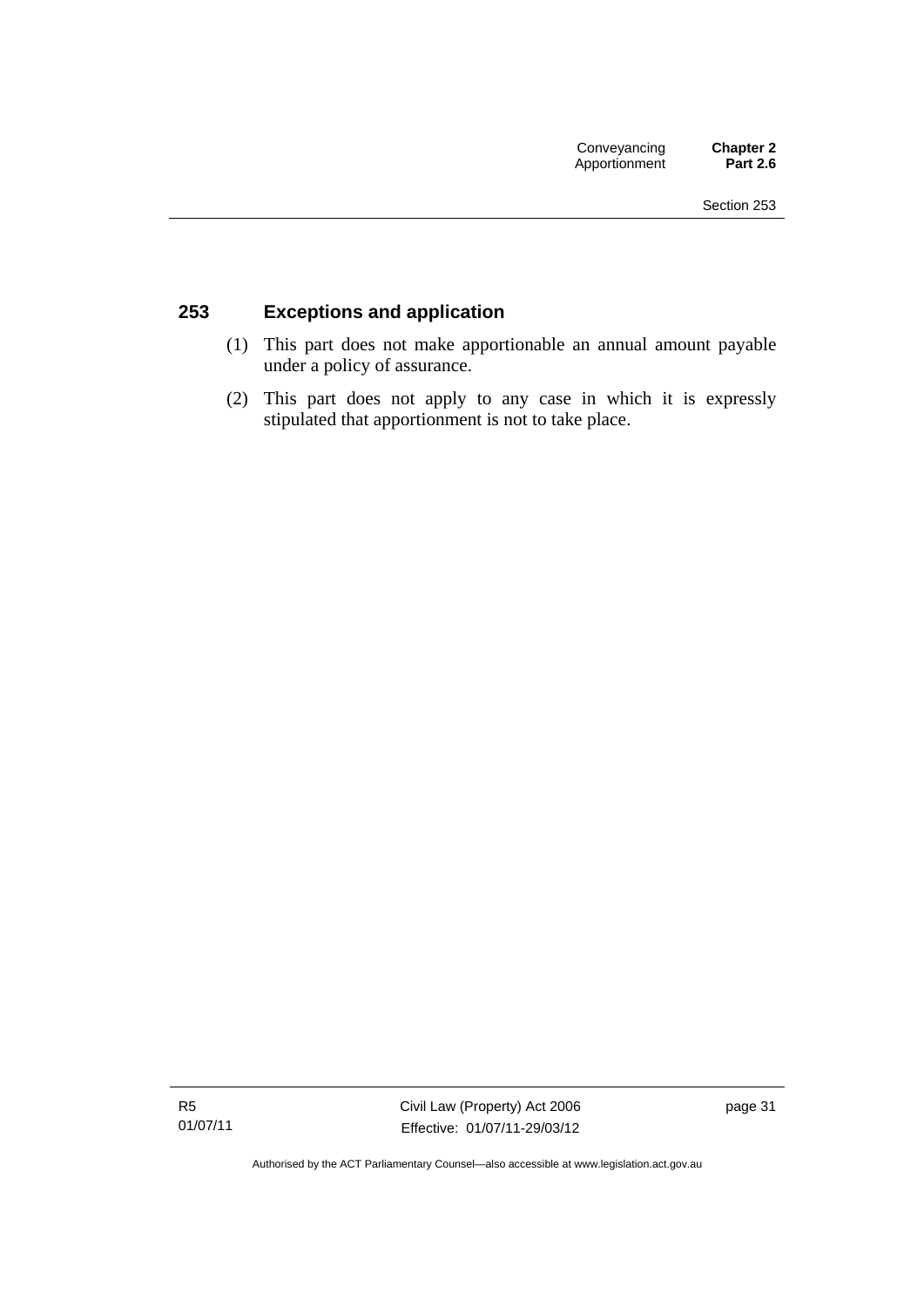# **Part 2.7 Children and children's property**

#### **254 Receipts by certain children**

A child in a domestic partnership has power to give valid receipts for all income (including statutory accumulations of income made during childhood) to which the child may be entitled as if the child were an adult.

## **255 Management of land during childhood**

- (1) This section applies if—
	- (a) a beneficial interest in land is held in trust for a child; and
	- (b) the trustees of the beneficial interest are—
		- (i) if the settlement that created the interest appointed trustees of the interest—the trustees appointed; or
		- (ii) if the settlement that created the interest did not appoint trustees of the interest but there are trustees of the settlement—the trustees of the settlement, unless the settlement or an order of the Supreme Court that appointed the trustees of the settlement or their predecessors in office provides otherwise; or
		- (iii) in any other case—people appointed as trustees of the beneficial interest by the Supreme Court on the application of a litigation guardian of the child.

*Note Settlement* is defined in s 200.

- (2) The trustees of the interest may take possession of, hold and manage the land for the child.
- (3) This section does not apply so far as a contrary intention appears from the settlement that created the beneficial interest of the child.

Authorised by the ACT Parliamentary Counsel—also accessible at www.legislation.act.gov.au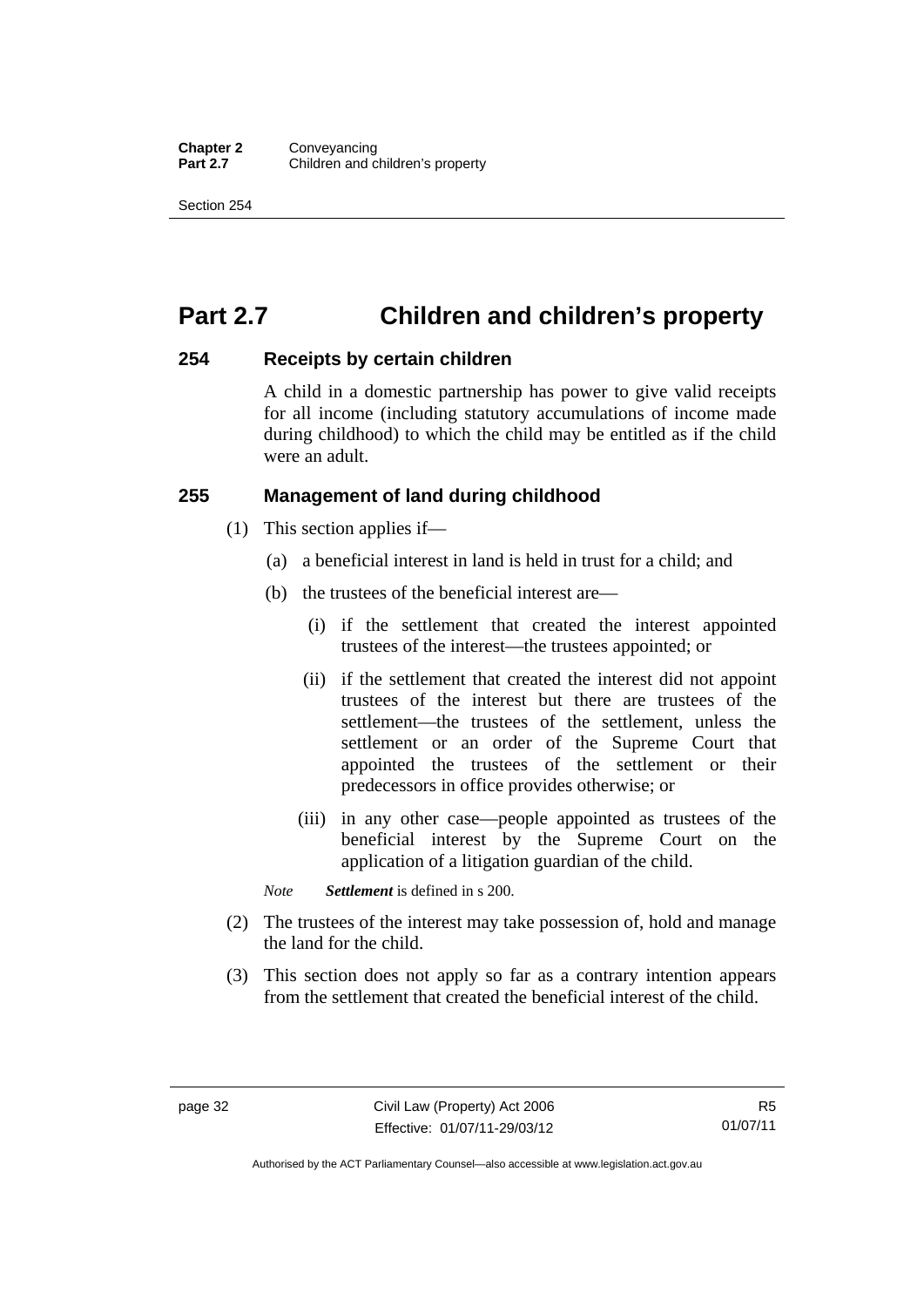#### **256 Power to appoint trustees of child's property**

- (1) This section applies if—
	- (a) a child is absolutely entitled under the will, or on the intestacy, of a person (the *deceased person*) to a devise or legacy, or to the residue of the estate of the deceased person, or to a share in the deceased person's estate; and
	- (b) the devise, legacy, residue or share is not, under a will of the deceased person, devised or bequeathed to trustees for the child.
	- *Note* A *devise* is a disposal of real property by a will. To *bequeath* property is to dispose of personal property (ie property other than real property) by a will.
- (2) The personal representatives of the deceased person may, by registered deed, appoint a trust corporation or 2 or more individuals (not more than 4), or both, to be—
	- (a) trustees of the devise, legacy, residue or share for the child; and
	- (b) trustees for section 255 (Management of land during childhood) of any land devised or any land that is, or forms part of, the residue or share.
- (3) If a trust corporation, or a trust corporation and 1 or more individuals, are the personal representatives of the deceased person, the personal representatives may, by registered deed, appoint the trust corporation either alone or with 1 or 2 individuals to be the trustees for the child.
- (4) The personal representatives of the deceased person may—
	- (a) appoint 1 or more of themselves to be trustees under subsection (2); or
	- (b) appoint 1 or 2 of themselves who are individuals to be trustees under subsection (3).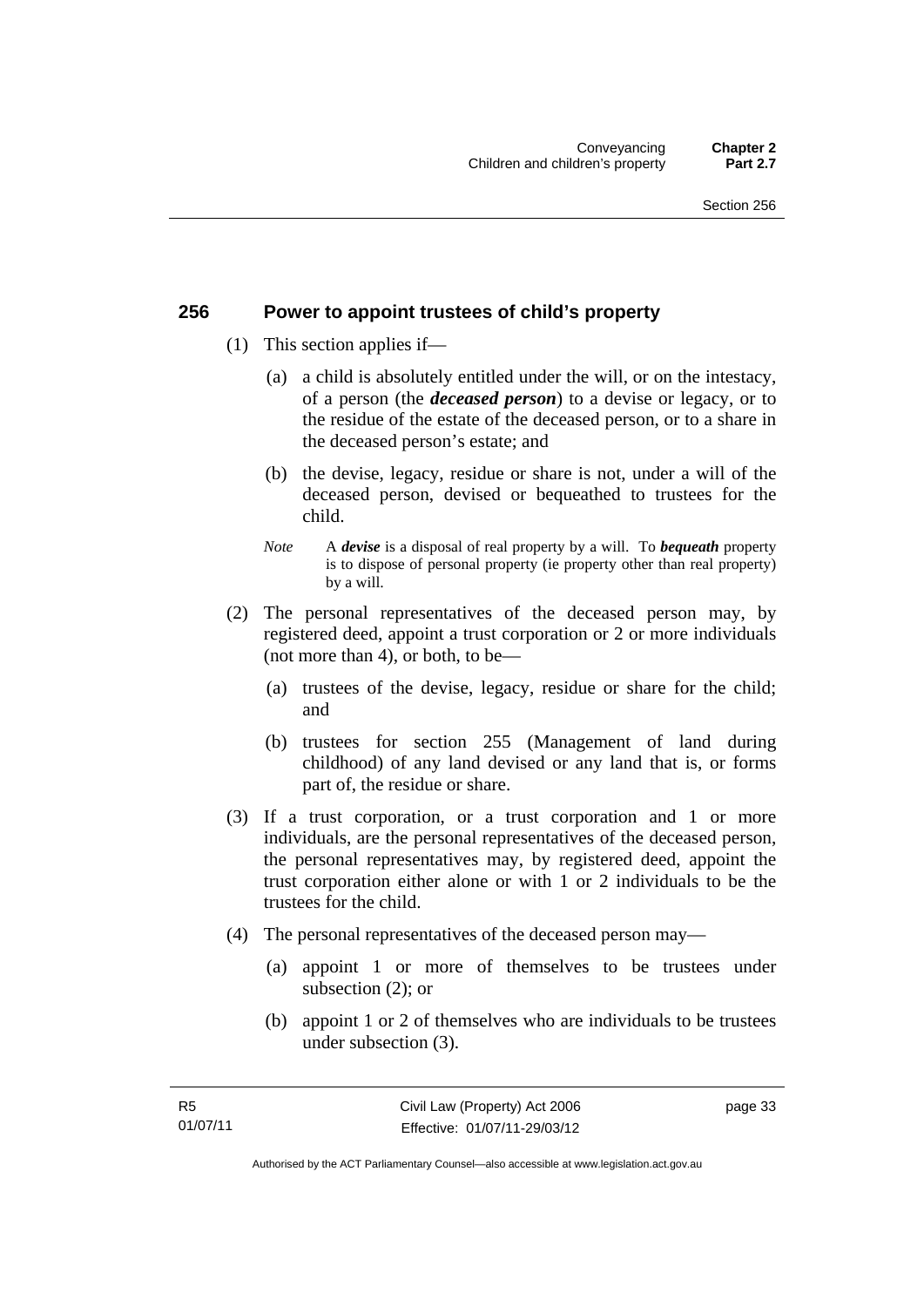- (5) On the appointment—
	- (a) the *Trustee Act 1925*, section 9 (Vesting on appointment and retirement) applies to the vesting in the trustees of the devise, legacy, residue or share; and
	- (b) the personal representatives, in that capacity, are discharged from further liability in relation to the devise, legacy, residue or share; and
	- (c) the rights of the child in relation to the devise, legacy, residue or share are restricted to the property that, under this section and the *Trustee Act 1925*, section 9, is vested in the trustees for the child and do not extend to any other property; and
	- (d) the devise, legacy, residue or share may be kept in its existing form or converted into money and the money invested in accordance with the *Trustee Act 1925*.
- (6) If land held under the *Land Titles Act 1925* is affected by a registered deed mentioned in this section, the registrar-general must, as the registrar-general considers appropriate—
	- (a) make an entry in the register of the vesting of the land; or
	- (b) enter or withdraw caveats.
- (7) However, the registrar-general is not required to comply with subsection (6) unless the person the land is to be vested in—
	- (a) asks, in writing, that the entry be made; and
	- (b) gives any evidence supporting the request that the registrar-general reasonably requires; and
	- (c) gives any notice of the request that the registrar-general reasonably requires to be given.

Authorised by the ACT Parliamentary Counsel—also accessible at www.legislation.act.gov.au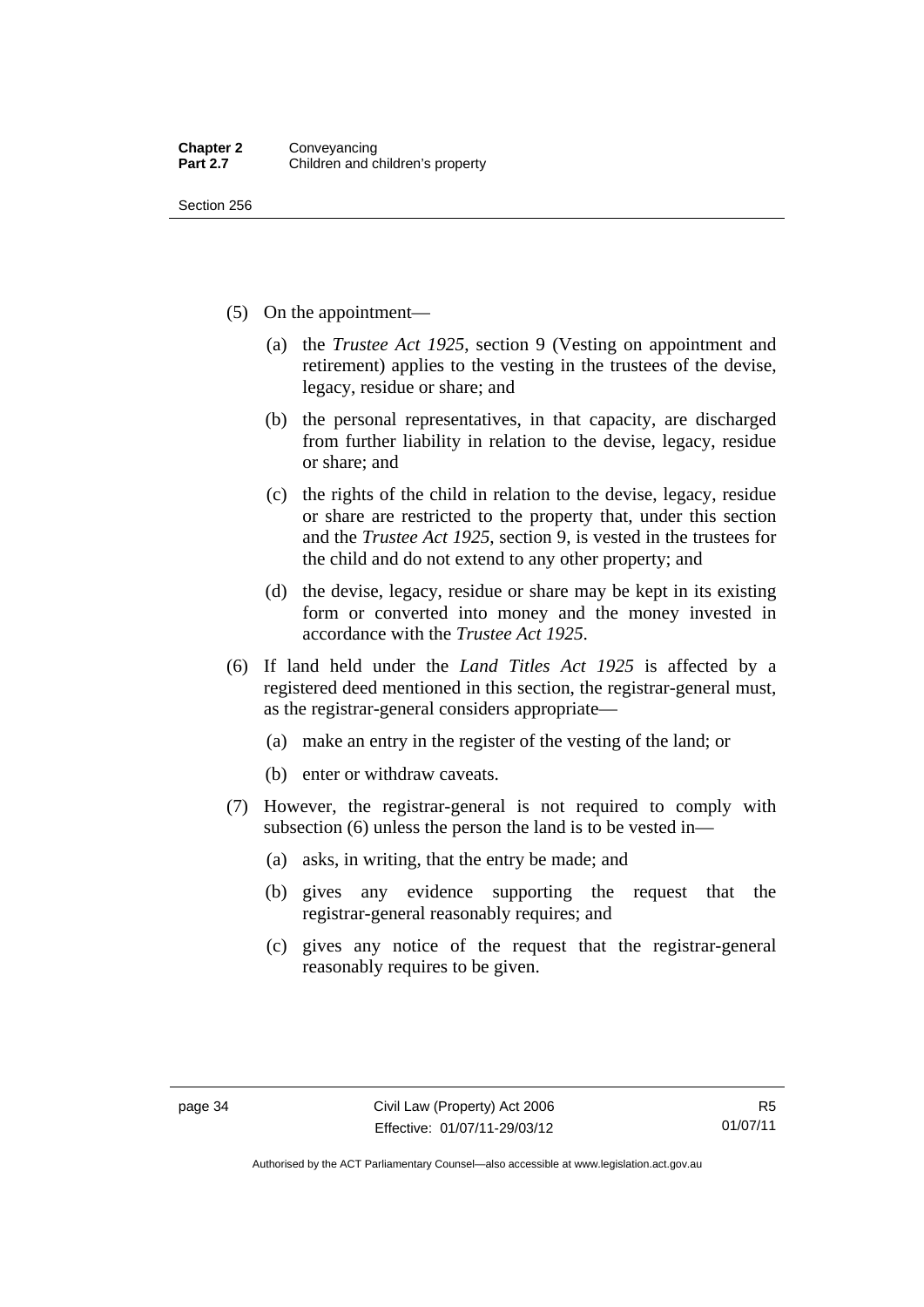(8) In this section:

*registered deed* means a deed registered under the *Registration of Deeds Act 1957*.

*trust corporation* does not include the public trustee.

## **257 Powers and duties of guardian**

- (1) A guardian of a child—
	- (a) may take into the guardian's custody, and may manage, the child's real and personal property (other than property held by a trustee under a trust) until the guardian stops being the guardian of the child; and
	- (b) holds any of the child's real and personal property that comes into the guardian's custody as trustee for the child; and
	- (c) may bring a proceeding necessary to give effect to all or any of the guardian's powers under this section, including the guardian's powers as trustee for the child; and
	- (d) is responsible for accounting to the child, when the child becomes an adult, for the guardian's custody and management of the property.
- (2) Subsection (1) does not apply in relation to—
	- (a) the director-general responsible for administering the *Children and Young People Act 2008*, when the director-general has long-term care responsibility for a child because of that Act; or
	- (b) a testamentary guardian of a child.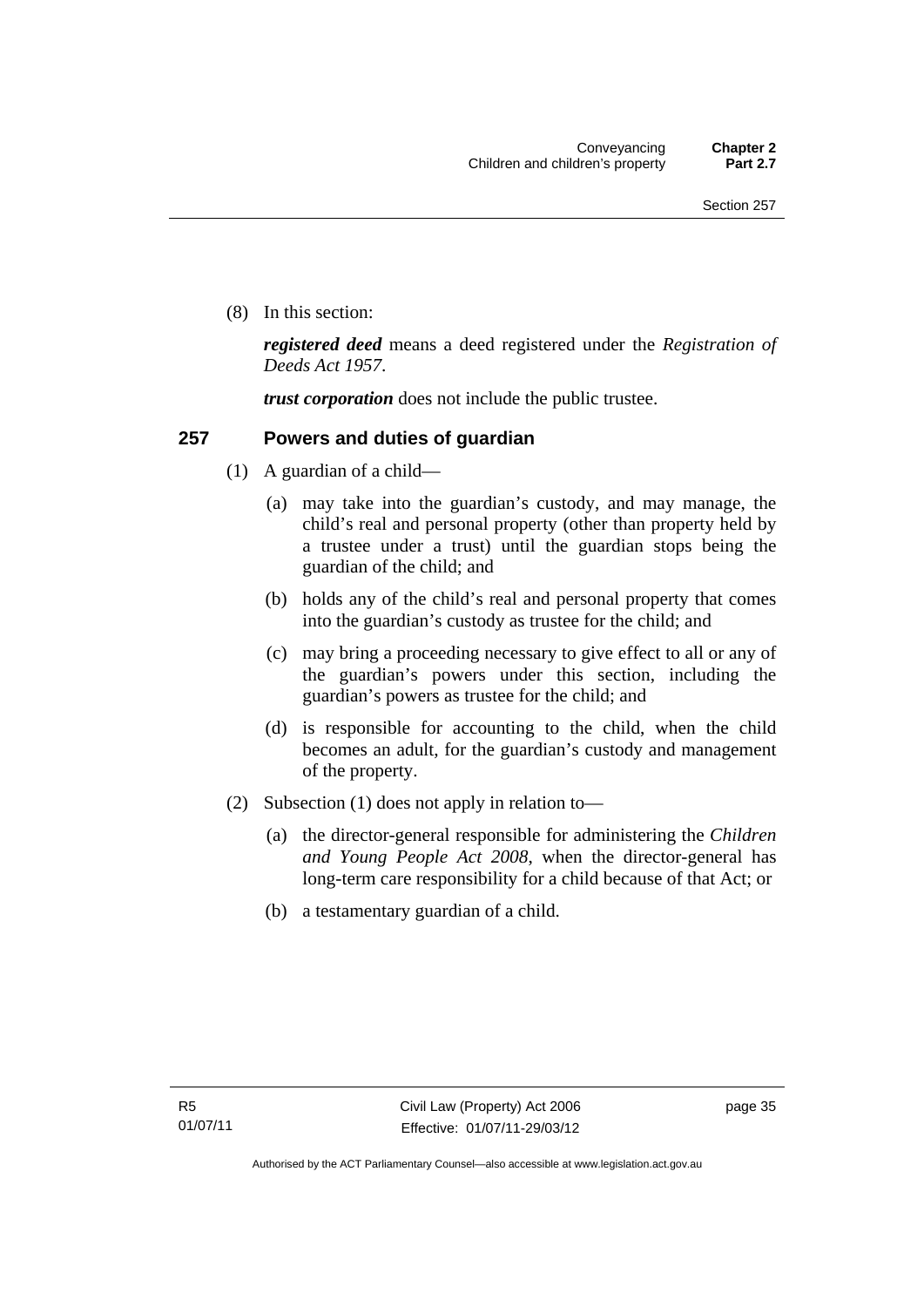**Chapter 2 Conveyancing**<br>**Part 2.8 Rights-of-way Part 2.8** Rights-of-way

Section 258

# **Part 2.8 Rights-of-way**

# **258 No right-of-way by user against Territory etc**

A right-of-way cannot be created only by continuous use against—

- (a) the Territory; or
- (b) the Commonwealth; or
- (c) a person holding land for a public purpose.

page 36 Civil Law (Property) Act 2006 Effective: 01/07/11-29/03/12

R5 01/07/11

Authorised by the ACT Parliamentary Counsel—also accessible at www.legislation.act.gov.au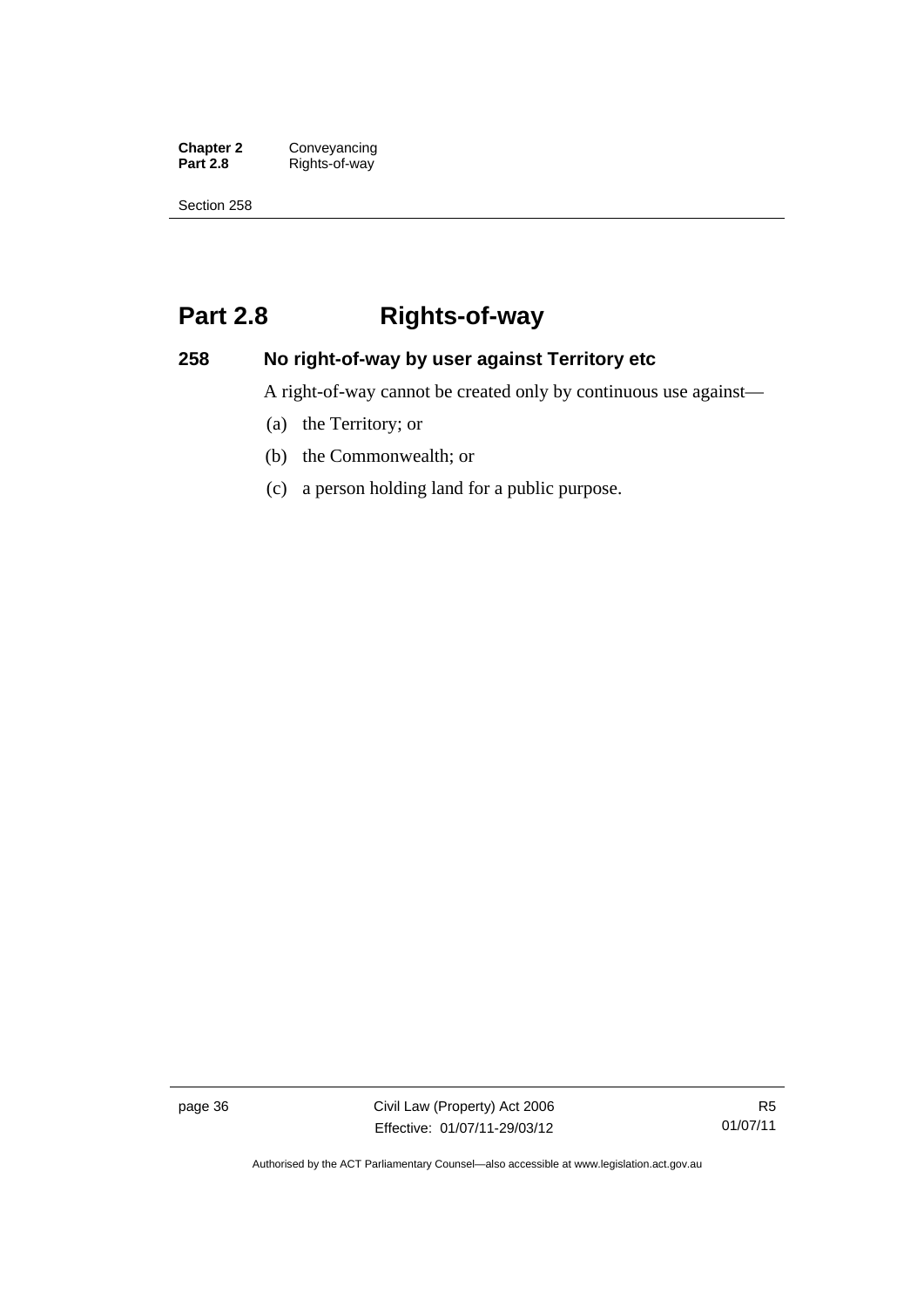# **Chapter 3 Mortgages**

*Note to ch 3* 

In this chapter, a reference to a mortgage includes a reference to a charge on property for securing money or moneys worth (see dict, def *mortgage*).

# **Part 3.1 Powers in relation to mortgages**

#### **300 Application—pt 3.1**

- (1) This part applies to mortgages made to secure an amount advanced or to be advanced as a loan, or to secure an existing or future debt.
- (2) The powers given under this part are subject to anything provided in the mortgage.
- (3) The powers given under this part have the same effect as express powers to the same effect in the mortgage would have had and no more.

#### **301 Powers incidental to mortgages**

- (1) If a mortgage is made in writing, the mortgagee has, because of this Act, the following powers:
	- (a) a power to sell or agree with someone else to sell all or any part of the mortgaged property;
	- (b) a power to appoint or have appointed, in accordance with this part, a receiver of the income of all or any part of the property;
	- (c) a power to insure from loss or damage all or any part of the property and to add the premiums paid for the insurance to the principal secured at the same rate of interest.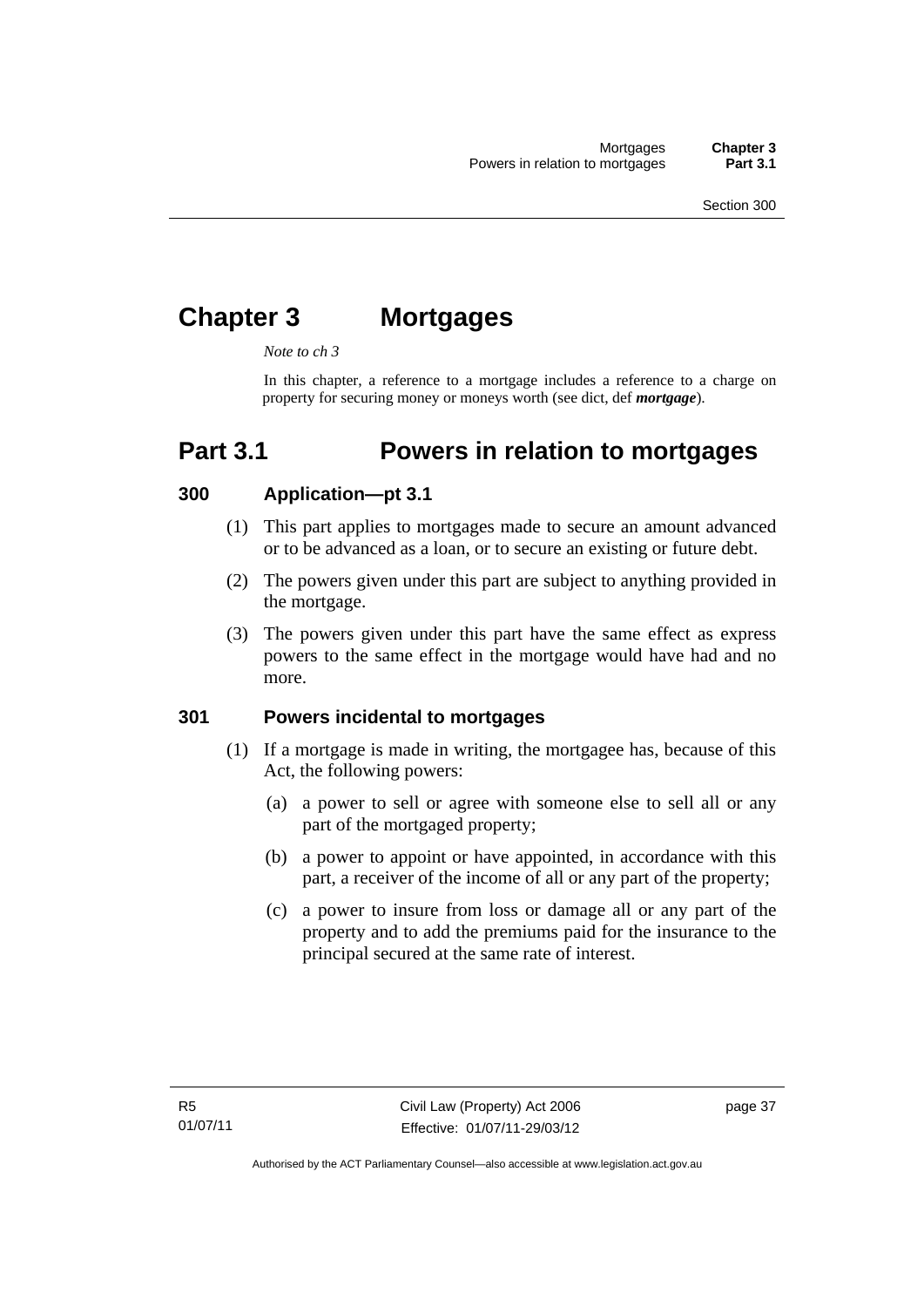- (2) The power of sale under subsection (1) includes the following powers:
	- (a) a power to sell the property by public auction or private contract on any reasonable conditions the mortgagee considers appropriate;
	- (b) a power to rescind or vary contracts for sale;
	- (c) a power to buy in and resell the property with all the powers of sale given by this section.
- (3) A mortgagee must not exercise the power given by subsection  $(1)$  (a) or (b) until—
	- (a) 1 year after the day the principal becomes payable under the mortgage; or
	- (b) interest on the principal has been in arrears for longer than 6 months.
- (4) A mortgagee may exercise the power given by subsection (1) (c) only if the mortgagor has failed to pay a premium for insurance that the mortgagor is by the mortgage obliged to pay.

#### **302 Receipt for purchase money sufficient discharge**

- (1) A receipt for purchase money given by a mortgagee exercising the power of sale given under this part is sufficient discharge to the purchaser.
- (2) The purchaser need not be concerned with the application of the purchase money.

#### **303 Notice of sale**

A sale of property may be made under this part only if the person, or 1 of the people, entitled to the property has been given 6 months written notice.

Authorised by the ACT Parliamentary Counsel—also accessible at www.legislation.act.gov.au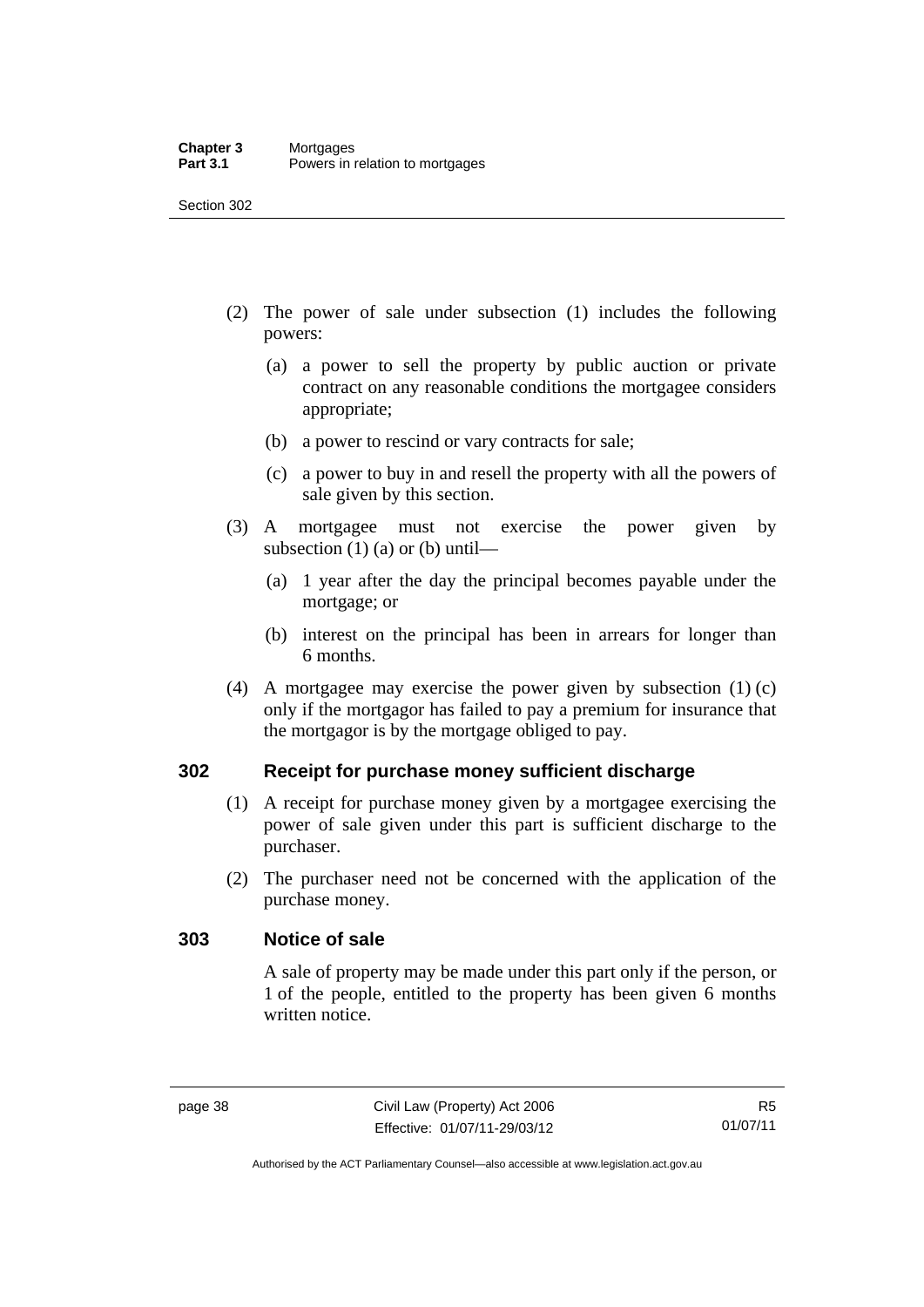## **304 Purported exercise of power of sale**

- (1) If a sale is purportedly made under this part, the purchaser's title must not be questioned on the ground that—
	- (a) no circumstances had arisen to permit the sale; or
	- (b) the notice required by section 303 had not been given.
- (2) If a person suffers loss because of an unauthorised sale under this part, the person may recover damages from the mortgagee.

## **305 Application of purchase money by mortgagee**

- (1) The amount received from a sale under this part must be applied by the mortgagee as follows:
	- (a) first, in payment of the expenses incidental to the sale or incurred in any attempted sale;
	- (b) second, in discharge of the interest and costs then owing in relation to the mortgage because of which the sale was made;
	- (c) third, in discharge of the principal then owing under the mortgage;
	- (d) finally, in payment of the balance to or on behalf of the person entitled to the property mortgaged.
- (2) To remove any doubt, this section is subject to the *Rates Act 2004*, section 22 (Charge of rates on land) and the *Land Tax Act 2004*, section 20 (Charge of land tax on rateable land).

#### **306 Property that may be transferred to purchaser**

A mortgagee exercising a power of sale over property under this part may transfer to the purchaser, in writing, all the interest in the property that the mortgagor could dispose of.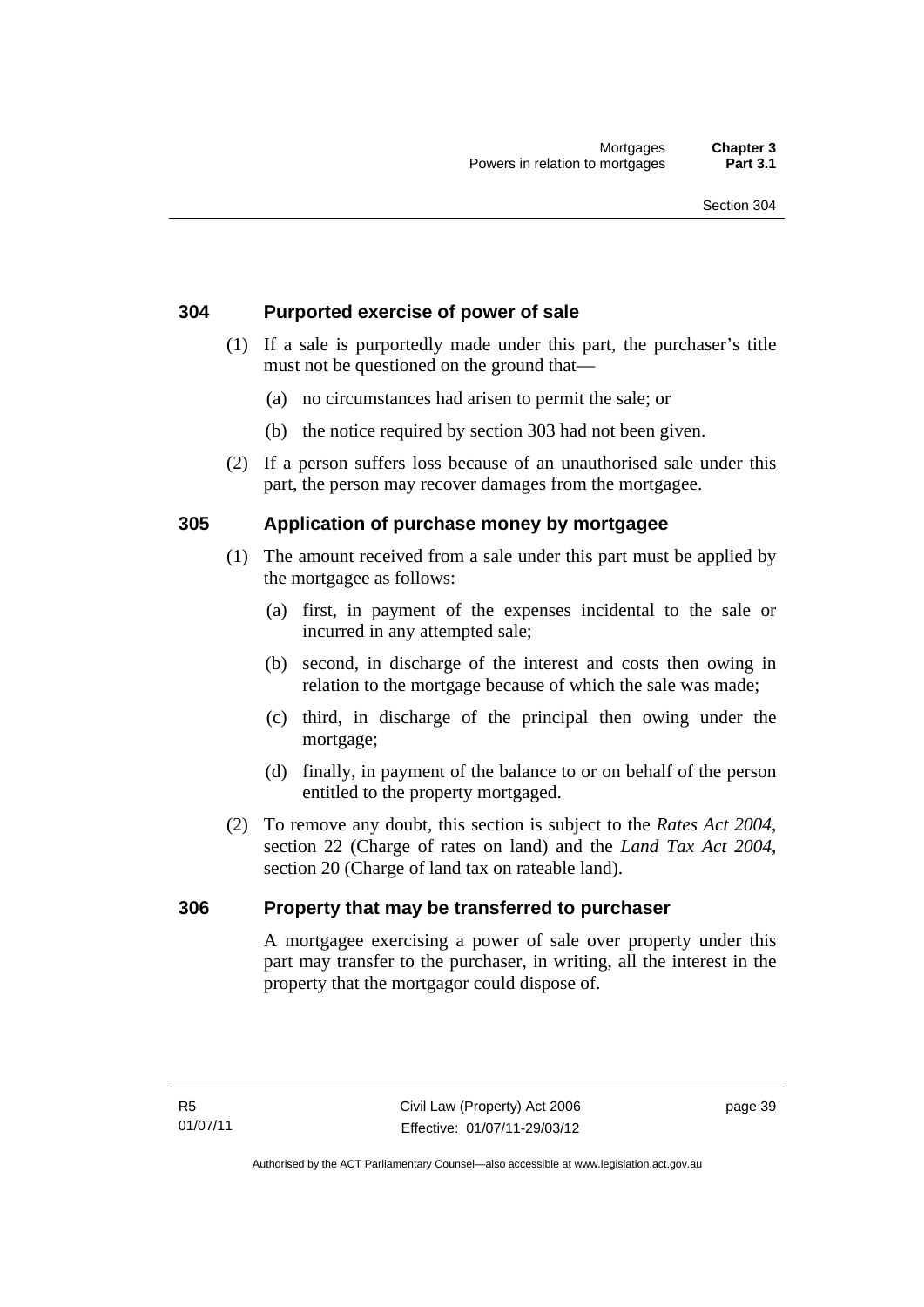#### **Chapter 3** Mortgages<br>**Part 3.1** Powers in i Powers in relation to mortgages

Section 307

#### **307 Mortgagee may call for documents relating to property**

At any time after the power of sale under this part has become exercisable, the mortgagee may demand and recover from anyone (other than a person having an interest in the mortgaged property that has priority to the mortgage) every document relating to the property that a purchaser under the power of sale would have been entitled to demand and recover from the person.

#### **308 Appointment of receiver**

- (1) A mortgagee entitled to appoint a receiver, or have a receiver appointed, under this part may appoint the receiver, or have the receiver appointed, in accordance with this section.
- (2) If the mortgage document nominates the person to be appointed receiver, the mortgagee may appoint that person to be the receiver.
- (3) If the mortgage document does not nominate the person to be appointed receiver, the mortgagee may, by written notice given to the person entitled to the mortgaged property, require the person to appoint an appropriate person to be the receiver not later than 10 days after the day the notice is given.
- (4) A notice under subsection (3) may be given to the person entitled to the mortgaged property—
	- (a) by giving the notice to the person entitled to the property, or, if 2 or more people are entitled to the property, to any of them; or
	- (b) by attaching the notice to a conspicuous part of the mortgaged property.
- (5) If a notice under subsection (3) is given to the person entitled to mortgaged property in accordance with subsection (4) and the person fails to appoint an appropriate person to be the receiver not later than 10 days after the day the notice is given, the mortgagee may appoint a person the mortgagee considers appropriate to be the receiver.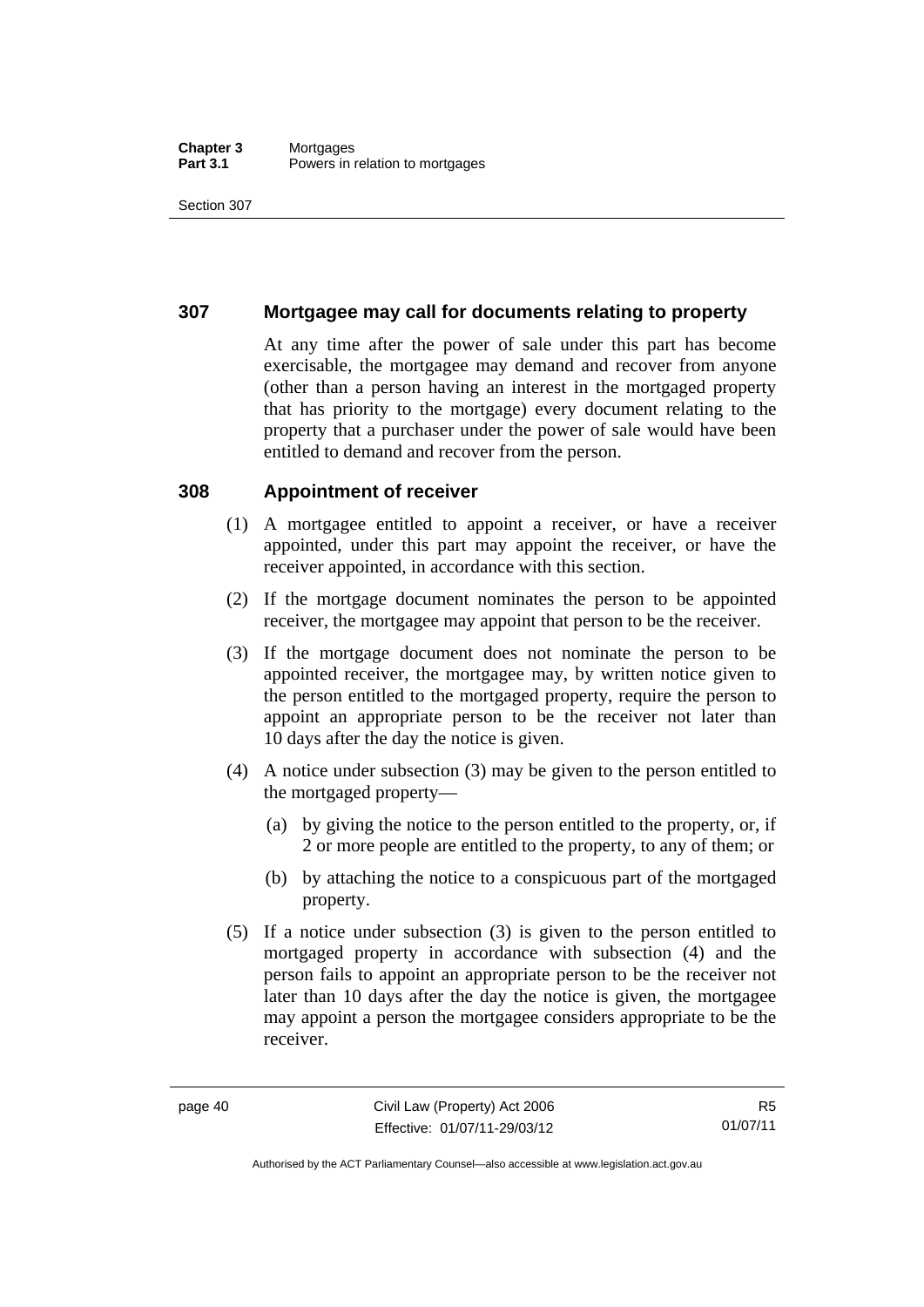## **309 Receiver taken to be agent of mortgagor**

A receiver appointed under this part is taken to be the agent of the mortgagor and the mortgagor is solely responsible for the receiver's acts or omissions, unless the document creating the mortgage provides otherwise.

#### **310 Powers of receiver**

- (1) A person appointed as receiver under this part may demand and recover all the income of which the person is appointed receiver, by proceeding or otherwise, in the name of either the mortgagor or the mortgagee to the full extent of the interest that the mortgagor could dispose of.
- (2) The person may give valid receipts for the income of which the person is appointed receiver.

#### **311 Ending appointment of receiver etc**

- (1) The power under this part to appoint a receiver includes power to end the appointment and appoint someone else.
- (2) The power to end the appointment of a receiver and appoint a new receiver is exercisable in the same way, and under the same conditions, as the power to make the first appointment.
- (3) The Legislation Act, part 19.3 (which deals with appointments) does not apply to the appointment of a receiver.

#### **312 Commission to receiver**

- (1) A receiver appointed under this part is not entitled to the payment of costs, charges or expenses but is instead entitled to a commission on the money received.
- (2) The commission to which the receiver is entitled is the amount, not more than 8% of the gross amount of all money received, stated in the receiver's appointment or, if no amount is stated in the appointment, 4% of the gross amount.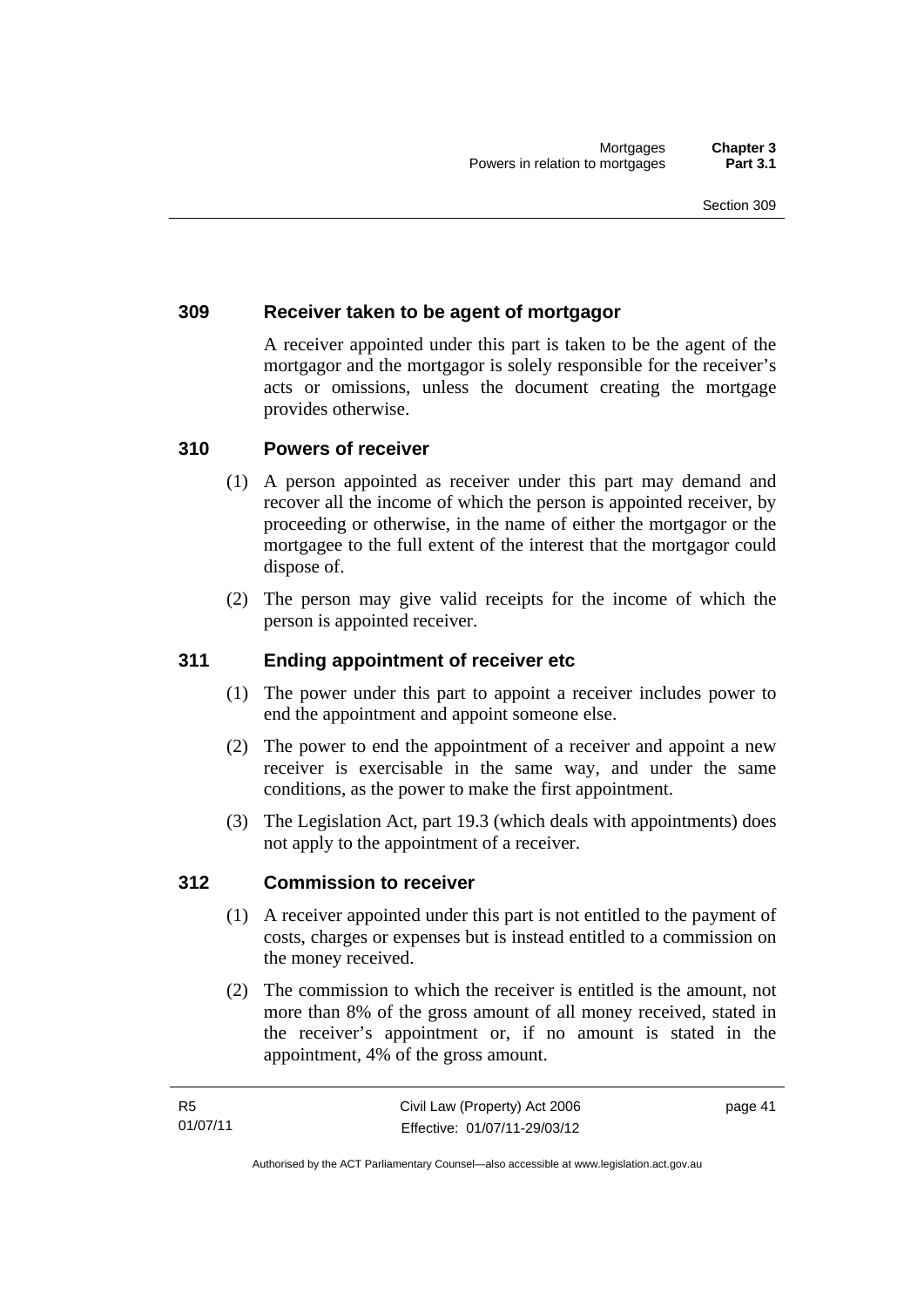# **313 Receiver to insure if required**

- (1) The mortgagee may, in writing, direct a receiver appointed under this part to insure and keep insured from loss or damage all or a stated part of the property included in the mortgage (whether or not a fixture) so far as it is insurable.
- (2) The receiver must comply with the direction.

## **314 Application of amounts received by receiver**

Amounts received by a receiver appointed under this part must be applied as follows:

- (a) first, in discharge of all taxes, rates and assessments, in payment of the receiver's commission, and in payment of insurance premiums;
- (b) second, in discharge of the interest then owing under the mortgage because of which the receiver was appointed;
- (c) third, in discharge of the principal then owing under the mortgage;
- (d) finally, in payment of the balance to or on behalf of the person entitled to the property mortgaged.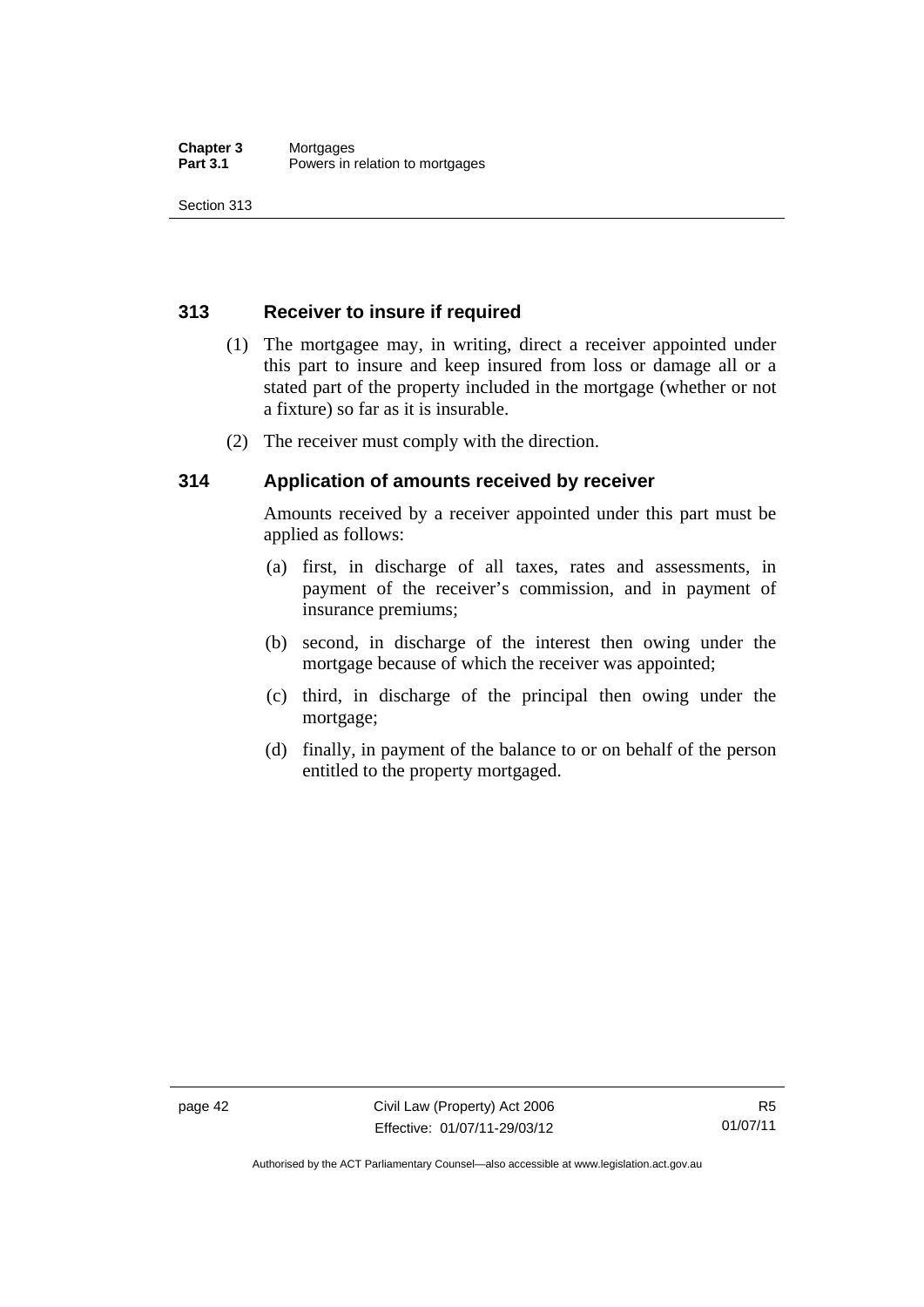# **Part 3.2 Mortgages—other provisions**

#### **315 Effect of repayment on ejectment by mortgagee**

- (1) This section applies if a proceeding for ejectment is brought by a mortgagee for possession of mortgaged property and no proceeding is pending for—
	- (a) foreclosure of the mortgagor's equity of redemption; or
	- (b) redemption of the mortgaged property.
- (2) If the mortgagor appears as a defendant in the proceeding and pays the outstanding amount to the mortgagee or into court, the amount paid is taken to be full satisfaction and discharge of the mortgage.
- (3) On the payment of the outstanding amount in accordance with this section—
	- (a) each mortgagor or defendant in the proceeding is discharged from liability for the amount; and
	- (b) the court must order the mortgagee, at the mortgagor's cost, to—
		- (i) give the mortgagor a discharge of the mortgage under the *Land Titles Act 1925*, section 101 or transfer the interest of the mortgagee in the mortgaged property to the mortgagor; and
		- (ii) give all documents of title to the mortgaged property that are in the possession or control of the mortgagee to the mortgagor.
- (4) This section does not affect a subsequent mortgage or encumbrance.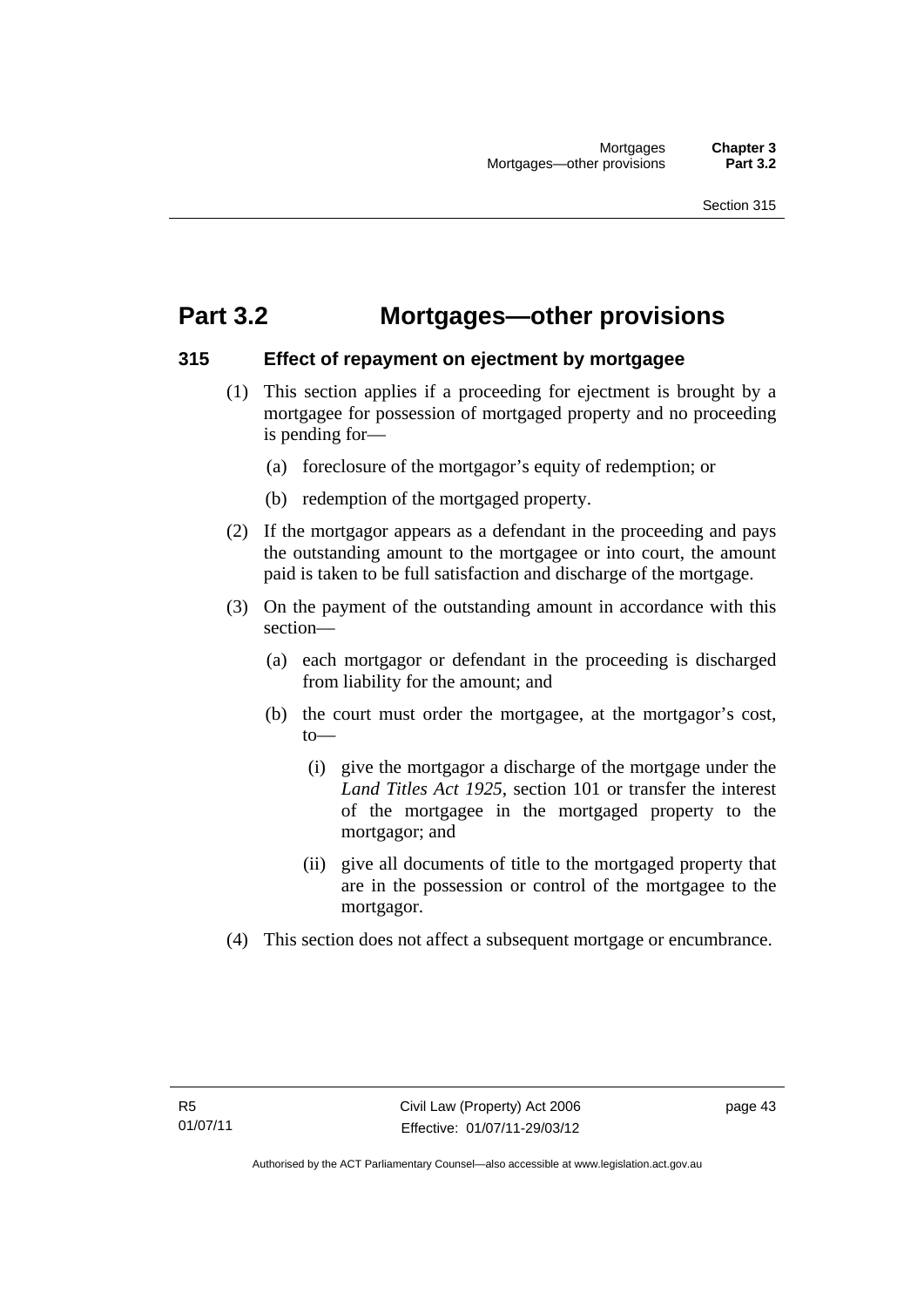(5) In this section:

*outstanding amount*, for a mortgage, means the total of—

- (a) the amount of the principal of the mortgage that has not been repaid; and
- (b) the interest payable under the mortgage; and
- (c) the reasonable costs and expenses of the mortgagee in the proceeding for ejectment.

# **316 Section 315 not to apply in certain cases**

Section 315 does not apply to a proceeding for ejectment if—

- (a) before the outstanding amount is paid under section 315 (2) of that section, the mortgagee asserts in writing given to the mortgagor—
	- (i) that the mortgagor does not have a right of redemption; or
	- (ii) that the mortgaged property is chargeable with a principal different from that stated in the mortgage or admitted to by the mortgagor; or
- (b) there is a dispute between defendants in the proceeding about the right of redemption.

#### **317 Redemption if mortgagee absent or unknown**

- (1) This section applies if—
	- (a) a person entitled to receive payment of all or part of a debt secured by a mortgage—
		- (i) cannot be found; or
		- (ii) is unknown; or
	- (b) it is uncertain who is entitled to receive all or part of the debt secured by a mortgage.

Authorised by the ACT Parliamentary Counsel—also accessible at www.legislation.act.gov.au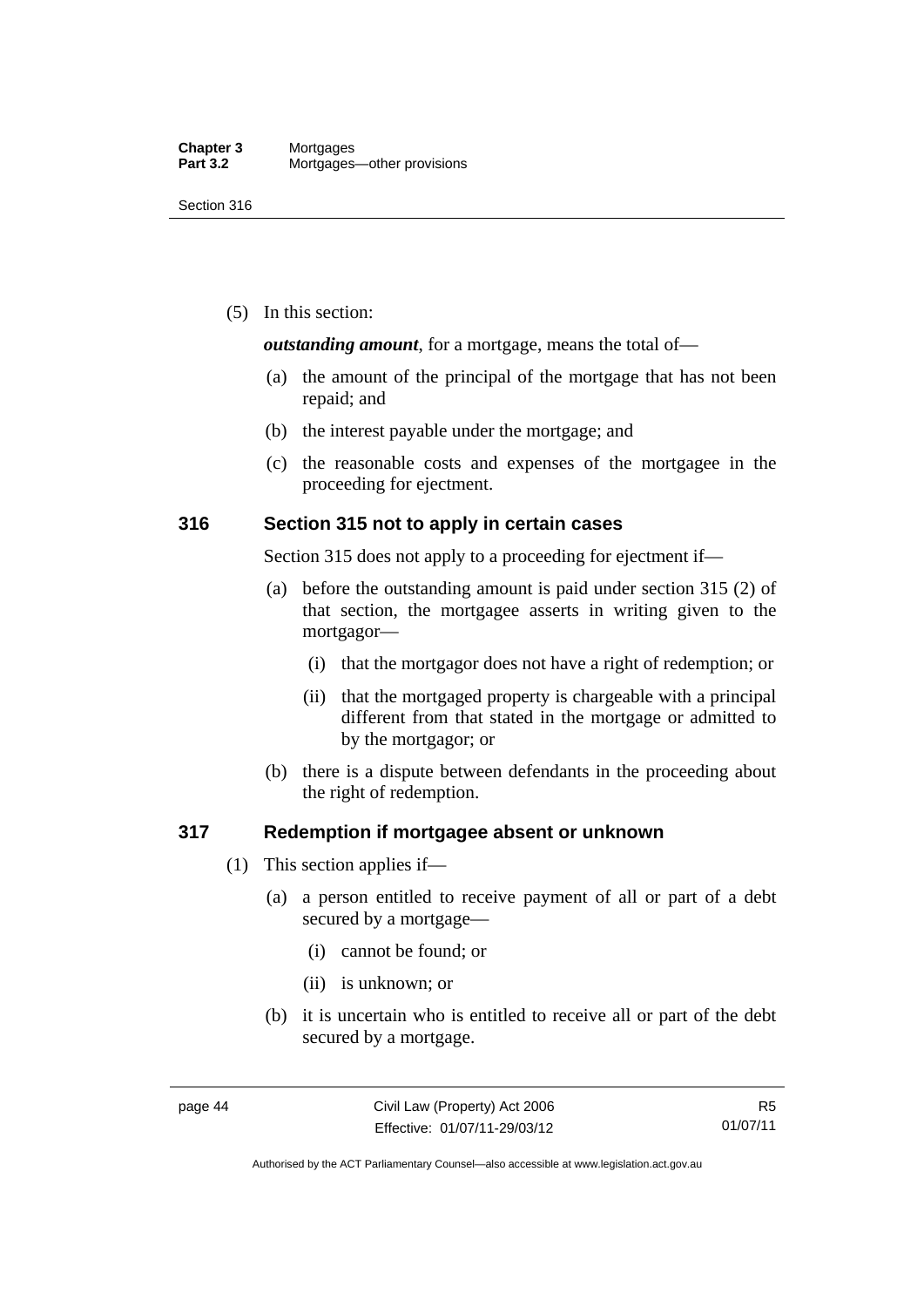- (2) On application by the person entitled to redeem the mortgaged property, the Supreme Court may, by order, direct that—
	- (a) the amount of the debt secured by the mortgage, or part of it, be worked out in the way the court directs; and
	- (b) the amount worked out be paid into court.
- (3) A certificate of the registrar of the Supreme Court that a payment into court was ordered to be made under subsection (2) (b) and has been made may be registered with the registrar-general.
- (4) On registration, the amount paid is a discharge of the mortgage debt, or part of it, to the extent of the amount paid.
- (5) However, an amount that is eventually shown by the person entitled to the mortgage debt, or a part of it, to have been in fact owing in addition to the amount paid into court continues to be a debt owing on the mortgage.
- (6) On application by the person entitled to an amount paid into court under subsection (2) (b), the Supreme Court may order the amount be paid to the person.
- (7) However, an amount must not be paid under subsection (6) until the registrar of the Supreme Court is satisfied that the mortgage document and all documents of title that were given by the mortgagor to the mortgagee for the mortgage have been given to the person who paid the amount into court.
- (8) If the amount of principal and interest owing under a mortgage is paid into court under this section and is afterwards paid under an order of the Supreme Court to the person mentioned in the order, the order operates as a discharge of mortgage of any land subject to the mortgage.
- (9) An order mentioned in subsection (8) takes effect as a discharge of mortgage only when it has been registered by the registrar-general.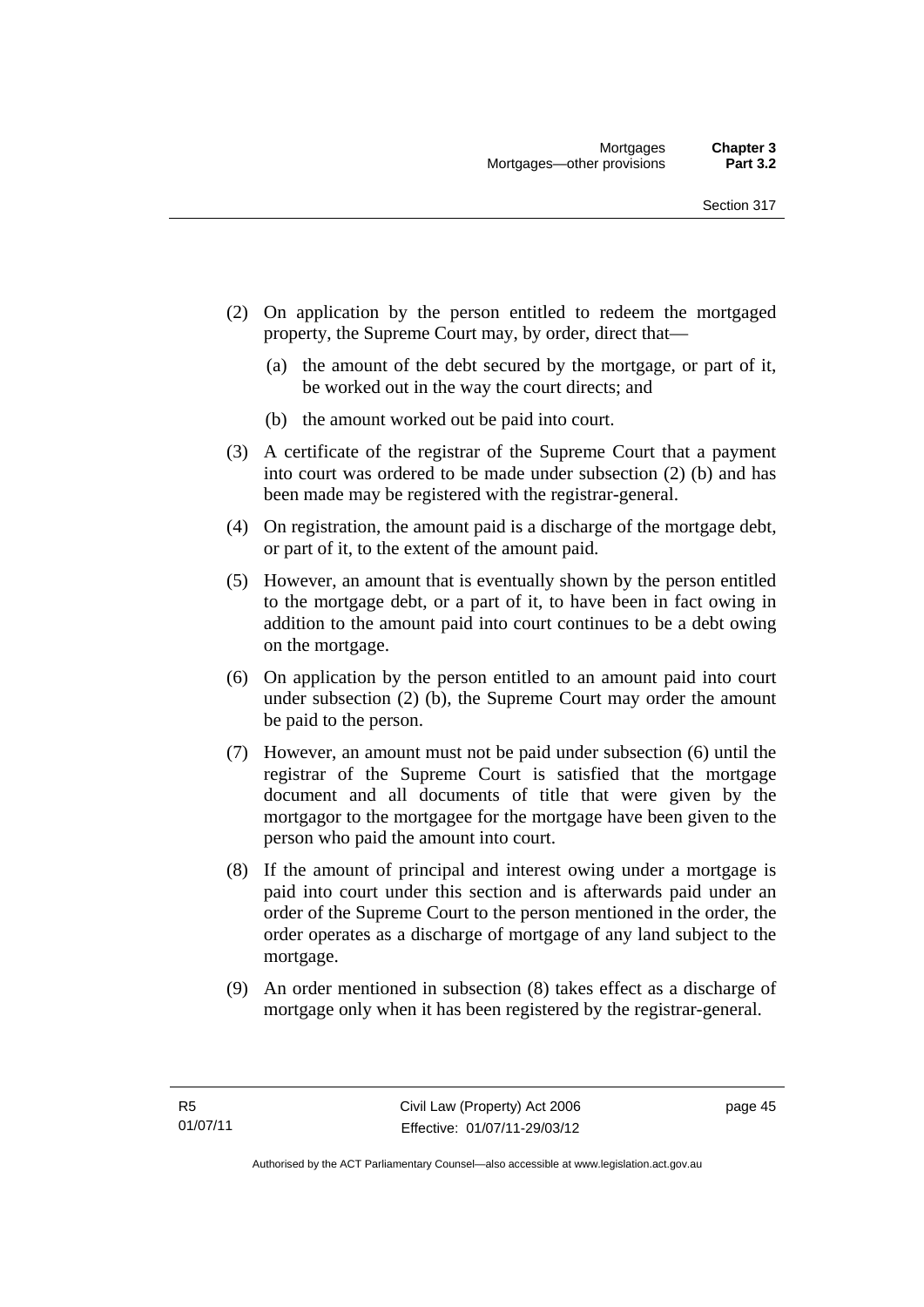# **Chapter 4 Leases**

# **Part 4.1 Leases—general provisions**

# **Division 4.1.1 Lessee's and lessor's obligations**

## **400 Lessee's obligations attach to reversion**

- (1) The rent provided for by a lease, the benefit of every provision of the lease relating to the subject matter of the lease that is to be complied with by the lessee, and every condition of re-entry and other condition of the lease, is attached to, and goes with, the reversionary estate in the land (and in any part of the land) immediately expectant on the term granted by the lease, despite any severance of the reversionary estate.
- (2) Any rent, provision or condition mentioned in subsection (1) may be recovered, received, enforced or taken advantage of by the person from time to time entitled (the *entitled person*), subject to the term granted by the lease, to the income of all or a part of the land leased.
- (3) The entitled person may recover, receive, enforce or take advantage of the rent, provision or condition even though the person becomes entitled to the reversionary interest after the condition of re-entry or forfeiture has become enforceable.
- (4) This section does not make enforceable by a person a condition of re-entry or forfeiture, or any other condition, that had been waived or released before the person became entitled to enforce the condition.
- (5) This section applies to—
	- (a) a lease granted on or after 26 June 1986; and
	- (b) a lease granted before 26 June 1986, but only in relation to rent accruing due on or after that day and to the benefit of a

Authorised by the ACT Parliamentary Counsel—also accessible at www.legislation.act.gov.au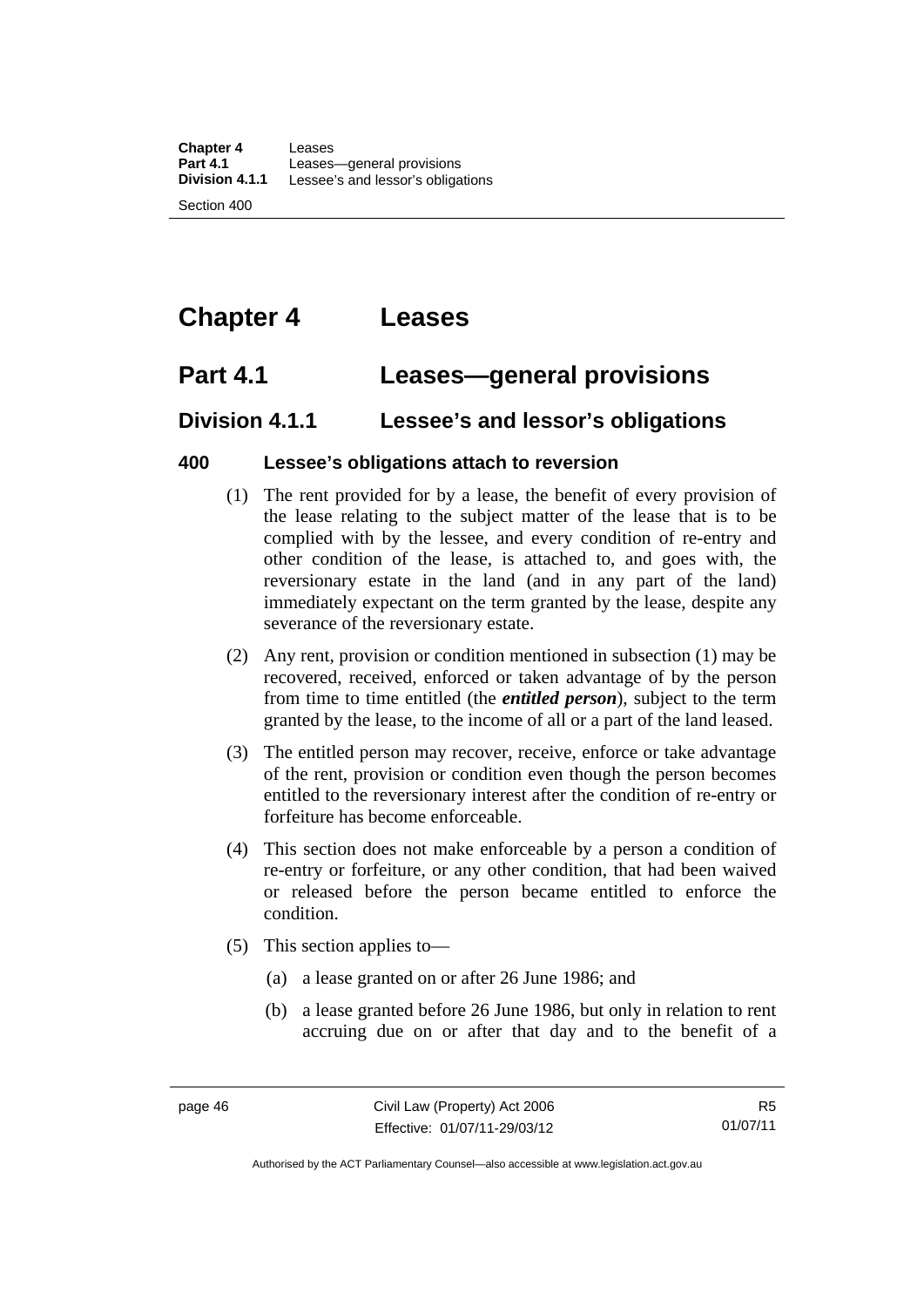condition of re-entry or forfeiture for a breach of a provision of the lease committed on or after that day.

#### **401 Lessor's obligations to run with reversion**

- (1) If land is leased, the obligation imposed on the lessor by a provision of the lease relating to the subject matter of the lease—
	- (a) is, so far as the lessor had power to bind the reversionary estate expectant on the term granted by the lease, attached to, and goes with, the reversionary estate in the land (and in every part of the land); and
	- (b) may be enforced or taken advantage of by the person in whom the term is from time to time vested; and
	- (c) may, so far as the lessor had power to bind the person from time to time entitled to the reversionary estate, be enforced, and taken advantage of, against a person so entitled.
- (2) This section applies to—
	- (a) a lease granted on or after 26 June 1986; and
	- (b) a breach committed on or after 26 June 1986 of a provision in a lease granted before that day.

#### **402 Lessee to give notice of ejectment to lessor**

- (1) This section applies to a lessee of premises against whom a proceeding for ejectment is begun.
- (2) The lessee must give notice of the proceeding to the lessor or the lessor's agent immediately after being served with the originating process for the proceeding.
- (3) A lessee who contravenes subsection (2) is liable to the lessor for any damage suffered by the lessor because of the failure.
- (4) This section does not—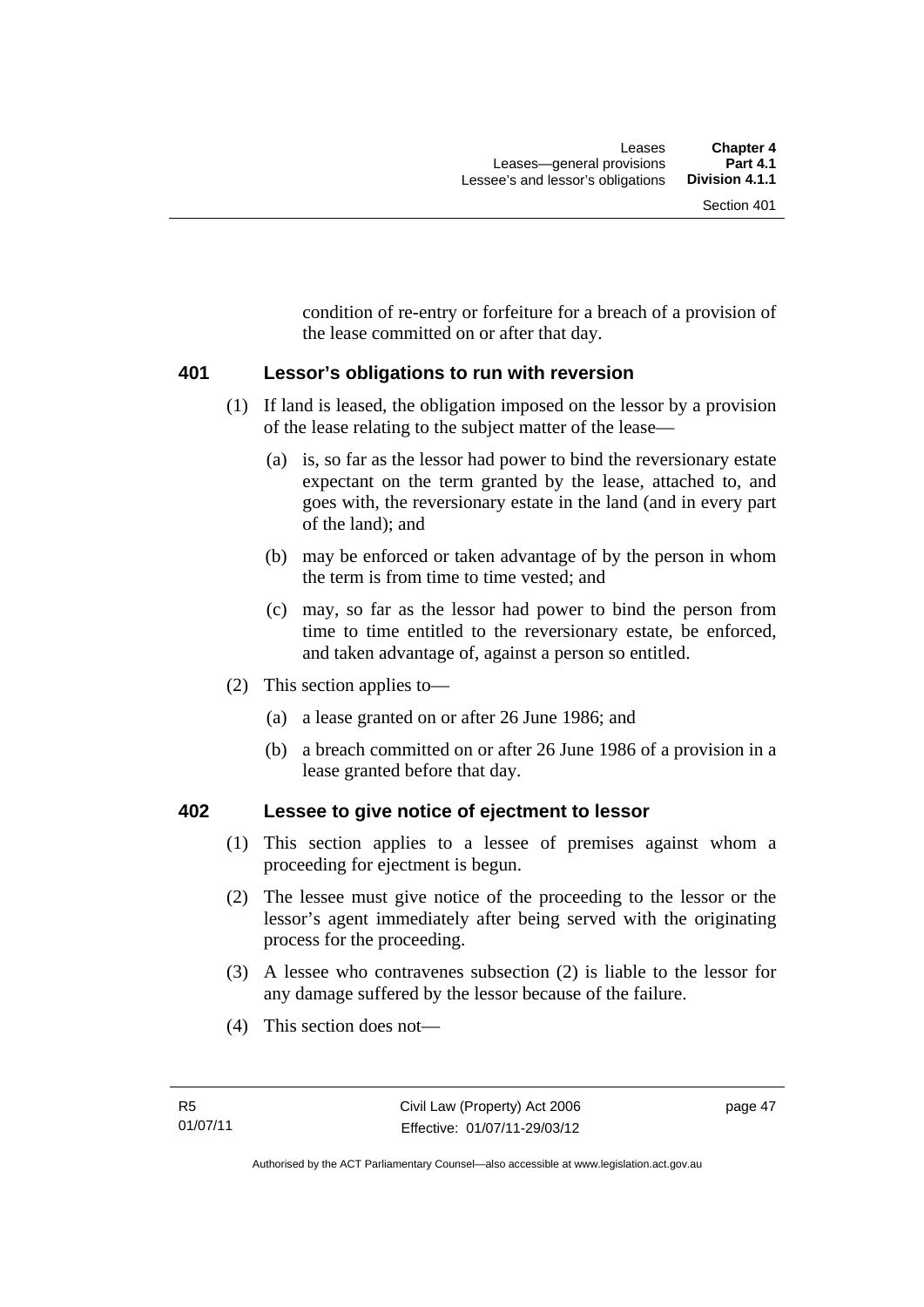- (a) apply to a lessee who holds the premises leased under—
	- (i) a residential tenancy agreement under the *Residential Tenancies Act 1997*; or
	- (ii) a lease under the *Leases (Commercial and Retail) Act 2001*; or
- (b) bind the Territory.
- (5) Subsection (4) (b) has effect despite the Legislation Act, section 121 (Binding effect of Acts).

# **Division 4.1.2 Renewal of headlease without surrender of sublease**

#### **403 Renewal of headlease**

- (1) This section applies to a lease from which subleases have been derived.
- (2) If a lease is surrendered for renewal and a new lease is granted by the head lessor without a surrender of 1 or more of the subleases, the new lease is as valid for all purposes as if the subleases had been surrendered for renewal at or before the grant of the new lease.

#### **404 Rights on renewal**

When a new lease is granted on the surrender of a lease (the *original lease*)—

- (a) a person in whom an estate for the life of the lessee, or for a fixed term, is vested by the new lease—
	- (i) is entitled to the rents payable under a sublease derived from the original lease; and
	- (ii) is entitled to have the obligations and duties imposed on the sublessee by a sublease derived from the original lease properly performed; and

R5 01/07/11

Authorised by the ACT Parliamentary Counsel—also accessible at www.legislation.act.gov.au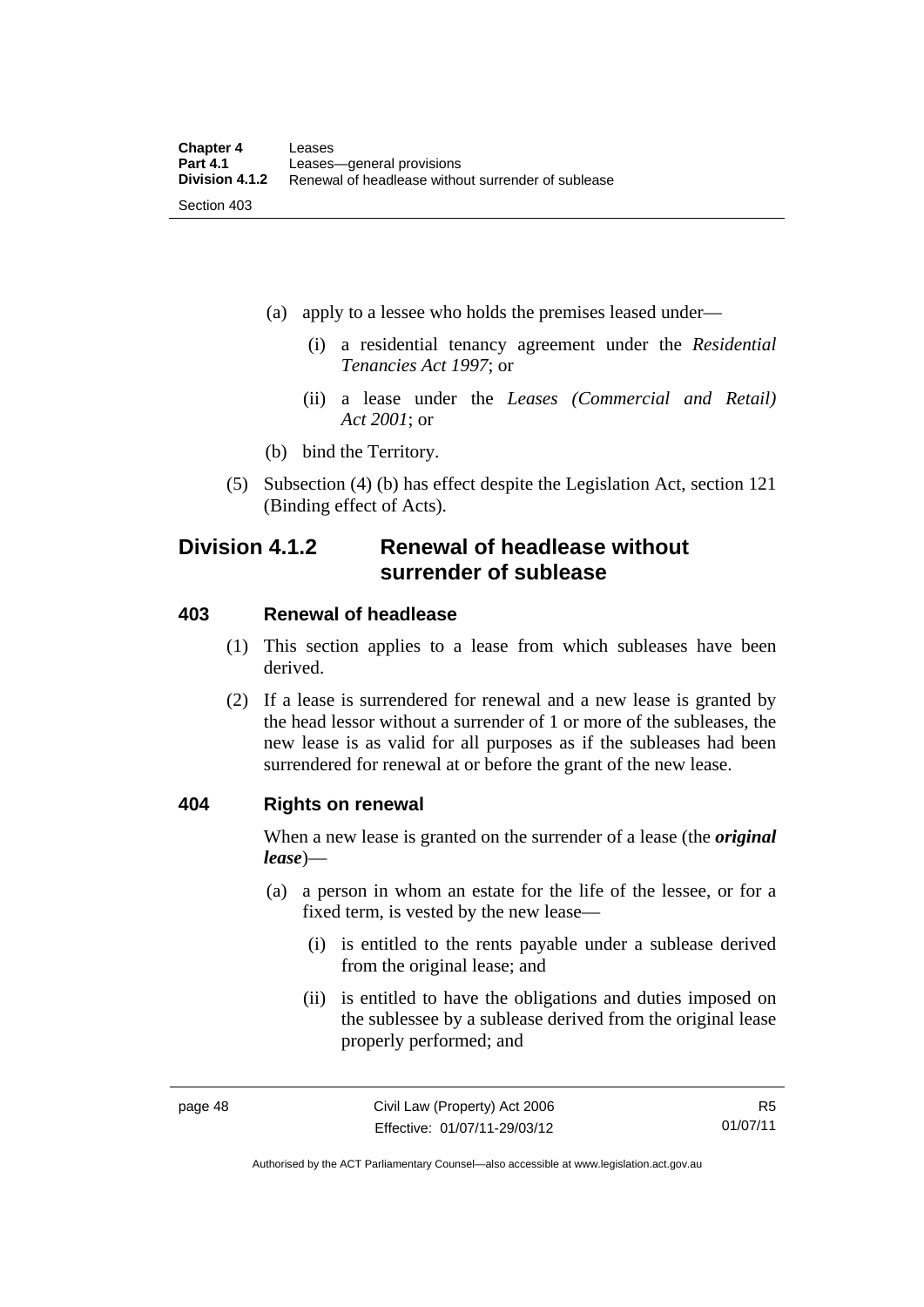- (iii) is entitled to the same remedies for the recovery of the rents, or for a breach of the obligations or duties, as if the original lease had not been surrendered but had remained in force; and
- (b) a sublessee under a sublease derived from the original lease continues to hold the lands sublet as if the original lease had not been surrendered but had remained in force; and
- (c) the head lessor is entitled to the same remedies by way of entry on the lands sublet by a sublease derived from the original lease, for rents payable under the new lease or for breaches of the obligations and duties imposed by the new lease (so far as the rents, obligations and duties are not greater than the rents payable under, or the obligations and duties imposed by, the original lease), as the head lessor would have if the original lease had not been surrendered but had remained in force or if each sublease derived from the original lease had been surrendered and regranted under the new lease.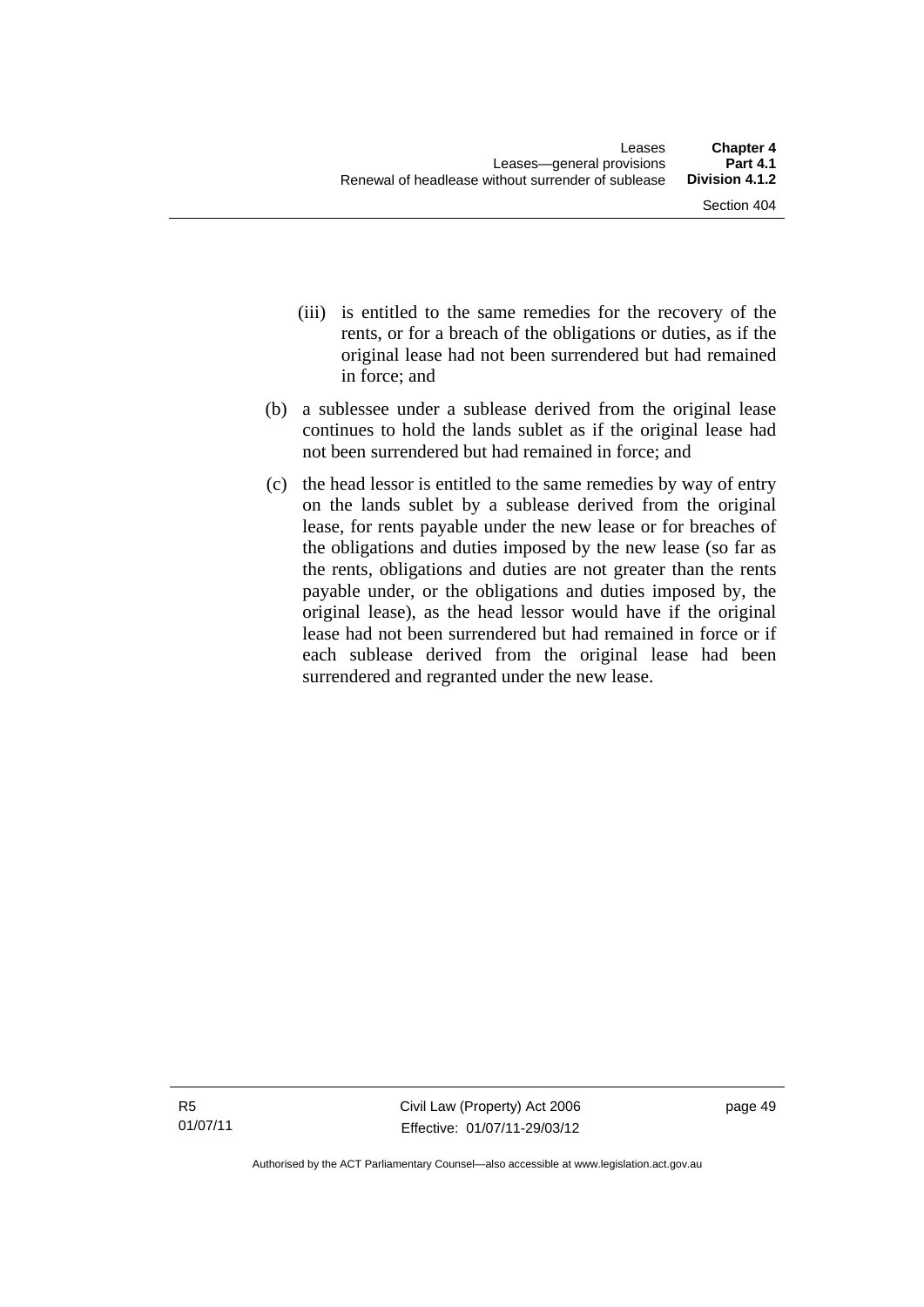# **Part 4.2 Leases to and for children and for absent lessors**

## **405 Leases for children**

(1) This section applies if—

- (a) a child is entitled to a lease of premises; and
- (b) the child, or someone for the child, applies to the Supreme Court for an order under this section.
- (2) The Supreme Court may, by order, direct a nominated person to—
	- (a) surrender the lease; and
	- (b) accept instead a lease of the premises to be held by the nominated person for the child's benefit.
- (3) A lease mentioned in subsection (2) (b) must be held—
	- (a) on the same terms as the surrendered lease would have been held except so far as the Supreme Court orders otherwise; and
	- (b) for the same purposes as the surrendered lease would have been held; and
	- (c) subject to the same trusts, charges, encumbrances, dispositions and arrangements as the surrendered lease would have been held.

#### **406 Costs of lease authorisation application for child**

- (1) If an order is made under section 405 (2) in relation to a lease for a child, the costs of the order must be paid from the child's property as the Supreme Court orders.
- (2) The costs of an order mentioned in subsection (1) include—
	- (a) the costs of the application for the order; and

Authorised by the ACT Parliamentary Counsel—also accessible at www.legislation.act.gov.au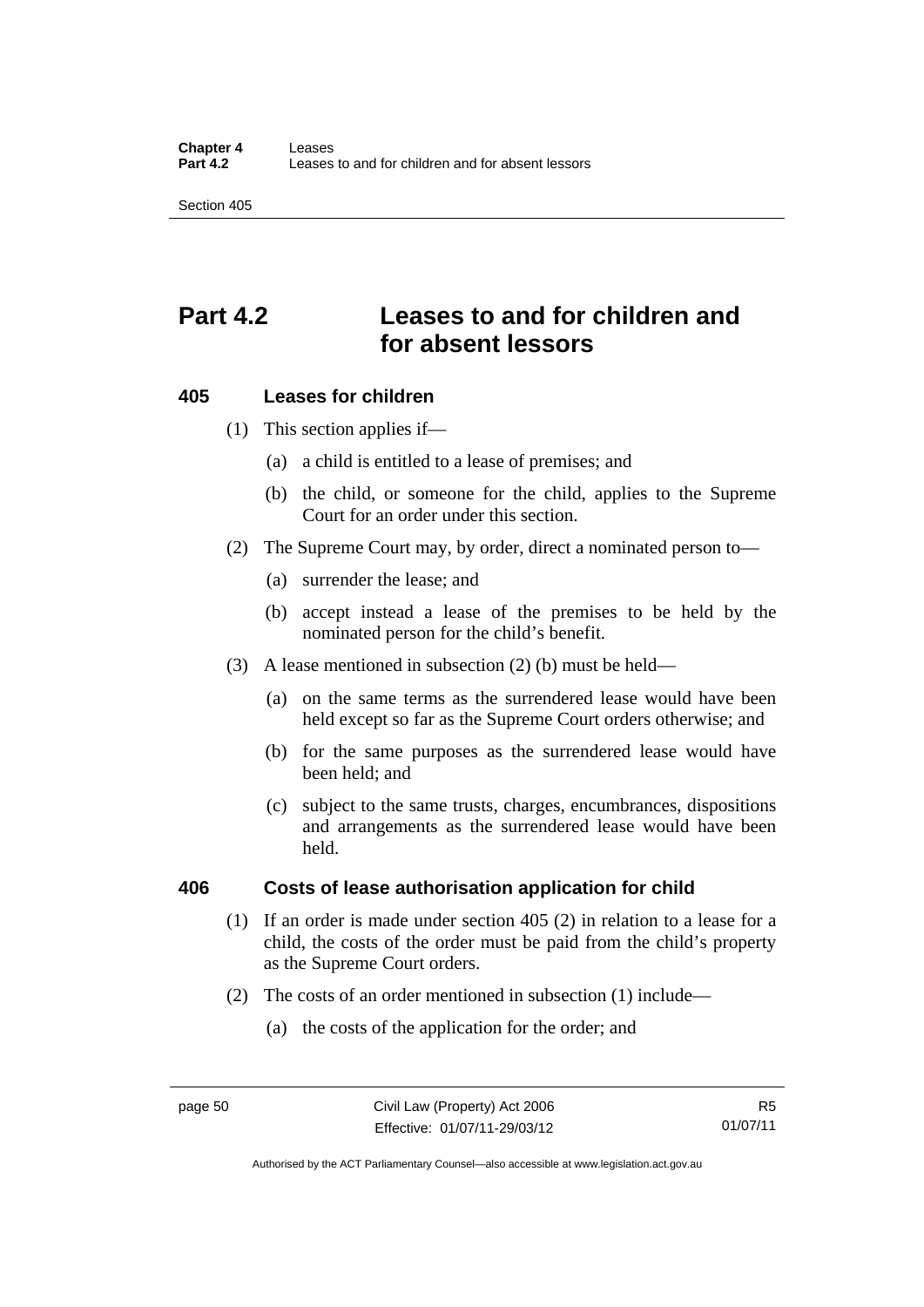- (b) the costs of surrendering the lease the child was entitled to; and
- (c) the costs of obtaining the substitute lease including any fine, premium or other amount paid for the lease.

#### **407 Renewal of leases by children**

- (1) This section applies if—
	- (a) a child could, under a lease or other agreement or arrangement, be compelled to renew a lease if the child were not a child; and
	- (b) 1 of the following people applies to the Supreme Court for the renewal:
		- (i) the child;
		- (ii) someone for the child;
		- (iii) a person entitled to the renewal of the lease.
- (2) The Supreme Court may, by order, direct a nominated person to renew the lease for the child and, if necessary for the renewal of the lease, accept the surrender of an existing lease.
- (3) A renewal of a lease under an order under subsection (2) must, except so far as the Supreme Court orders otherwise, be in accordance with the right of renewal.

#### **408 Renewal of leases for people not amenable to process**

- (1) This section applies if—
	- (a) a person who is outside the ACT, and not amenable to the process of the Supreme Court, could be compelled to renew a lease if the person were in the ACT and amenable to the process of the court; and
	- (b) the person (or any of the people) entitled to the renewal of the lease applies to the Supreme Court for the renewal.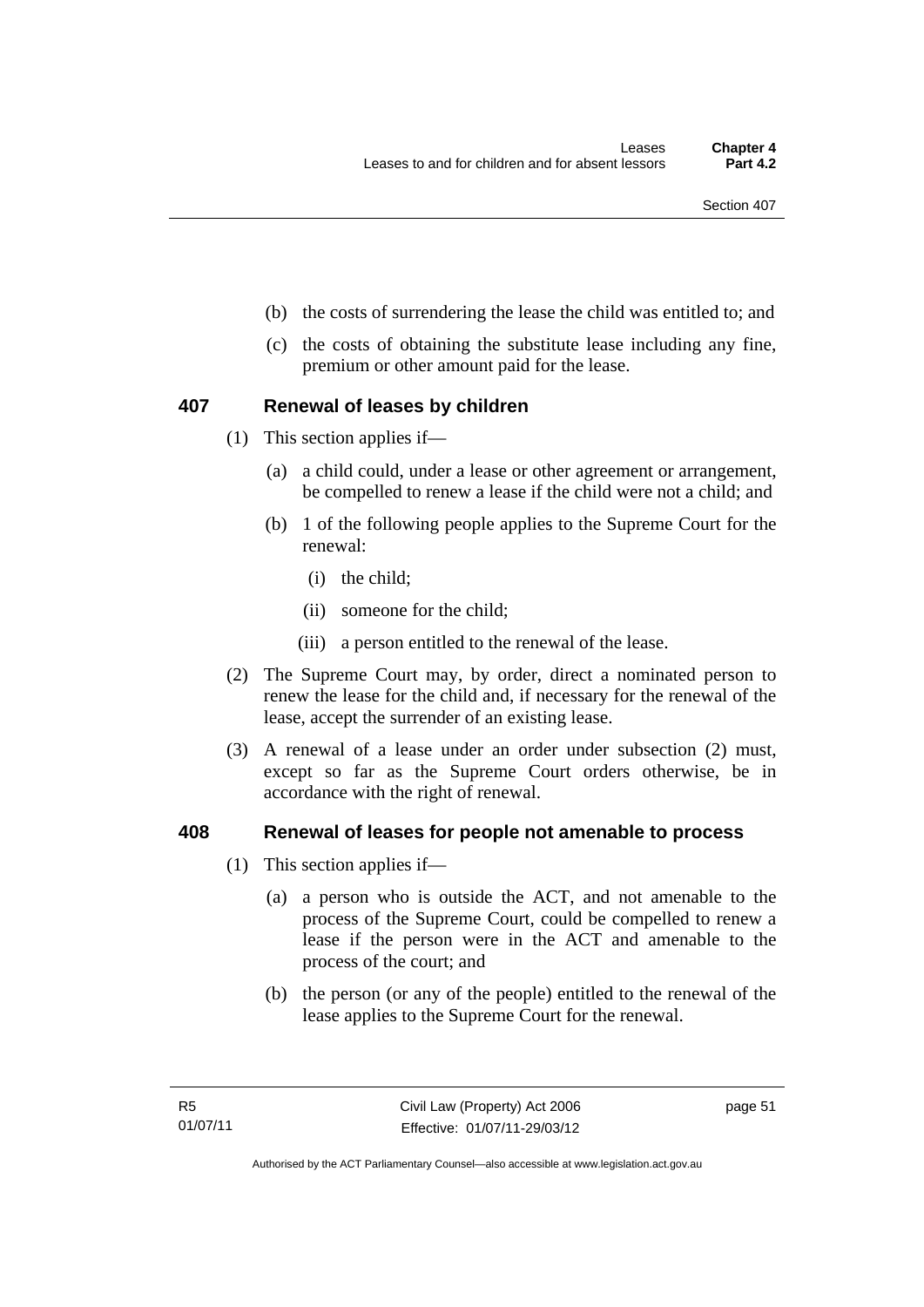(2) The Supreme Court may direct a nominated person to renew the lease and, if necessary for the renewal of the lease, accept the surrender of an existing lease.

#### **409 Preconditions for grant or renewal of lease to be satisfied**

- (1) A lease must not be granted or renewed under this part until—
	- (a) any fine or other amount required to be paid for the grant or renewal of the lease has been paid; and
	- (b) anything required to be done before the lease is granted or renewed has been done.
- (2) A lease or a renewal of a lease to be granted under this part must be properly executed by the lessee.

# **410 Application of amounts paid for lease renewal under pt 4.2**

An amount paid for the renewal of a lease under section 407 (Renewal of leases by children) or section 408 (Renewal of leases for people not amenable to process) must, after deducting the costs and expenses payable for the renewal, be applied as the Supreme Court directs.

# **411 Validity of surrenders and leases under pt 4.2**

A lease or other disposition, or a surrender of a lease, granted, made or accepted under this part is as valid as if the person by or for whom it was granted, made or accepted had been an adult without a disability who had personally granted, made or accepted it.

# **412 Costs of applications under pt 4.2**

The Supreme Court may order that the costs and expenses of, or resulting from, an application under this part be raised from the premises or leasehold interest in relation to which the application is made in a way the court considers appropriate.

Authorised by the ACT Parliamentary Counsel—also accessible at www.legislation.act.gov.au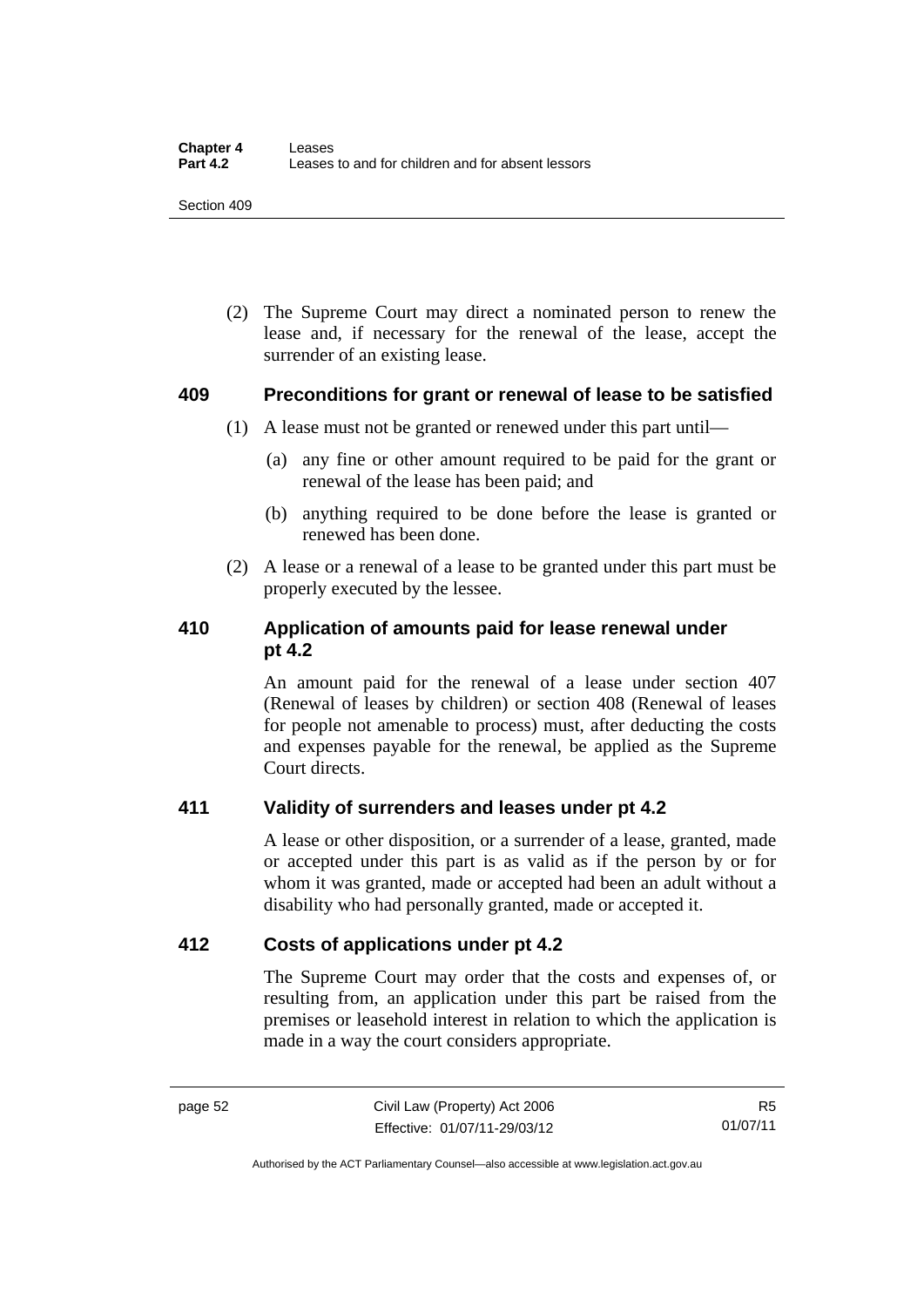# **Part 4.3 Breach of insurance provisions**

# **413 Application—pt 4.3**

This part applies to—

- (a) a lease for a fixed term, whether or not the lease may be terminated before the end of the fixed term; and
- (b) a lease for the life of the lessee.

## **414 Relief against forfeiture for failure to insure**

- (1) The Supreme Court may, on application by a lessee under a lease, grant the lessee relief against forfeiture of the lease for breach of a provision of the lease requiring the lessee to insure the leased property against loss or damage if—
	- (a) no loss or damage to which the insurance would have applied has happened; and
	- (b) insurance of the kind required by the lease is in effect at the time of the application.
- (2) The Supreme Court may grant the relief on conditions.

#### **415 Record of relief granted**

If the Supreme Court grants relief under section 414 in relation to a lease, the court may order that a record of the relief having been granted be endorsed on the lease or be made in some other way.

# **416 Limit on relief**

The Supreme Court must not grant relief to a person under this part in relation to a lease if—

 (a) the court has already granted relief to the person under the part in relation to the same provision of the lease; or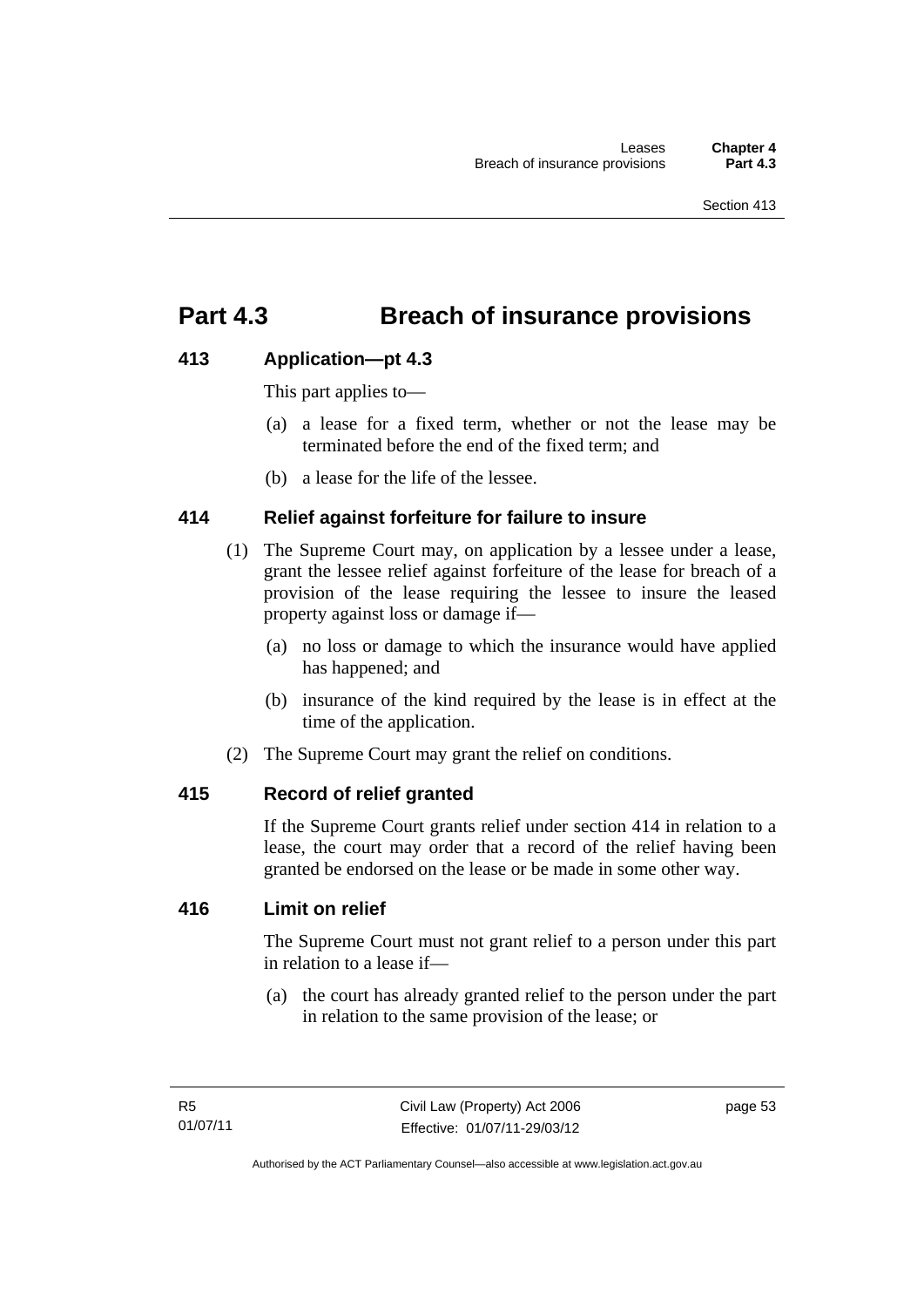(b) a forfeiture of the lease under the same provision has already been waived for the person other than in a court proceeding.

## **417 Noncomplying insurance**

(1) In this section:

*complying insurance*, in relation to a lease or mortgage of a lease, means insurance against loss of or damage to any of the leased property required by the insurance provisions of the lease or mortgage.

*insurance provisions*, of a lease or mortgage of a lease, means provisions of the lease or mortgage requiring the lessee or mortgagor to insure any of the leased property against loss or damage.

*noncomplying insurance*, in relation to a lease or mortgage of a lease, means insurance against loss of or damage to any of the leased property that was obtained by the lessee or mortgagor to cover his or her interest in the property and that does not comply with the insurance provisions of the lease or mortgage.

 (2) The person entitled to the benefit of insurance provisions of a lease or mortgage of a lease has the same rights in relation to noncomplying insurance of any of the leased property as the person would have in relation to complying insurance of the property.

# **418 Protection of purchaser of leasehold against forfeiture**

- (1) This section applies in relation to a lease containing a provision (the *insurance provision*) requiring the lessee to insure any of the leased property against loss or damage.
- (2) An honest purchaser of the leasehold interest under the lease is not liable to forfeiture, for damages or in any other way for a breach of the insurance provision that happened before completion of the purchase if—

Authorised by the ACT Parliamentary Counsel—also accessible at www.legislation.act.gov.au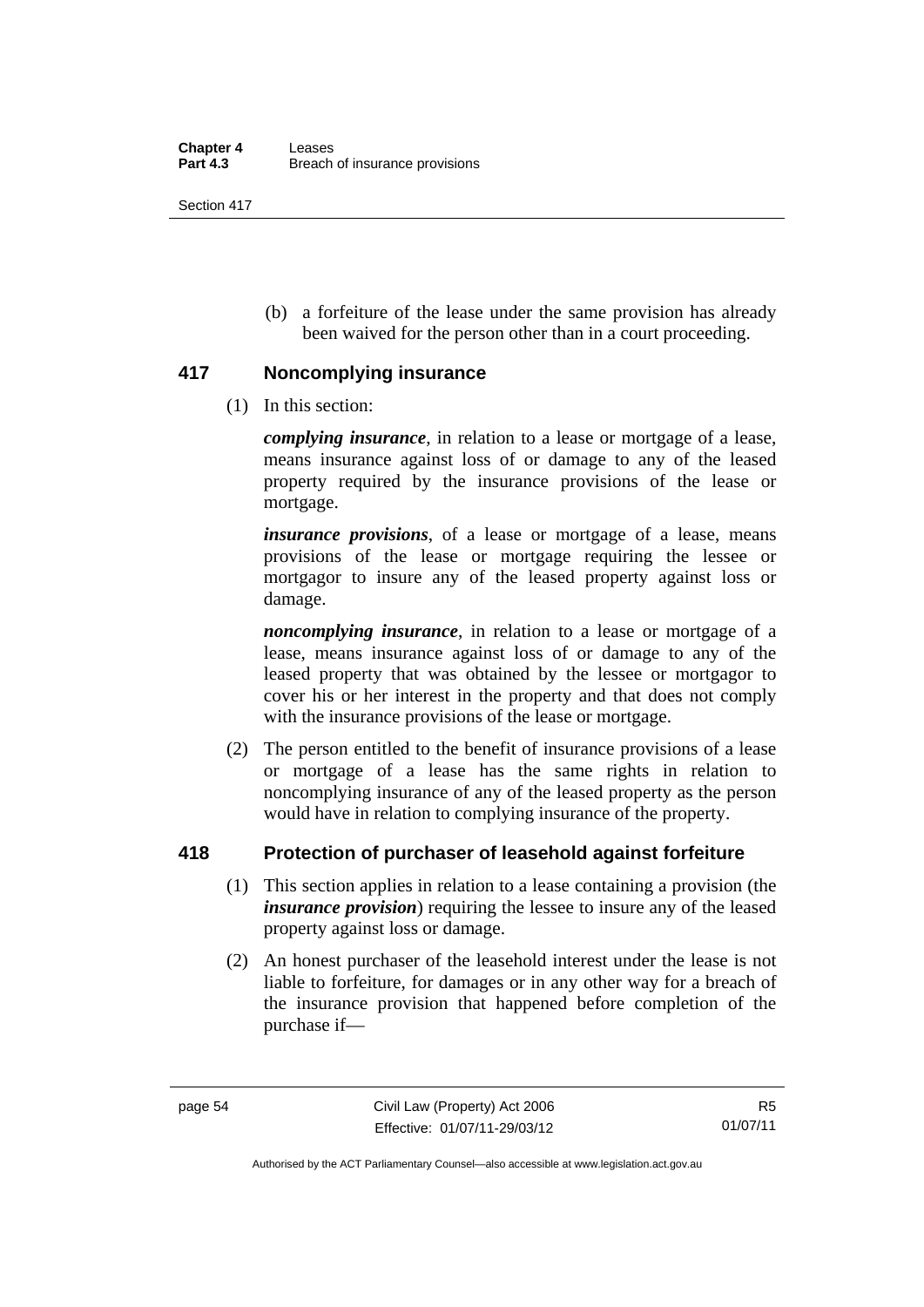- (a) the purchaser was given the written receipt of the person entitled to receive the rent for the last payment of rent owing before completion of the purchase; and
- (b) there was, at the time of completion of the purchase, insurance that complied with the insurance provision.
- (3) This section does not affect any remedy the lessor has against a lessee for breach of the insurance provision.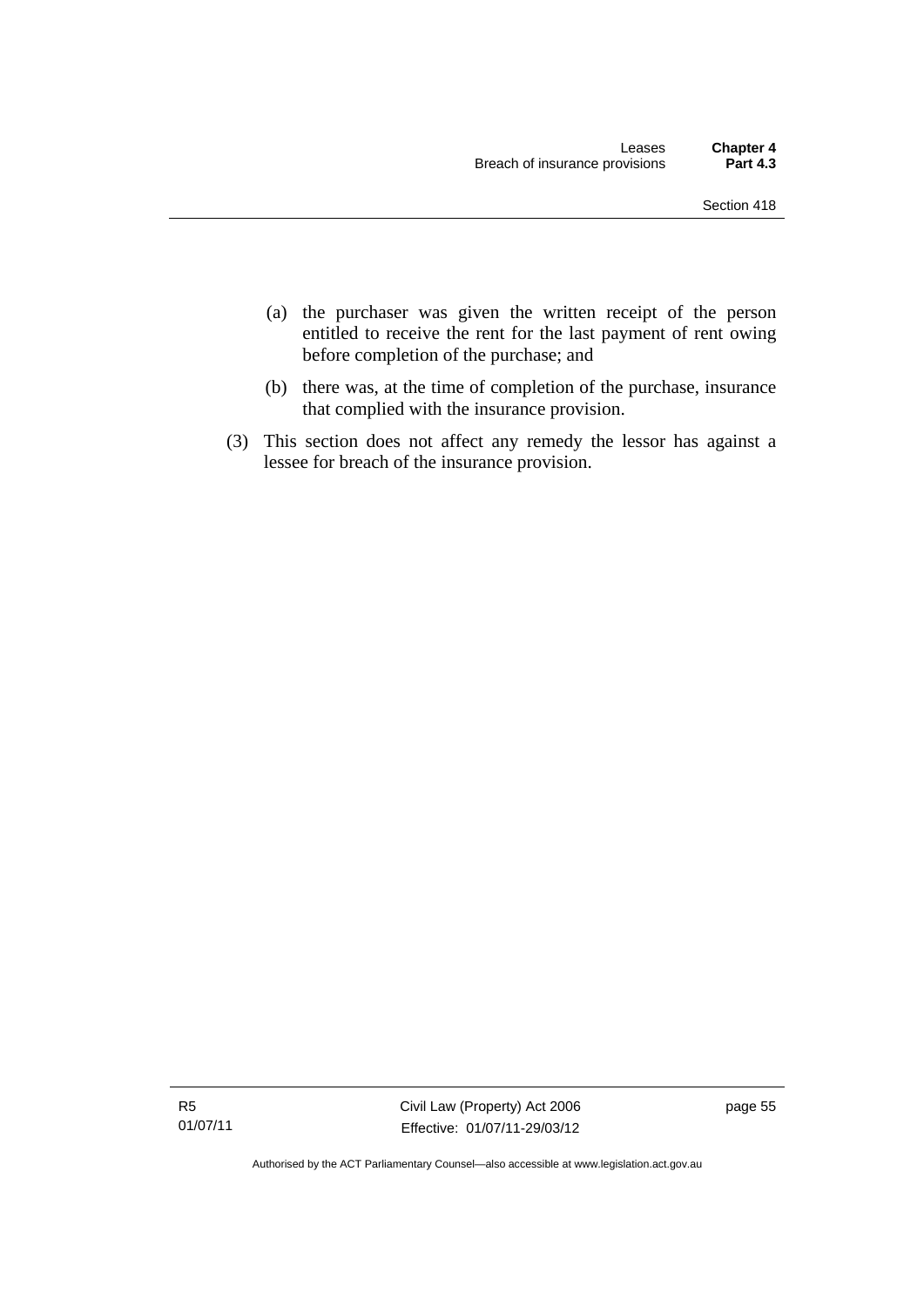# **Part 4.4 Restriction of effect of licence or waiver by lessor**

#### **419 Application—pt 4.4**

- (1) This part applies to—
	- (a) a lease for a fixed term, whether or not the lease may be terminated before the end of the fixed term; and
	- (b) a lease for the life of the lessee.
- (2) This part does not—
	- (a) apply to a residential tenancy agreement under the *Residential Tenancies Act 1997*; or
	- (b) bind the Territory.
- (3) Subsection (2) (b) has effect despite the Legislation Act, section 121 (Binding effect of Acts).

#### **420 Effect of licence given to lessee**

- (1) If a lessee is given licence to do an act that contravenes a provision of the lease, the licence, unless otherwise expressed, extends only to—
	- (a) the permission actually given; or
	- (b) the particular breach of the provision; or
	- (c) anything else specifically authorised to be done by the licence.
- (2) The licence does not prevent a proceeding for a later breach of a provision of the lease unless the licence specifically authorises the breach.
- (3) Despite the licence—
	- (a) all rights under the provisions of the lease remain in force and are available against a subsequent breach of the provisions not

R5 01/07/11

Authorised by the ACT Parliamentary Counsel—also accessible at www.legislation.act.gov.au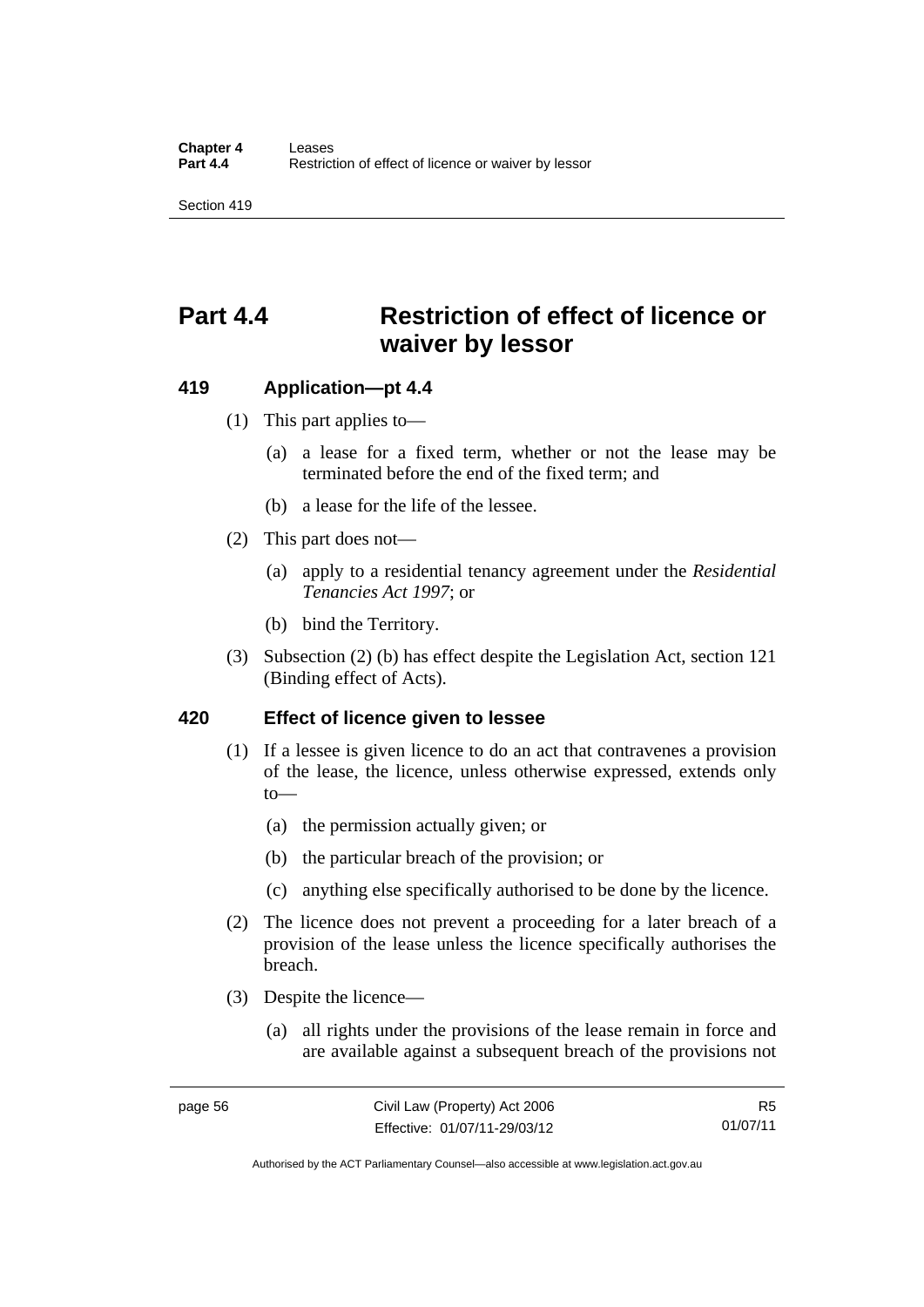specifically authorised or waived by the licence in the same way as if the licence had not been given; and

 (b) the provision of the lease in relation to which the licence was given remains in force as if the licence had not been given, except in relation to the particular thing authorised to be done.

## **421 Operation of partial licences**

- (1) This section applies if a licence gives a power of re-entry on a lessee assigning, subletting or doing another specified act without licence and licence is given—
	- (a) to 1 of 2 or more lessees to assign or sublet the lessee's share or interest or to do another act prohibited without licence; or
	- (b) to a lessee, or 1 of 2 or more lessees, to assign or sublet part only of the property, or to do an act prohibited without licence in relation to part only of the property.
- (2) The licence does not extinguish the right of entry for a breach of a provision of the lease by co-lessees of the other shares or interests in the property, or by the lessee or lessees of the rest of the property, in relation to those shares or interests or the rest of the property, but the right of entry remains in force in relation to the shares, interests or property not subject to the licence.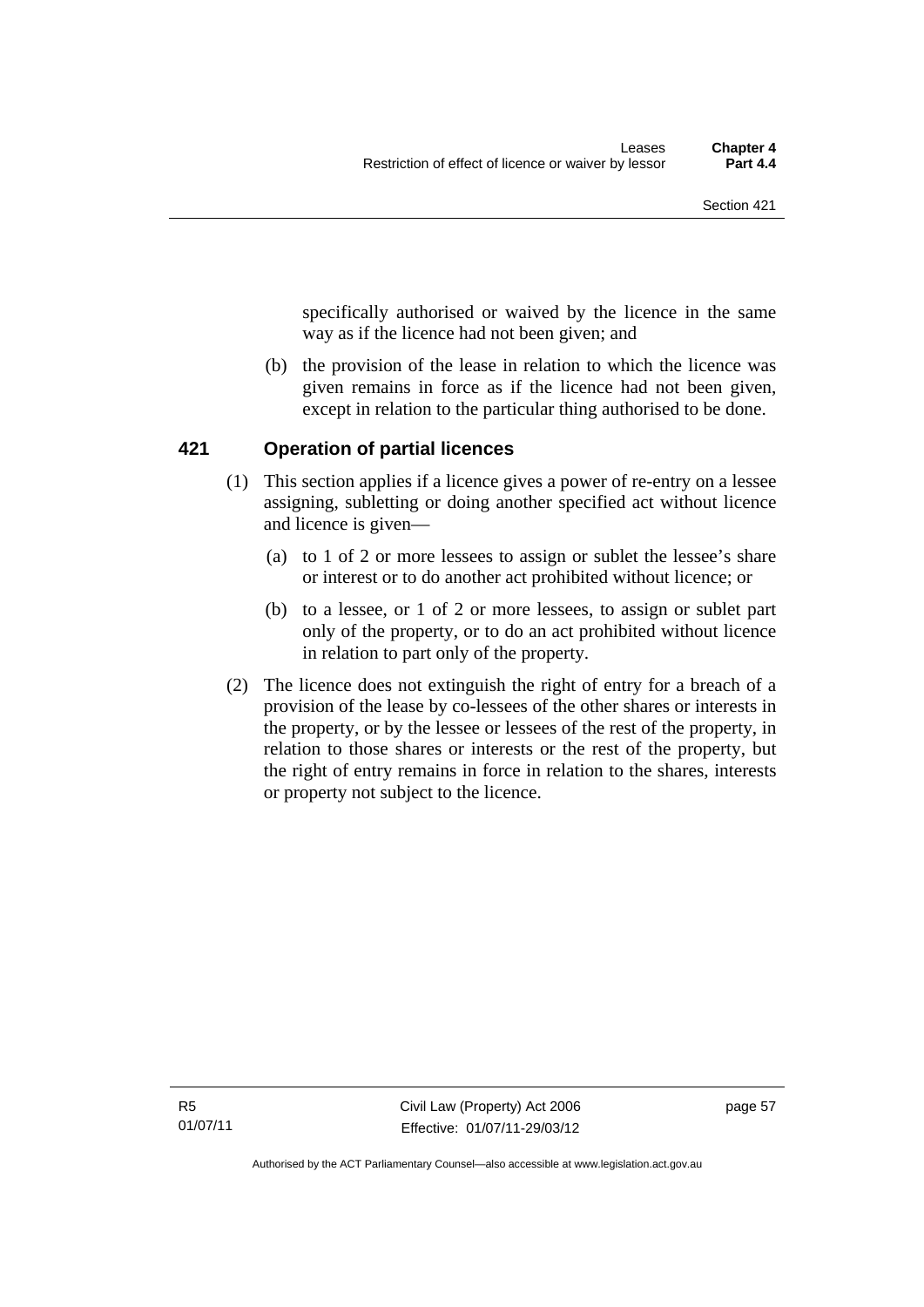# **422 Apportionment of conditions of entry on severance**

- (1) This section applies if the reversion of a lease is severed and the rent or other reservations under the lease are apportioned among the reversionary interests.
- (2) The assignee of a part of the reversion is, in relation to the apportioned rent or other reservation allotted to the assignee, entitled to the benefit of all the powers of re-entry for nonpayment of the rent or failure to render the other reservation in the same way as if the powers of re-entry had been given to the assignee as incident to the assignee's part of the reversion in relation to the rent or other reservation allotted to the assignee.

## **423 Waiver of benefit of lease provision**

If a lessor waives the benefit of a provision of the lease in a particular instance, the waiver is not taken—

- (a) to extend to an instance, or a breach of a provision of the lease, other than that to which the waiver specially relates; or
- (b) to operate as a general waiver of the benefit of the provision.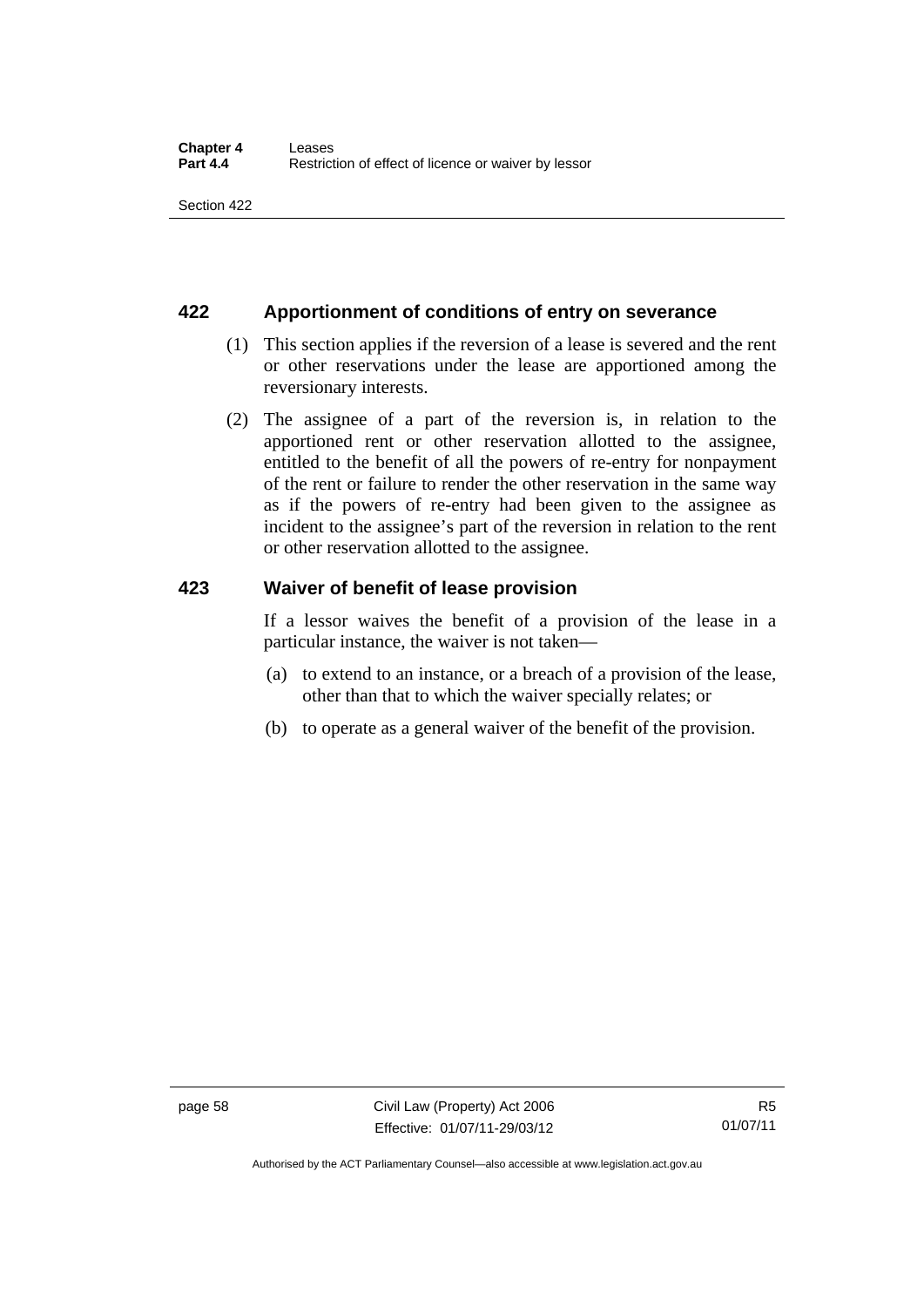# **Part 4.5 Forfeiture of leases**

## **424 Definitions—pt 4.5**

In this part:

*lease* includes—

- (a) a sublease; and
- (b) an agreement for a lease if the person to be the lessee is entitled to have the lease granted.

*lessee* includes a sublessee.

*lessor* includes a sublessor.

*sublease* includes an agreement for a sublease if the person to be the sublessee is entitled to have the sublease granted.

#### **425 Application—pt 4.5**

- (1) This part applies to a lease despite any provision of the lease to the contrary.
- (2) However, this part does not apply to a residential tenancy agreement under the *Residential Tenancies Act 1997*.

#### **426 Restrictions on re-entry or forfeiture**

- (1) A right of re-entry or forfeiture under a lease for breach of a provision of the lease is not enforceable by proceeding or otherwise unless—
	- (a) the lessor gives the lessee a notice—
		- (i) specifying the breach; and
		- (ii) requiring the lessee to pay compensation for the breach; and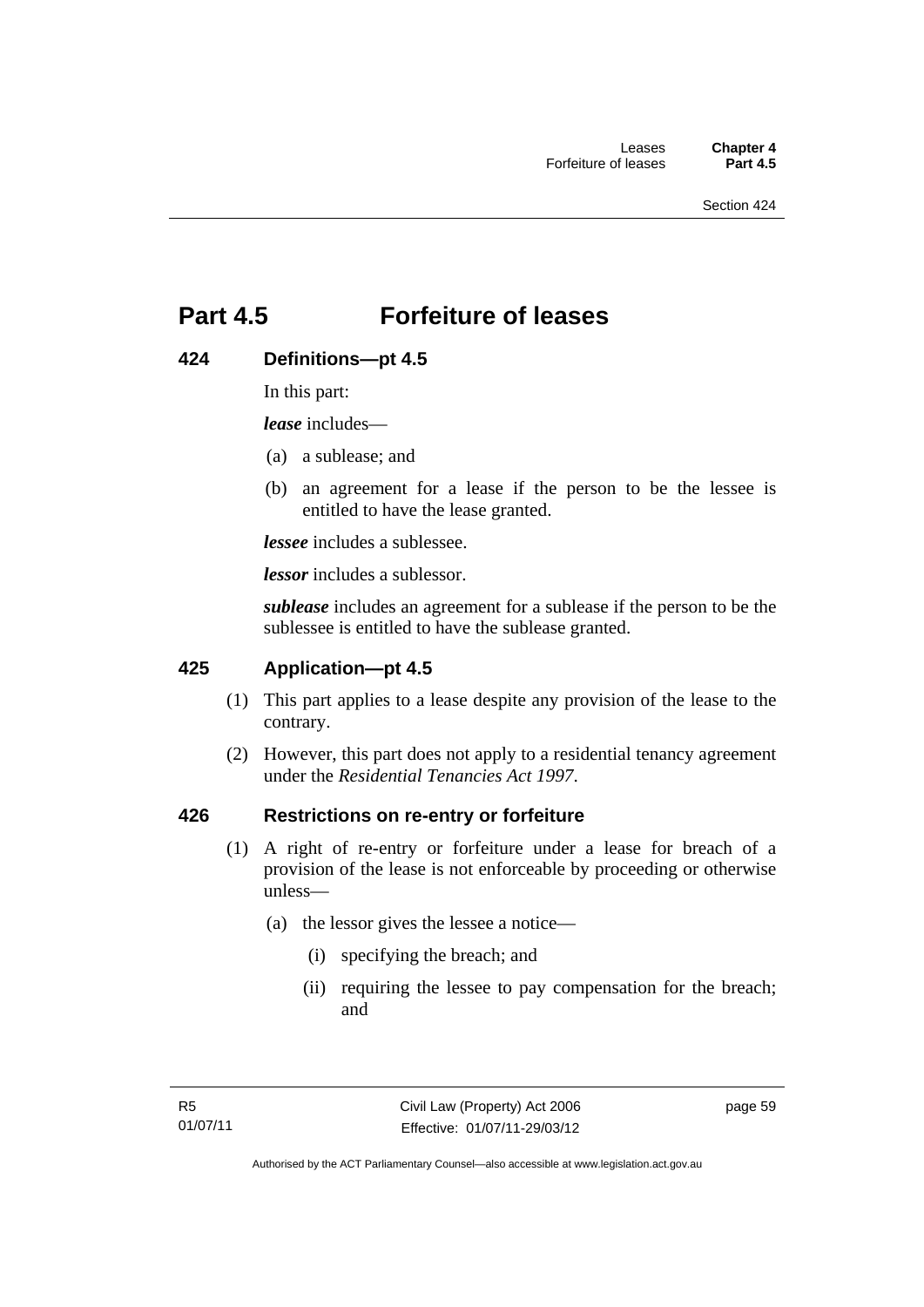- (iii) if the breach can be remedied—requiring the lessee to remedy the breach; and
- (b) the lessee fails within a reasonable time after being given the notice—
	- (i) to pay reasonable compensation for the breach; and
	- (ii) if the breach can be remedied—to remedy the breach.
- *Note* If a form is approved under s 502 for a notice, the form must be used.
- (2) If the lessor under a lease seeks to enforce, by proceeding or otherwise, a right of re-entry or forfeiture under the lease for breach of a provision of the lease, the lessee may apply to the Supreme Court for relief.
- (3) If the lessee applies to the Supreme Court for relief, the court may grant or refuse relief.
- (4) If the Supreme Court grants relief, it may grant relief on the conditions it considers appropriate, including the granting of an injunction to restrain similar breaches of the lease in the future.
- (5) This section does not apply in relation to—
	- (a) a lease granted by the Territory or the Commonwealth; or
	- (b) a lease for a term of 1 year or less; or
	- (c) a provision of a lease for forfeiture on the bankruptcy of the lessee; or
	- (d) the taking of the lessee's interest in execution; or
	- (e) re-entry or forfeiture for nonpayment of rent.
- (6) For this section, the term of a lease limited to continue only while the lessee does not breach the lease is taken to be the term for which the lease could continue apart from a breach.

Authorised by the ACT Parliamentary Counsel—also accessible at www.legislation.act.gov.au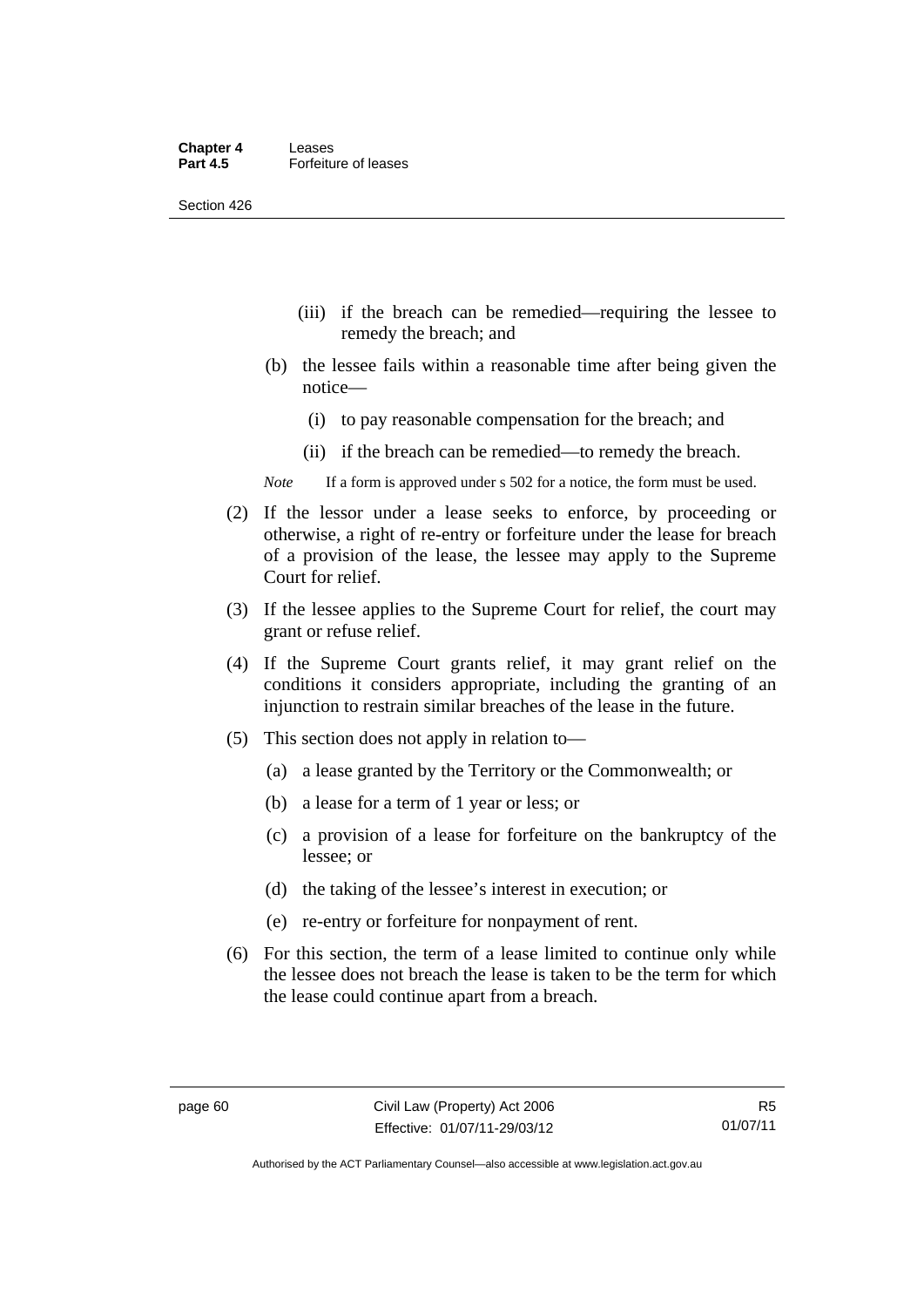## **427 Notices under s 426 (1)**

- (1) A notice under section 426 (1) must be in writing.
- (2) If the lessee is not in the ACT, the notice may be given to the lessee by serving it personally on the lessee's lawyer or agent in the ACT.
- (3) Subsection (2) does not limit any other territory law that allows service of the notice in another way.

#### **428 Protection of sublessees**

- (1) If the lessor under a lease seeks to enforce, by proceeding or otherwise, a right of re-entry or forfeiture under the lease for breach of a provision of the lease, a person (the *interested person*) claiming an interest in all or part of the leased property as sublessee may apply to the Supreme Court for relief.
- (2) If the interested person applies to the Supreme Court for relief, the court may grant or refuse relief.
- (3) Without limiting subsection (2), the Supreme Court may stay a proceeding brought by the lessor to enforce the right of re-entry or forfeiture under the lease and vest all or a part of the leased property in the interested person as sublessee, or in any other capacity, for a term not longer than the term of the lease.
- (4) If the Supreme Court grants relief, it may grant relief on the conditions it considers appropriate.
- (5) For this section, the term of a lease limited to continue only while the lessee does not breach the lease is taken to be the term for which the lease could continue apart from a breach.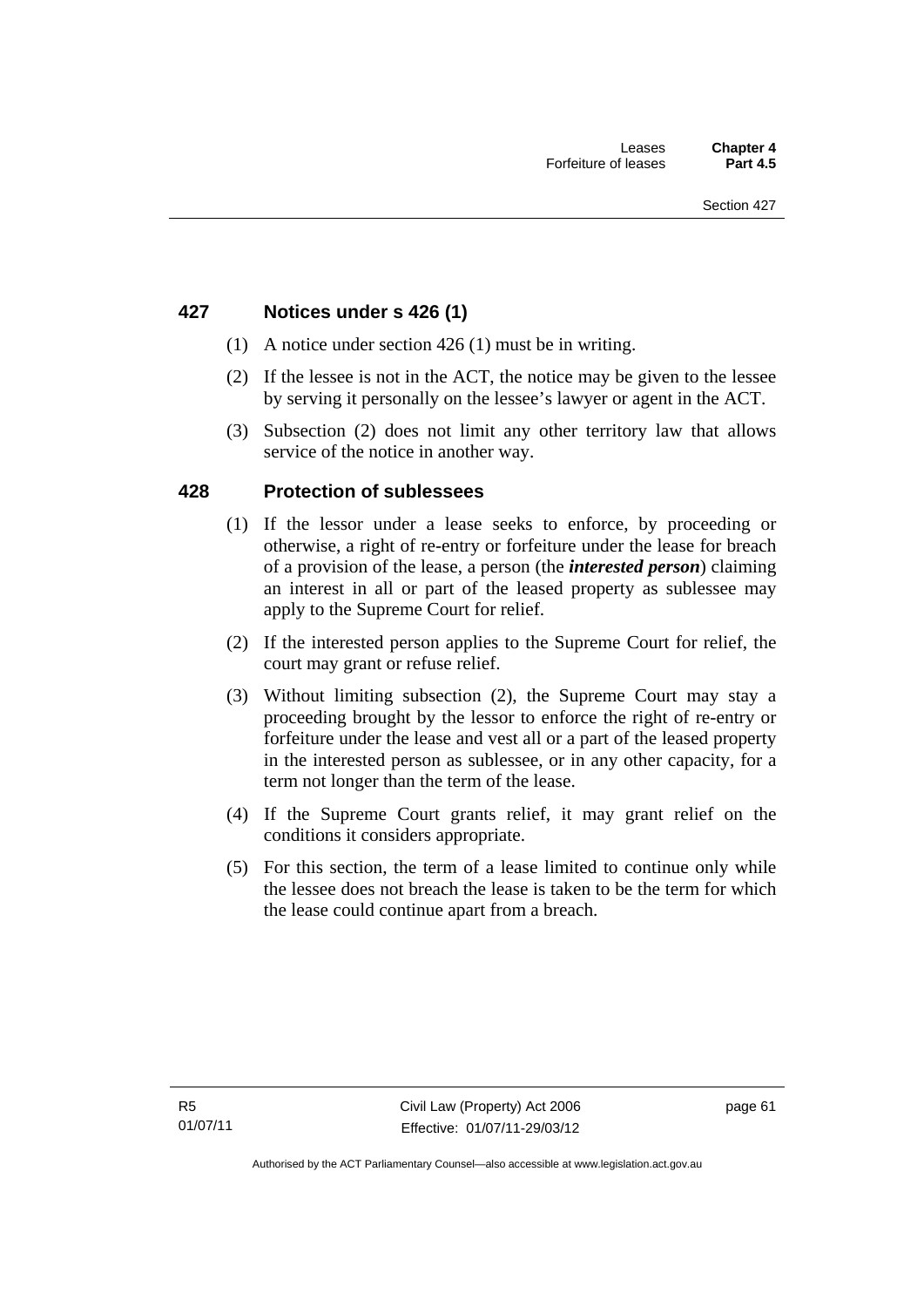# **Part 4.6 Leases invalidly granted under powers**

## **429 Pt 4.6 does not bind the Territory**

- (1) This part does not bind the Territory.
- (2) This section has effect despite the Legislation Act*,* section 121 (Binding effect of Acts).

# **430 Leases taken to be granted in intended exercise of power**

If—

- (a) a valid power of leasing is vested in or may be exercised by a person granting a lease; and
- (b) the lease cannot have effect, or continue to have effect, according to its terms independently of the power (because of the ending of the estate or interest of the person or otherwise);

the lease is, for this part, taken to be granted in the intended exercise of the power, even though the power is not mentioned in the lease.

# **431 Certain invalid leases taken to be agreements to lease**

- (1) This section applies if—
	- (a) in the intended exercise of a power to lease property, a lease is granted that is invalid against—
		- (i) the person entitled to the reversionary interest in the property at the end of the interest of the person granting the lease; or
		- (ii) anyone else who, subject to a lease validly granted under the power, would have an interest in the property; and
	- (b) the lease is invalid for failure to comply with the terms of the power; and

R5 01/07/11

Authorised by the ACT Parliamentary Counsel—also accessible at www.legislation.act.gov.au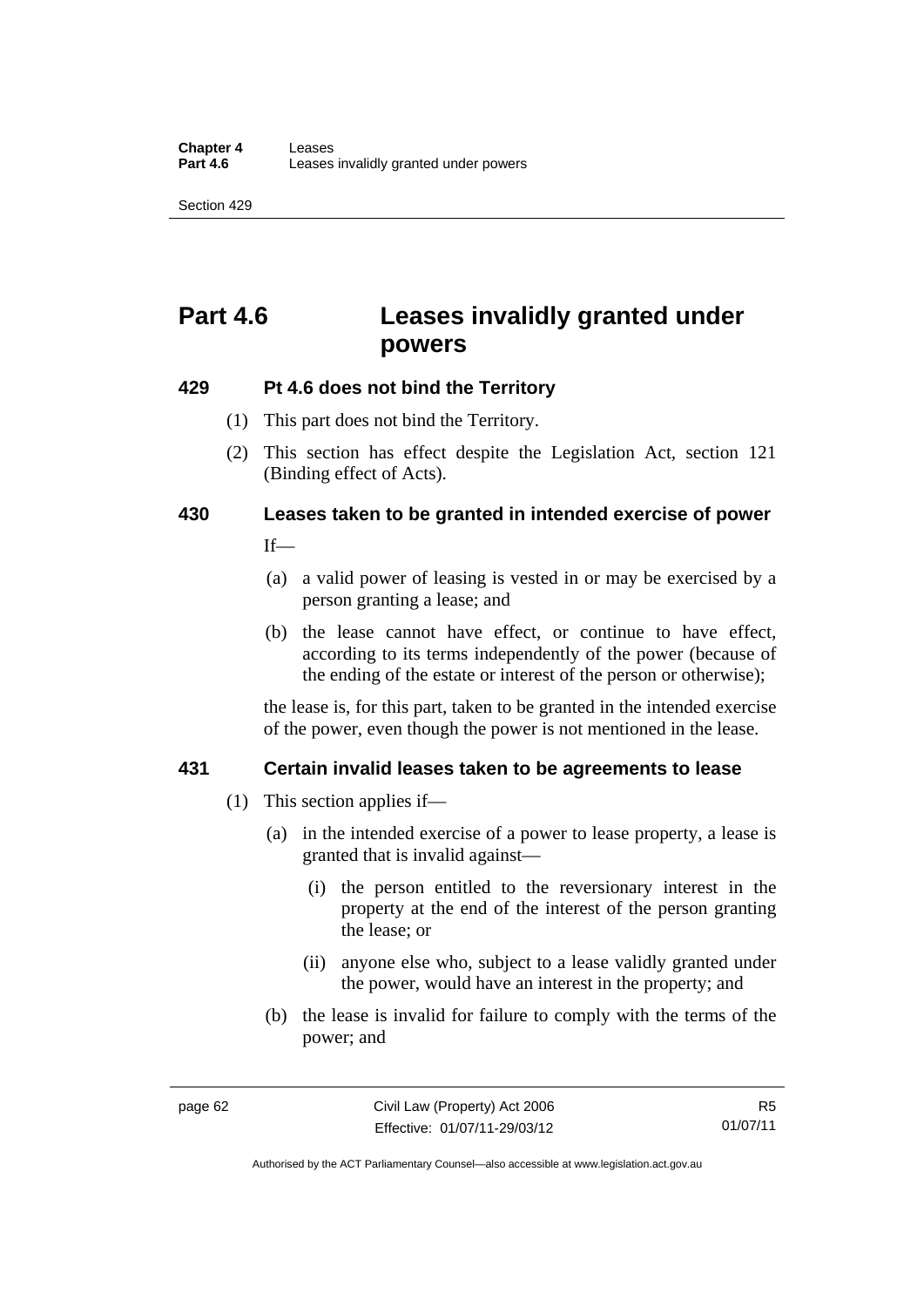- (c) the lease is honestly granted; and
- (d) the lessee or a person claiming under the lessee has entered into possession of the property.
- (2) An invalid lease mentioned in subsection (1) is taken in equity to be a contract for the grant, at the request of the lessee, of a valid lease—
	- (a) under the same power as the invalid lease was granted under; and
	- (b) in the same terms as the invalid lease apart from any changes necessary to comply with the terms of the power.
- (3) Anyone who would have been bound by the invalid lease if it had been validly granted is bound in equity by the contract mentioned in subsection (2).
- (4) However, no-one is entitled under the contract mentioned in subsection (2) to obtain a variation of the lease if the other people bound by the contract are willing to confirm the lease without variation.
- (5) In this section:

*possession*—to remove any doubt, *possession* of land does not include receipt of income from the land.

# **432 Certain leases validated**

- (1) This section applies if—
	- (a) a lease granted in the intended exercise of a power of leasing is invalid because, when the lease was granted, the person granting the lease could not lawfully grant it; and
	- (b) the person was at least 18 years old at that time; and
	- (c) the person can, at a later time, lawfully grant the lease or a similar lease under the power.

page 63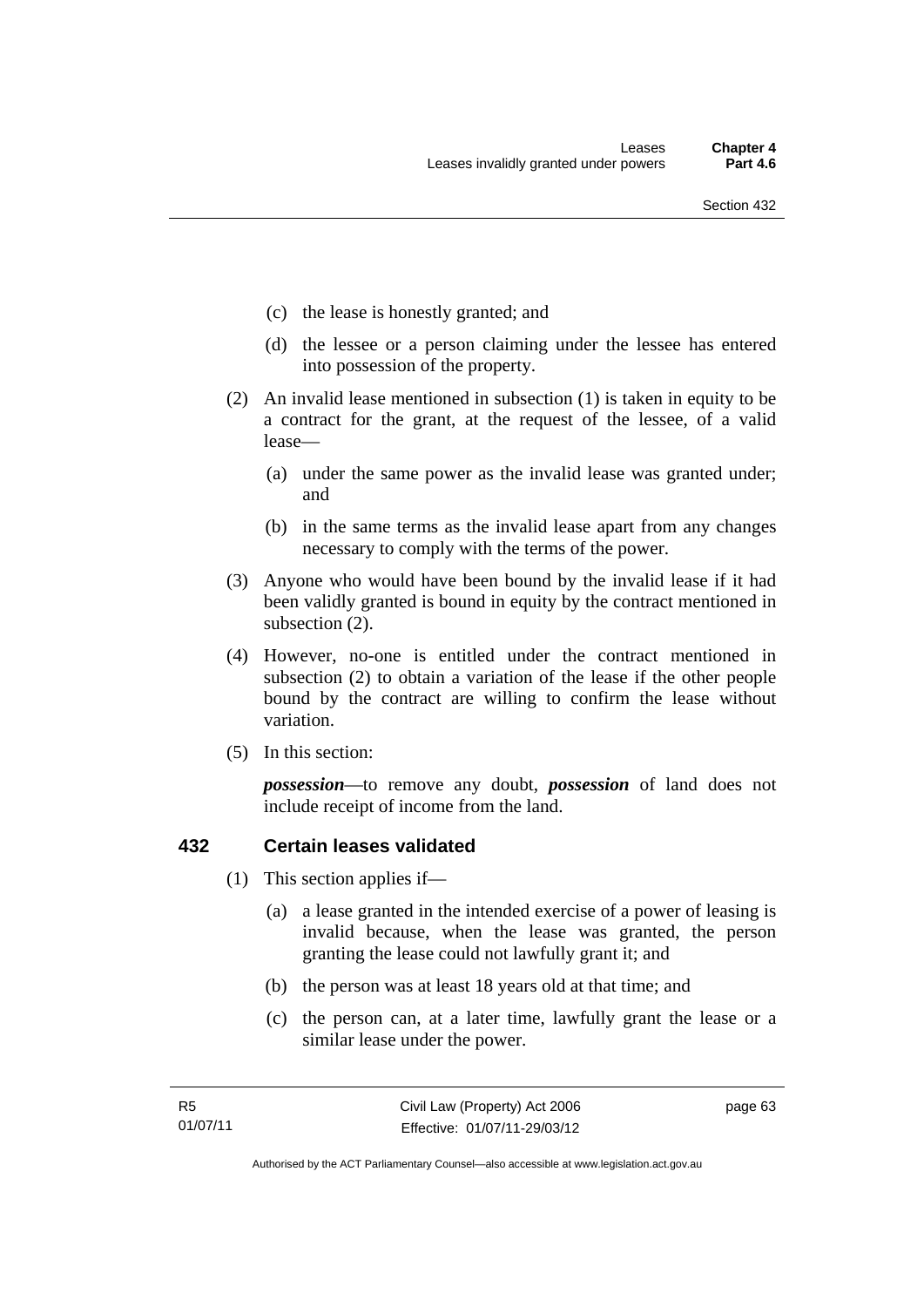Section 433

- (2) If this section applies, the lease is taken to have been granted by the person under the power at the later time.
- (3) This part applies to the lease.

# **433 Acceptance of rent taken to be confirmation of lease**

- (1) This section applies if, on or before acceptance of rent under an invalid lease, a written receipt, memorandum or note confirming the lease is signed by the person accepting the rent or by someone authorised by that person.
- (2) The acceptance of the rent is, as against the person accepting the rent, taken to be a confirmation of the lease.

# **434 Lessee bound to accept confirmation**

- (1) This section applies if—
	- (a) a person (the *first person*) is in possession of land under an invalid lease; and
	- (b) someone else (the *other person*) is entitled, subject to the interest of the first person in the land, to possession of the land or to receipt of its rents and profits; and
	- (c) the other person can confirm the lease without variation.
- (2) The first person (or a person deriving title to the lease under or from the first person), or anyone else who would have been bound by the lease if it had been valid, must, if asked by the other person, accept confirmation of the lease by the other person.
- (3) The confirmation may be made by a written memorandum or note signed by the other person and the person accepting the confirmation.
- (4) On the confirmation of the lease, the lease is taken to have been valid from the time it was granted.

R5 01/07/11

Authorised by the ACT Parliamentary Counsel—also accessible at www.legislation.act.gov.au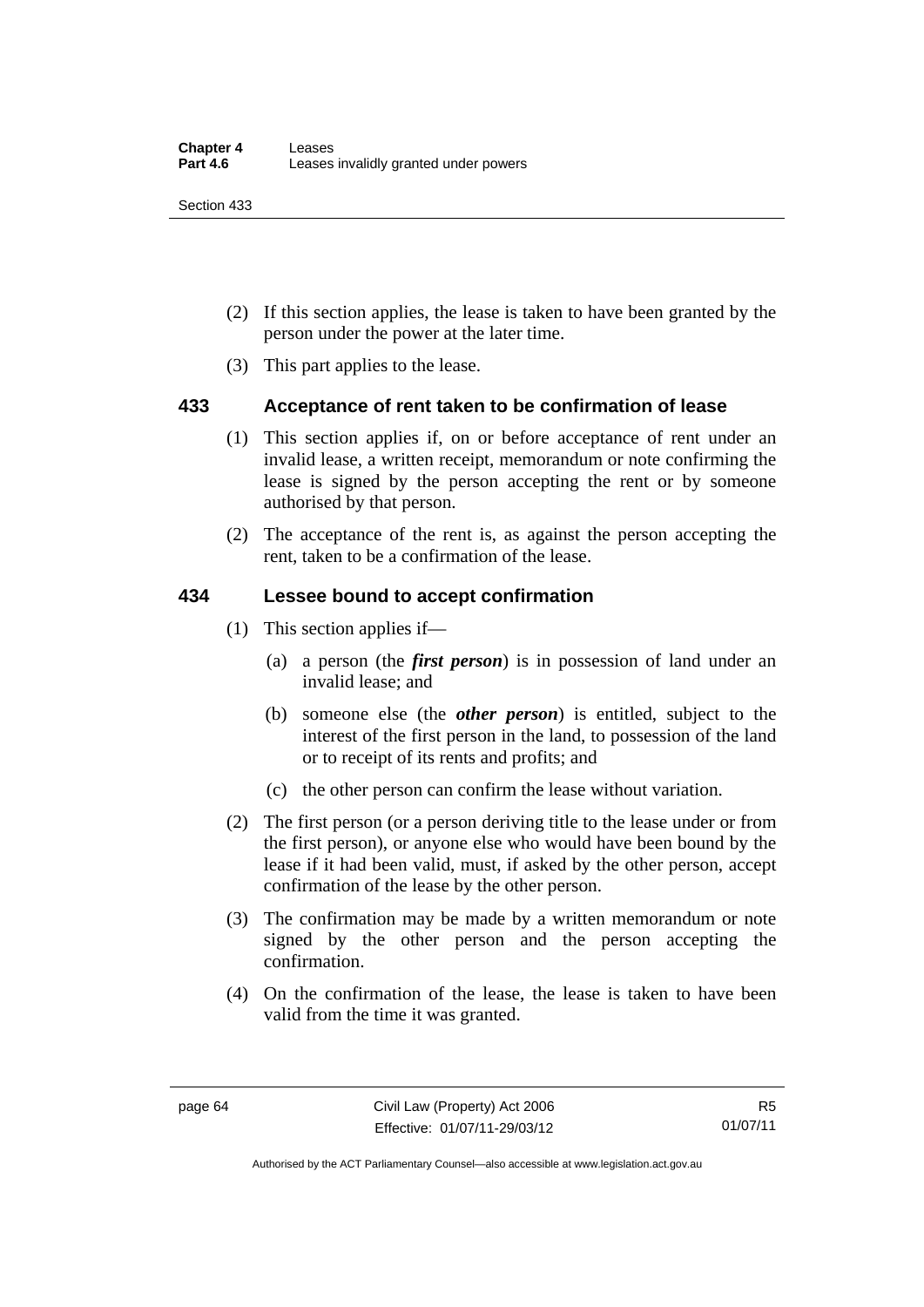# **435 Pt 4.6 does not affect certain other rights**

This part does not affect the rights of anyone in relation to a breach of a provision of an invalid lease.

#### **Example**

rights of a person named as lessor of an invalid lease to re-entry or forfeiture for breach of a provision of the lease

*Note* An example is part of the Act, is not exhaustive and may extend, but does not limit, the meaning of the provision in which it appears (see Legislation Act, s 126 and s 132).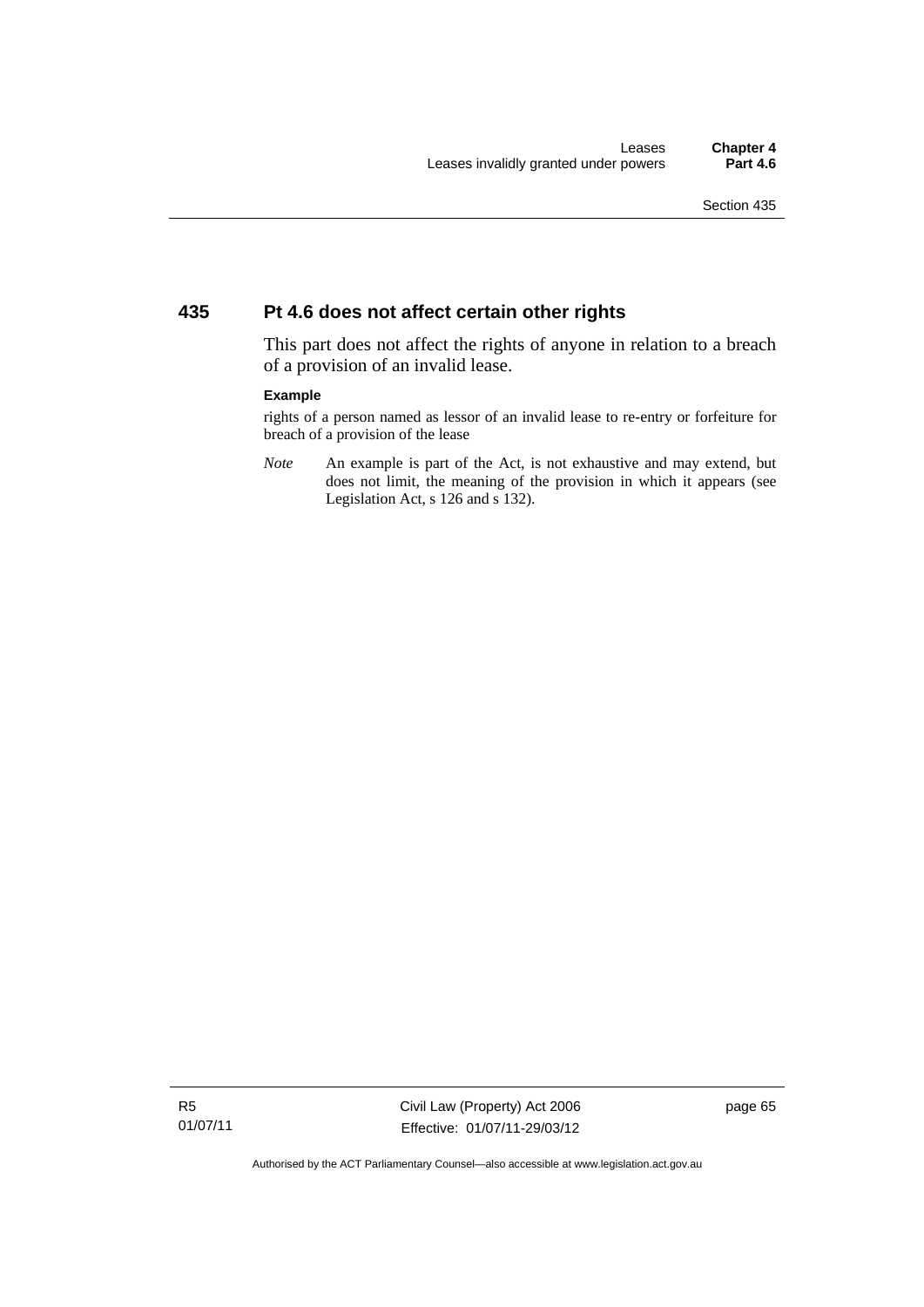**Chapter 4 Leases**<br>**Part 4.7** Recove **Recovery of leased premises** 

Section 436

# **Part 4.7 Recovery of leased premises**

# **436 Application—pt 4.7**

- (1) This part does not—
	- (a) apply to—
		- (i) a residential tenancy agreement under the *Residential Tenancies Act 1997*; or
		- (ii) a lease under the *Leases (Commercial and Retail) Act 2001*; or
	- (b) bind the Territory.
- (2) Subsection (1) (b) has effect despite the Legislation Act, section 121 (Binding effect of Acts).

# **437 Who is an** *agent* **for pt 4.7?**

In this part:

*agent* means—

- (a) a person usually employed by a lessor in leasing premises or collecting rents; or
- (b) a person authorised in writing by the lessor of premises to act in relation to the premises.

# **438 Recovery of possession**

- (1) This section applies—
	- $(a)$  if—
		- (i) the term of a lease has ended; or
		- (ii) a lease has been terminated by a notice to quit or a demand for possession; and

Authorised by the ACT Parliamentary Counsel—also accessible at www.legislation.act.gov.au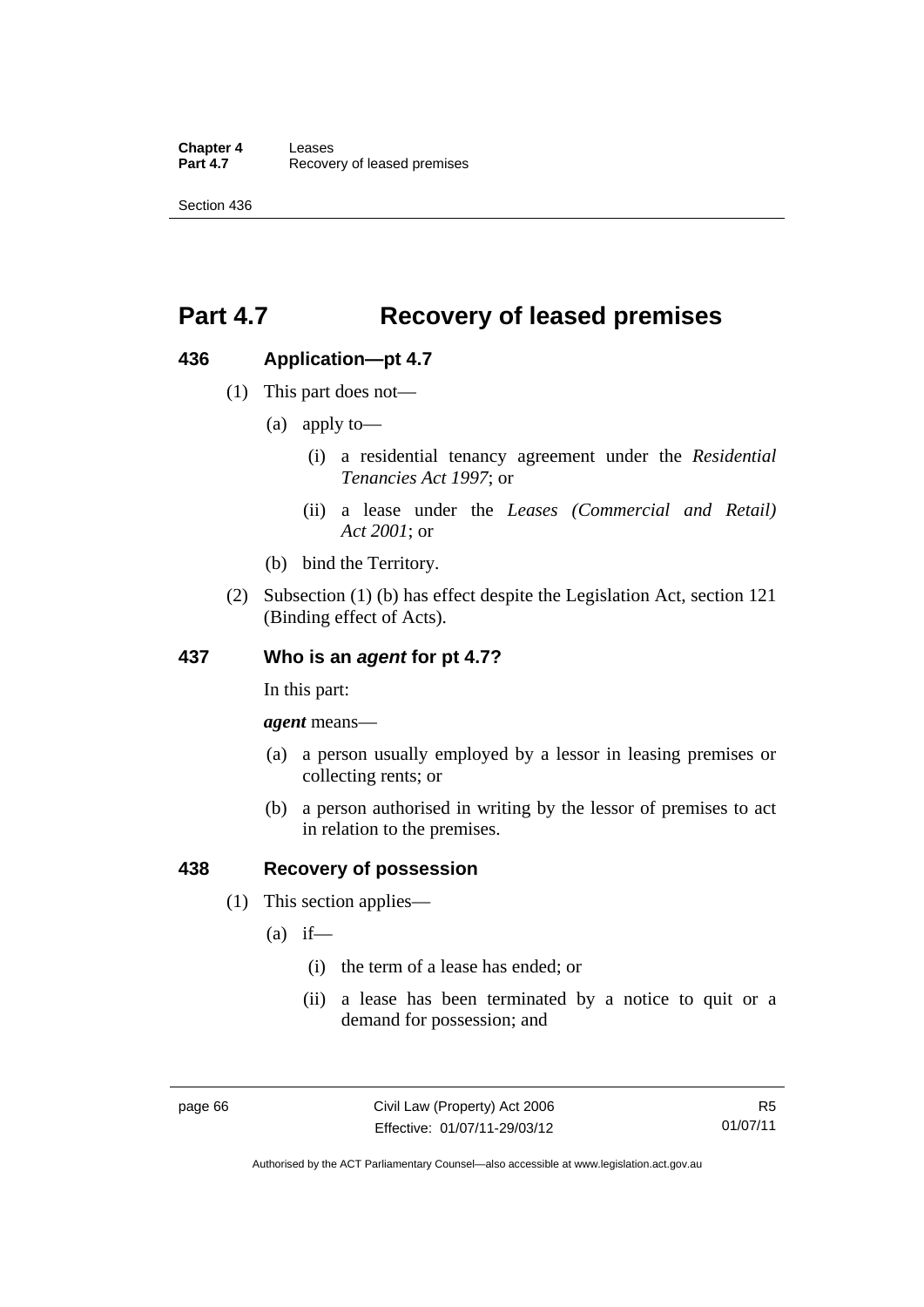- (b) the lessee, or a person claiming under the lessee who is occupying the leased premises or a part of the premises, fails to quit and give possession of the premises or a part of the premises to the lessor.
- (2) The lessor or the lessor's agent may apply to the Supreme Court or Magistrates Court for an order for recovery of possession of the premises.
- (3) If the court is satisfied that the term of the lease has ended or that the lease has been terminated, it may make an order for recovery of possession of the premises by the lessor and may—
	- (a) issue a warrant authorising a police officer or someone else to enter (with any reasonable and necessary force) into the premises and give possession to the lessor or the lessor's agent; or
	- (b) postpone the issue of a warrant mentioned in paragraph (a), or suspend the execution of the warrant, for a time it considers appropriate.
- (4) In this section:

*possession*—to remove any doubt, *possession* of land does not include receipt of income from the land.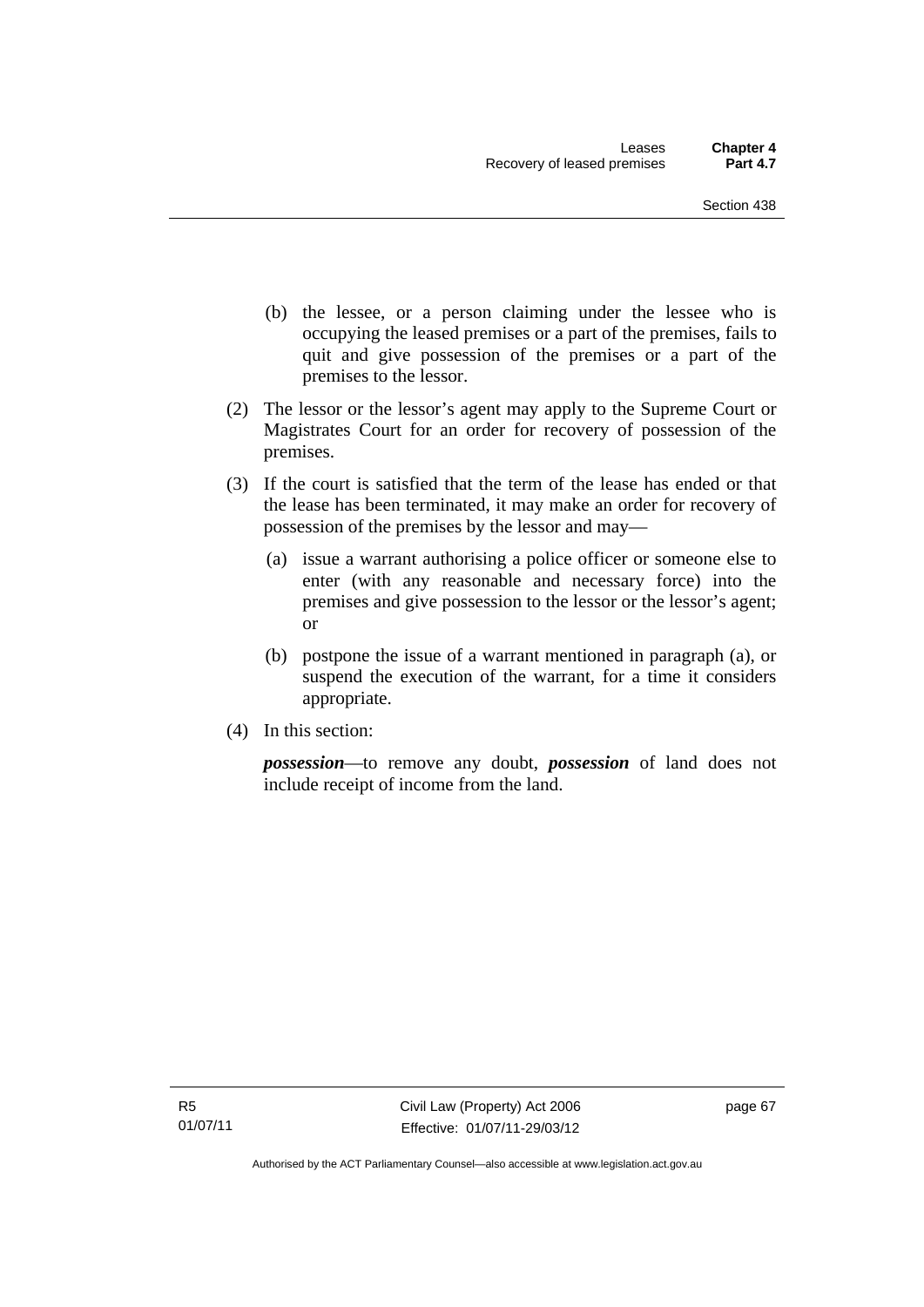Section 500

# **Chapter 5 Miscellaneous**

# **Part 5.1 Debts charged on property of deceased person**

# **500 Charges on property of deceased person to be paid primarily out of property charged**

- (1) This section applies if a person dies possessing or being entitled to, or, under a general power of appointment, disposes of by will—
	- (a) property that at the time of the person's death is charged with the payment of an amount, whether by legal mortgage, equitable charge or in some other way (including a lien for unpaid purchase money); or
	- (b) land for which an amount is owing at the time of the person's death under a contract of purchase.
- (2) Unless the deceased person has by will indicated a contrary intention, the property charged or land for which purchase money is owing is, as between the different people claiming through the deceased person, primarily liable for the payment of the charge or purchase money and—
	- (a) each part of property that is subject to a charge must bear a proportionate part of the charge on the whole of the property; and
	- (b) each part of a parcel of land for which purchase money is owing must bear a proportionate part of the amount owing for the whole parcel.

Authorised by the ACT Parliamentary Counsel—also accessible at www.legislation.act.gov.au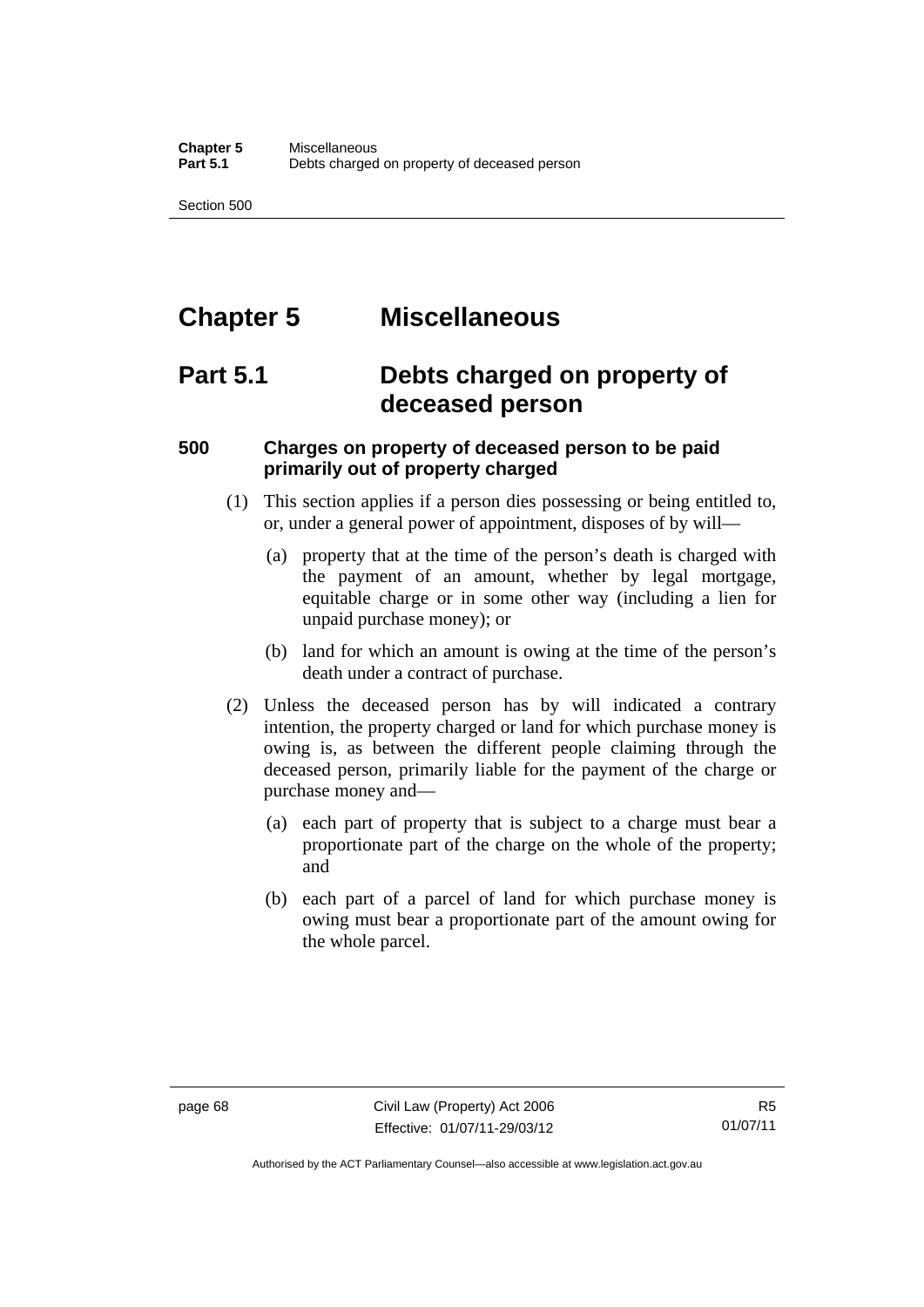- (3) A contrary intention is not taken to be indicated—
	- (a) by a general direction in the deceased person's will for the payment of debts, or all debts, of the person out of—
		- (i) the person's personal estate; or
		- (ii) the person's residuary real and personal estate; or
		- (iii) the person's residuary real estate; or
	- (b) by a charge in the deceased person's will of debts, or all debts, of the person on any estate mentioned in paragraph (a).
- (4) However, a contrary intention is taken to be indicated by words in the deceased person's will expressly or by necessary implication indicating an intention that a general direction in the will of the kind mentioned in subsection (3) (a), or a charge in the will of the kind mentioned in subsection (3) (b), is to apply to a charge on property mentioned in subsection (1) (a) or an amount of unpaid purchase money mentioned in subsection (1) (b).
- (5) This section does not affect the right of a person entitled to a charge on property mentioned in subsection (1) (a), or to unpaid purchase money mentioned in subsection (1) (b), to obtain payment of the charge or purchase money out of other assets of the deceased person or in some other way.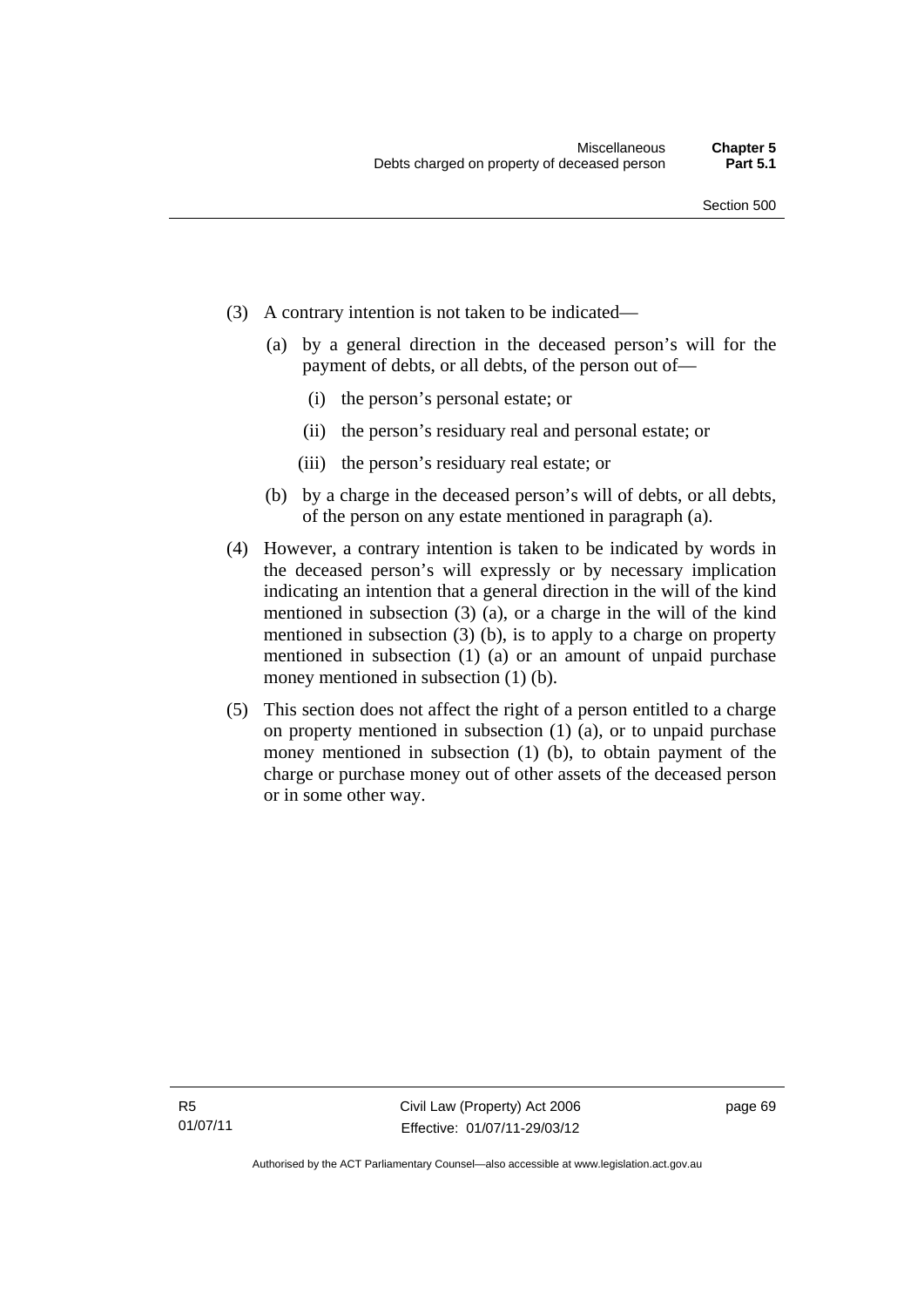**Chapter 5** Miscellaneous<br>**Part 5.2** Stipulations in **Stipulations in contracts** 

Section 501

# **Part 5.2 Stipulations in contracts**

### **501 Stipulations not of the essence of contracts**

Stipulations in a contract, about time or anything else, that, in accordance with the rules of equity, are taken not to be, or not to have been, of the essence of the contract must be interpreted and have effect at law in accordance with those rules.

page 70 Civil Law (Property) Act 2006 Effective: 01/07/11-29/03/12

R5 01/07/11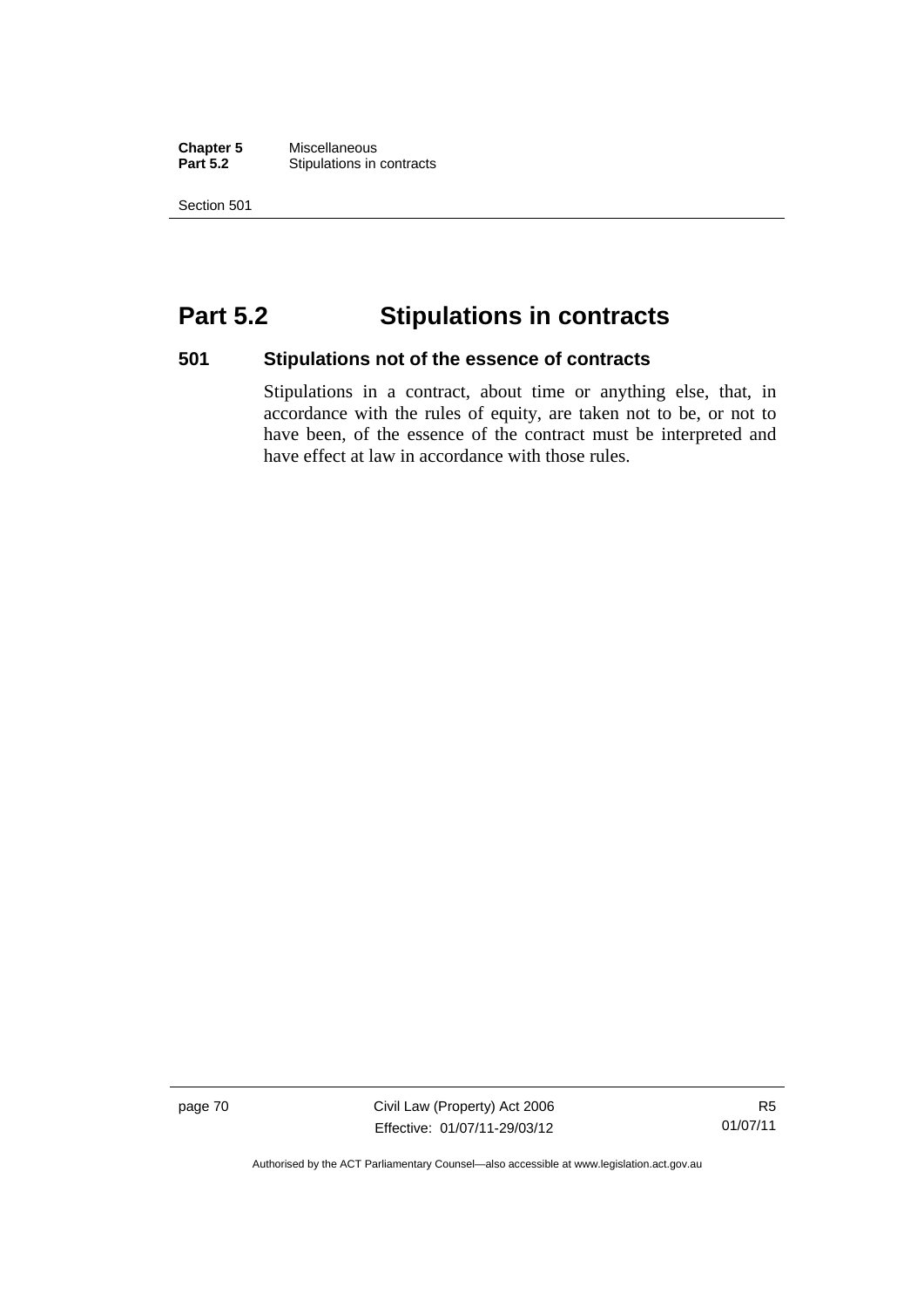# **Part 5.3 Miscellaneous—other provisions**

# **502 Approved forms**

- (1) The Minister may, in writing, approve forms for this Act.
- (2) If the Minister approves a form for a particular purpose, the approved form must be used for that purpose.

*Note* For other provisions about forms, see the Legislation Act, s 255.

(3) An approved form is a notifiable instrument.

*Note* A notifiable instrument must be notified under the Legislation Act.

# **503 Regulation-making power**

The Executive may make regulations for this Act.

*Note* A regulation must be notified, and presented to the Legislative Assembly, under the Legislation Act.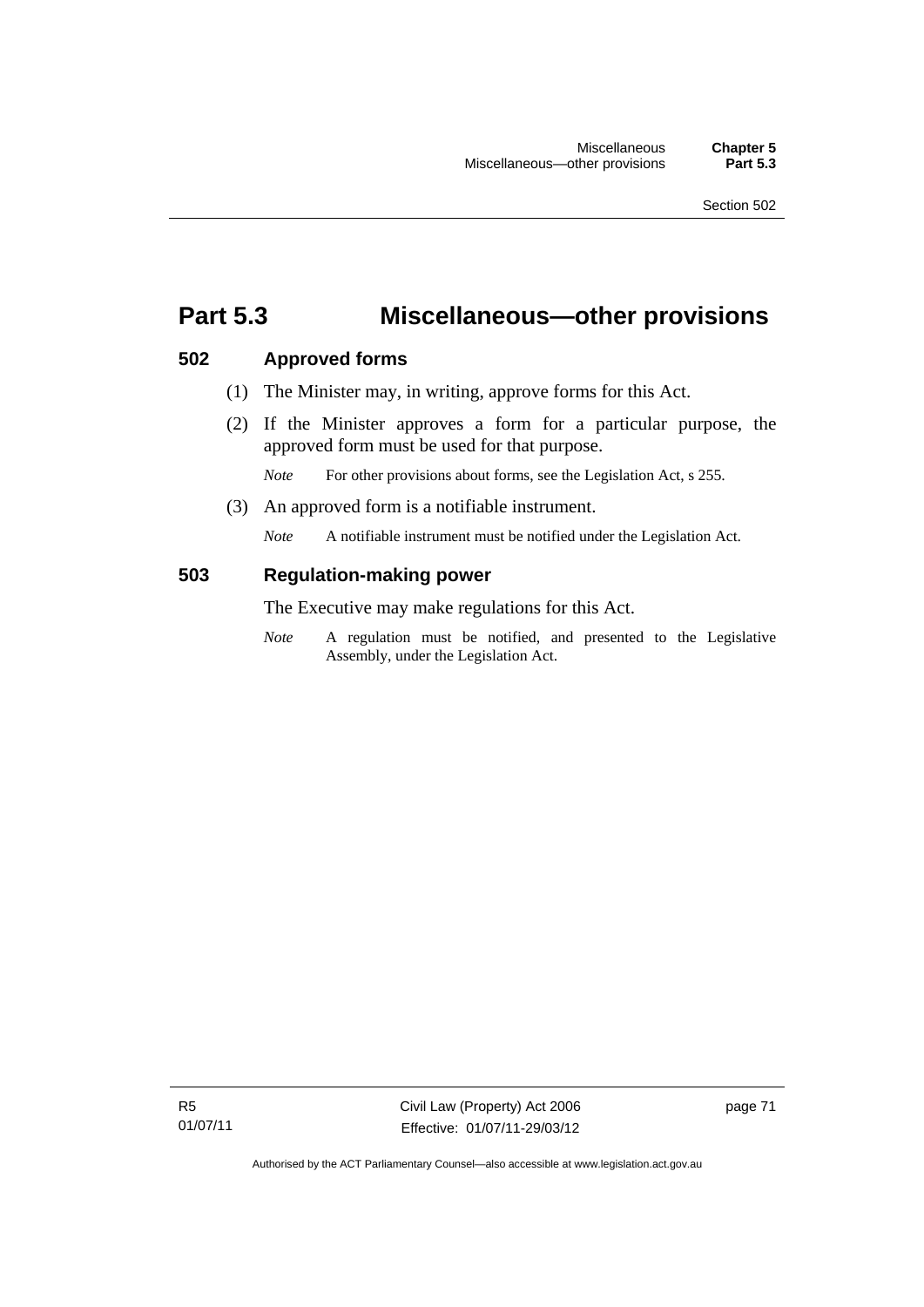**Dictionary** 

# **Dictionary**

(see s 3)

- *Note 1* The Legislation Act contains definitions and other provisions relevant to this Act.
- *Note 2* For example, the Legislation Act, dict, pt 1, defines the following terms:
	- adult
	- child
	- corporation
	- Corporations Act
	- domestic partnership (see s 169 (2))
	- individual
	- instrument (see s 14)
	- interest
	- land
	- person
	- police officer
	- proceeding
	- provision (see s 16)
	- public trustee
	- registrar-general.
- *Note* 3 See also the Legislation Act, s 168 (References to person with interest in land include personal representative etc).

*administrator* includes anyone to whom administration of the estate of a deceased person is granted, and includes the public trustee acting under the *Administration and Probate Act 1929*, part 6.

*agent*, for part 4.7 (Recovery of leased premises)—see section 437.

*annuity*, for part 2.6 (Apportionment)—see section 248.

*assurance* includes a conveyance and a disposition made otherwise than by will.

**bankruptcy** includes any act or proceeding in law having effects or results similar to those of bankruptcy.

R5 01/07/11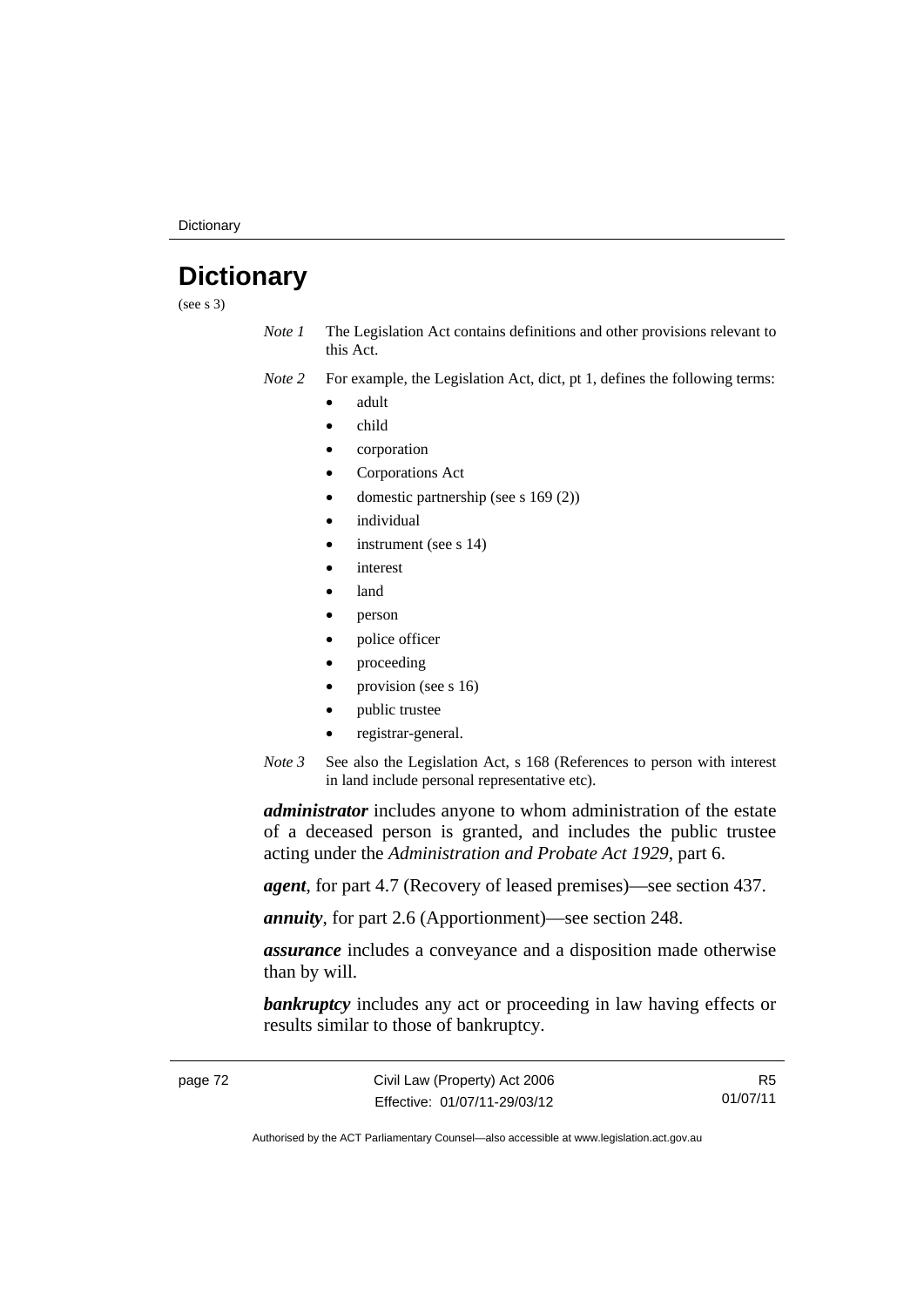### **Example**

winding-up of a company

*Note* An example is part of the Act, is not exhaustive and may extend, but does not limit, the meaning of the provision in which it appears (see Legislation Act, s 126 and s 132).

*conveyance* includes an assignment, appointment, lease, settlement or other assurance by deed of any property.

*deed*, in relation to land under the *Land Titles Act 1925*, includes an instrument that has the effect of a deed under that Act.

*disposition* includes—

- (a) a conveyance; and
- (b) an acknowledgment under the *Administration and Probate Act 1929*, section 56 (Executor may sign acknowledgment instead of conveyance); and
- (c) a vesting instrument, declaration of trust, disclaimer, release or any other assurance of property by an instrument other than a will; and
- (d) a release, devise, bequest or appointment of property in a will.

*dividend*, for part 2.6 (Apportionment)—see section 248.

*encumbrance* includes—

- (a) a mortgage; and
- (b) a trust for securing money; and
- (c) a lien or charge of a portion, annuity, or other capital or annual sum.

*executor* means the executor to whom probate has been granted, and includes an executor by right of representation.

*income*, of land, includes rents and profits.

page 73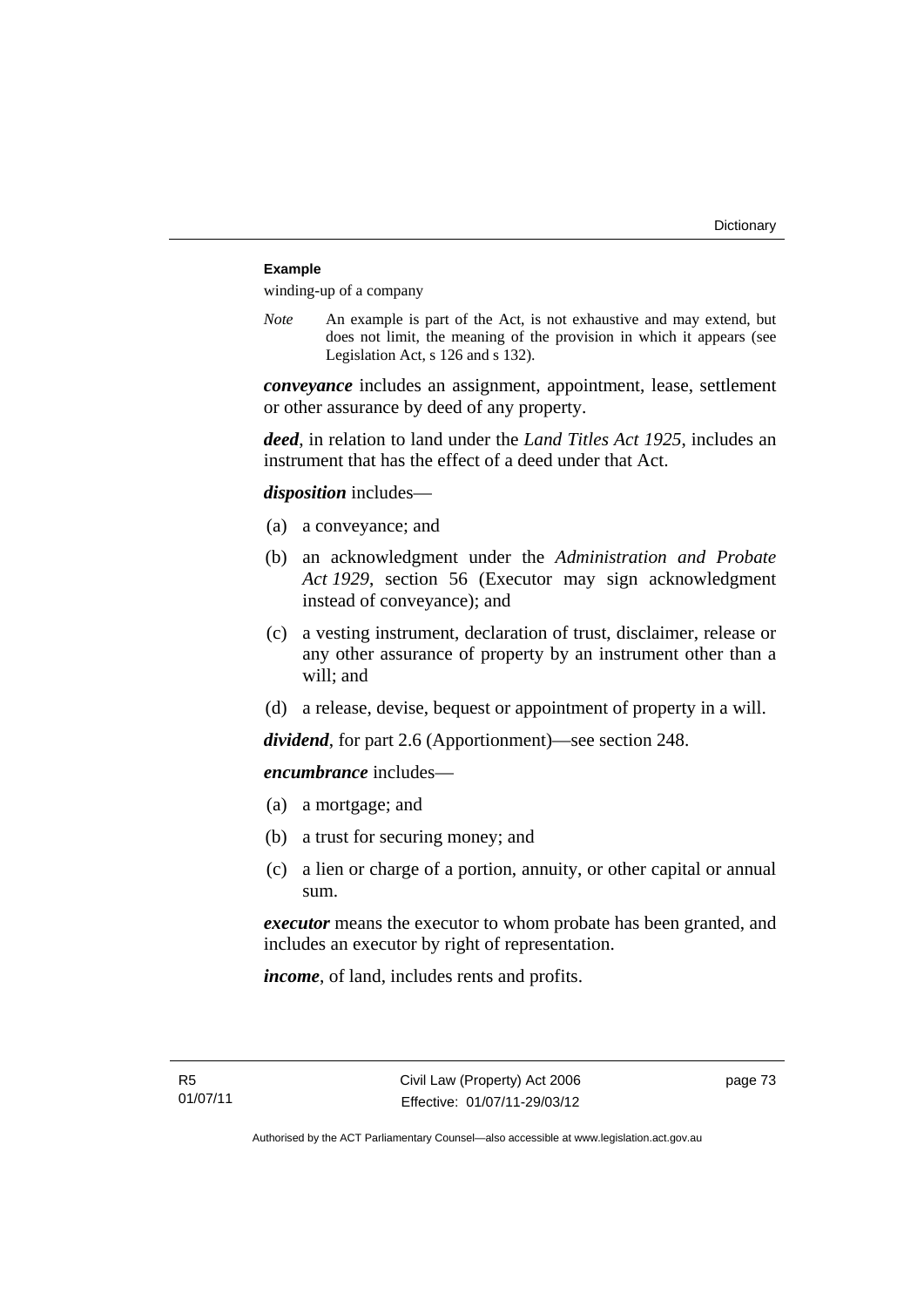*instrument* includes a deed, a will, an agreement for settlement, and a law of the Territory, the Commonwealth, a State or another Territory.

*interested person*, in relation to property, for part 2.5 (Partition) see section 242.

*lease*, for part 4.5 (Forfeiture of leases)—see section 424.

*lessee*, for part 4.5 (Forfeiture of leases)—see section 424.

*lessor*, for part 4.5 (Forfeiture of leases)—see section 424.

*life interest*, for division 2.2.3 (Ending life interests)—see section 215.

### *mortgage*—

- (a) for land under the *Land Titles Act 1925*—see that Act, section 6 (1): and
- (b) for other property—includes a charge on property for securing money or money's worth.

#### *mortgagee*—

- (a) for land under the *Land Titles Act 1925*—see that Act, section 6 (1); and
- (b) for other property—includes a person taking title to the mortgage under the original mortgagee.

#### *mortgagor*—

- (a) for land under the *Land Titles Act 1925*—see that Act, section 6 (1); and
- (b) for other property—includes any of the following:
	- (i) a person taking title to the equity of redemption under the original mortgagor;
	- (ii) a person entitled to redeem a mortgage, according to the person's interest in the mortgaged property.

R5 01/07/11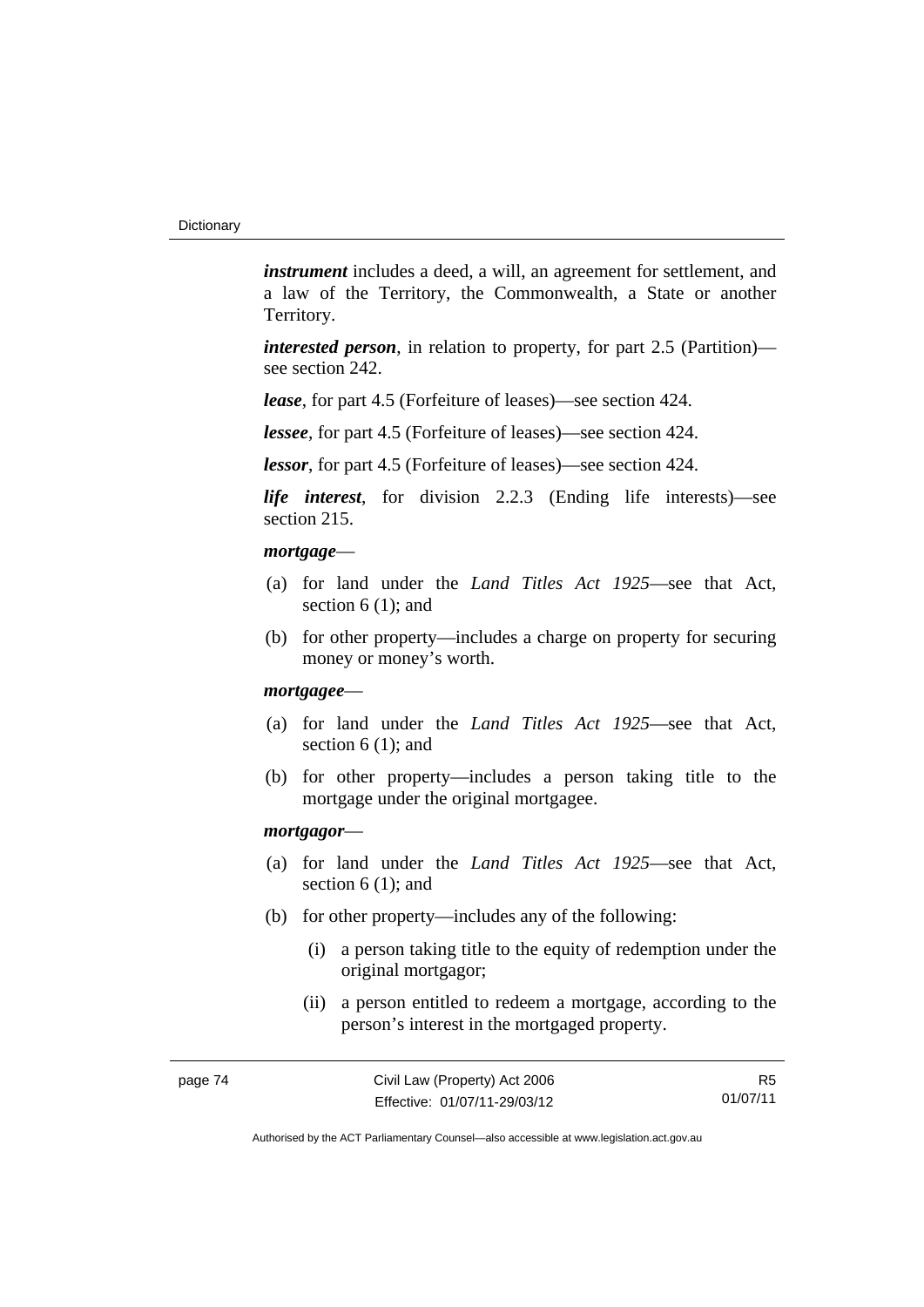*personal representative* means the executor or administrator of a deceased person.

*person with a legal disability* means—

- (a) a child; or
- (b) a person with a mental disability.

*person with a mental disability* means—

- (a) in relation to a proceeding—a person (other than a child) who is not legally competent to be a party to the proceeding; and
- (b) in relation to the doing of something—a person (other than a child) who is not legally competent to do the thing;

and includes such a person even if a guardian or manager has not been appointed for the person under the *Guardianship and Management of Property Act 1991*.

*possession*, of land, includes receipt of income from the land.

*proceeding for partition of property*, for part 2.5 (Partition)—see section 242.

# *purchaser*—

- (a) for division 2.4.1 (Dispositions on trust for sale or with power of sale)—see section 230; and
- (b) for division 2.4.2 (Voidable dispositions)—see section 238; and
- (c) for any other provision—means a purchaser for valuable consideration, and includes—
	- (i) a lessee or mortgagee; and
	- (ii) anyone else who acquires an interest in property for valuable consideration.

*registered* means registered in the appropriate register kept by the registrar-general.

page 75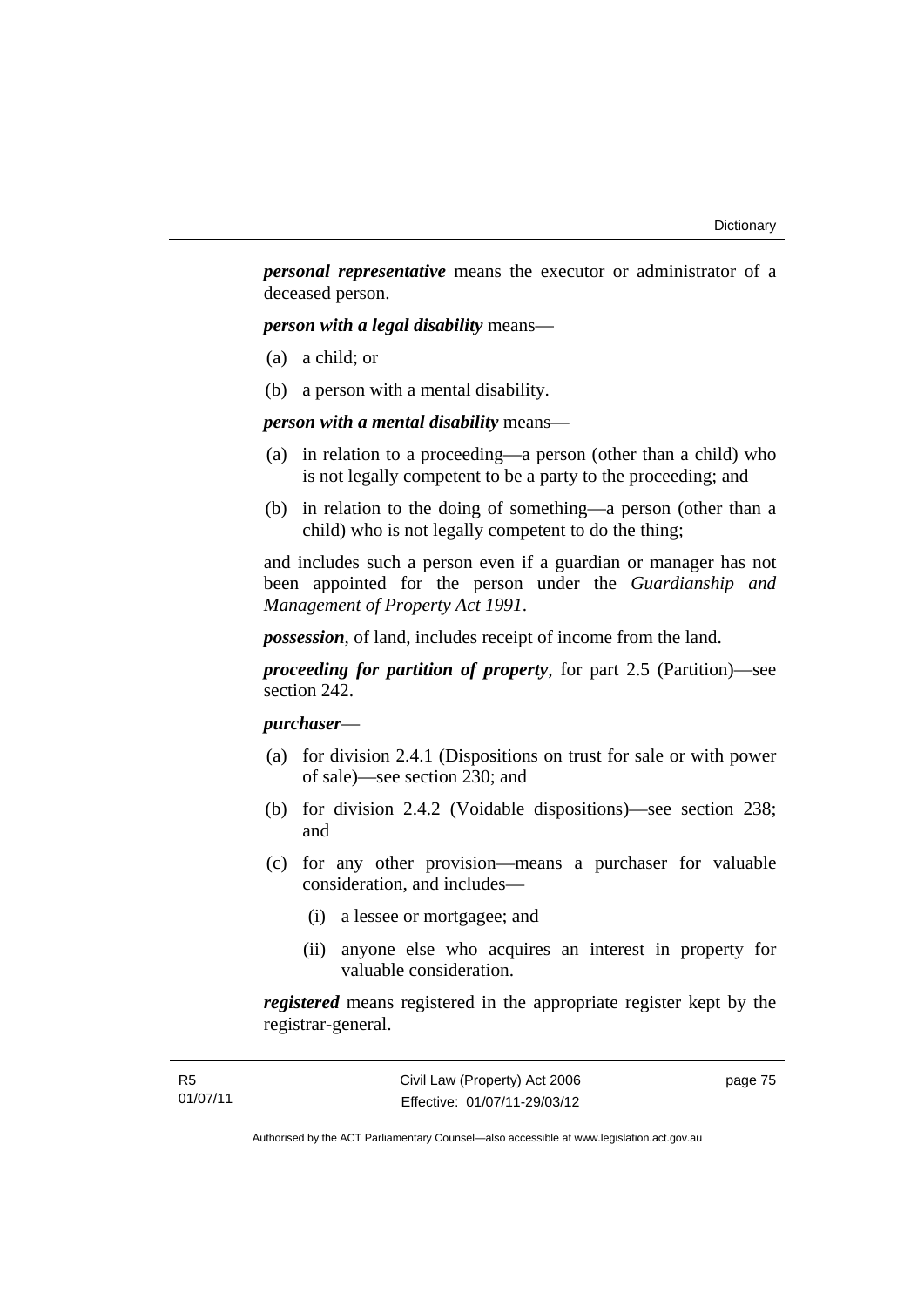### *rent*—

- (a) includes yearly or other rent; and
- (b) for part 2.6 (Apportionment)—see section 248.

*securities* includes stocks, funds and shares.

*settlement*—see section 200.

*sublease*, for part 4.5 (Forfeiture of leases)—see section 424.

*trust corporation* means—

- (a) the public trustee or a trustee company; or
- (b) the Official Trustee in Bankruptcy under the *Bankruptcy Act 1966* (Cwlth); or
- (c) the trustee in whom the property of a bankrupt is vested.

*trustee company*—see the *Trustee Companies Act 1947*, dictionary.

*trustees for sale* means the people holding property on trust for sale.

*trust for sale* means a binding trust for sale, whether or not exercisable at the request or with the consent of anyone, and with or without a discretionary power to postpone sale.

*valuable consideration* includes marriage, but does not include a nominal consideration in money.

page 76 Civil Law (Property) Act 2006 Effective: 01/07/11-29/03/12

R5 01/07/11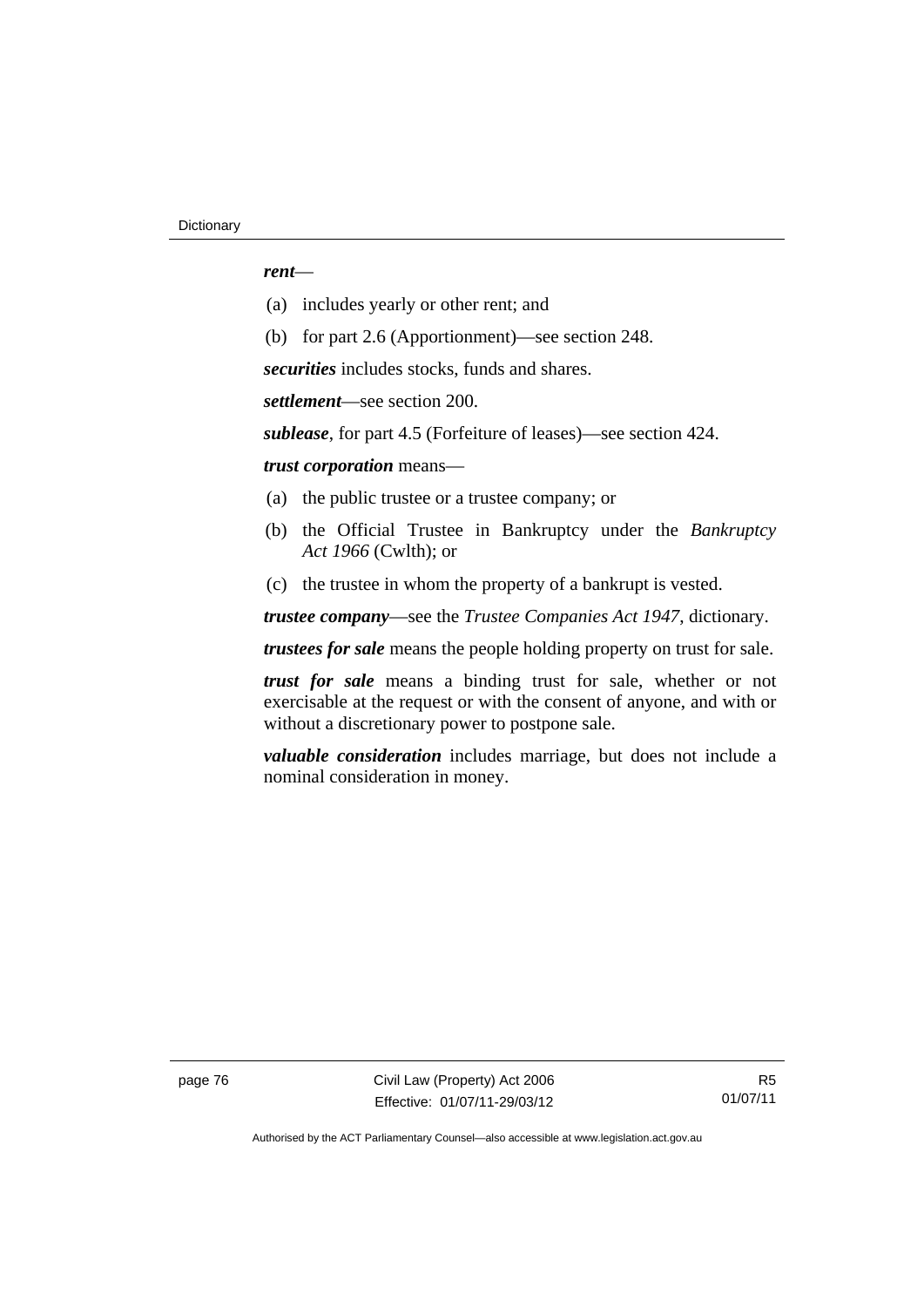#### **Endnotes**

# **Endnotes**

## **1 About the endnotes**

Amending and modifying laws are annotated in the legislation history and the amendment history. Current modifications are not included in the republished law but are set out in the endnotes.

Not all editorial amendments made under the *Legislation Act 2001*, part 11.3 are annotated in the amendment history. Full details of any amendments can be obtained from the Parliamentary Counsel's Office.

Uncommenced amending laws and expiries are listed in the legislation history and the amendment history. These details are underlined. Uncommenced provisions and amendments are not included in the republished law but are set out in the last endnote.

If all the provisions of the law have been renumbered, a table of renumbered provisions gives details of previous and current numbering.

The endnotes also include a table of earlier republications.

| $A = Act$<br>$AF =$ Approved form<br>$am = amended$<br>$amdt = amendment$<br>$AR = Assembly resolution$<br>$ch = chapter$<br>$CN =$ Commencement notice<br>$def = definition$<br>$DI = Disallowable instrument$<br>$dict = dictionary$<br>disallowed = disallowed by the Legislative<br>Assembly<br>$div = division$<br>$exp = expires/expired$<br>$Gaz = gazette$<br>$hdg = heading$<br>$IA = Interpretation Act 1967$<br>$ins = inserted/added$<br>$LA =$ Legislation Act 2001<br>$LR =$ legislation register | $NI = Notifiable$ instrument<br>$o = order$<br>$om = omitted/repealed$<br>$ord = ordinance$<br>orig = original<br>par = paragraph/subparagraph<br>$pres = present$<br>$prev = previous$<br>$(\text{prev}) = \text{previously}$<br>$pt = part$<br>$r = rule/subrule$<br>$reloc = relocated$<br>$renum = renumbered$<br>$R[X]$ = Republication No<br>$RI = reissue$<br>$s = section/subsection$<br>$sch = schedule$<br>$sdiv = subdivision$<br>$SL = Subordinate$ law<br>$sub =$ substituted |  |
|-----------------------------------------------------------------------------------------------------------------------------------------------------------------------------------------------------------------------------------------------------------------------------------------------------------------------------------------------------------------------------------------------------------------------------------------------------------------------------------------------------------------|--------------------------------------------------------------------------------------------------------------------------------------------------------------------------------------------------------------------------------------------------------------------------------------------------------------------------------------------------------------------------------------------------------------------------------------------------------------------------------------------|--|
|                                                                                                                                                                                                                                                                                                                                                                                                                                                                                                                 |                                                                                                                                                                                                                                                                                                                                                                                                                                                                                            |  |
| $LRA =$ Legislation (Republication) Act 1996                                                                                                                                                                                                                                                                                                                                                                                                                                                                    | $underlining = whole or part not commenced$                                                                                                                                                                                                                                                                                                                                                                                                                                                |  |
| $mod = modified/modification$                                                                                                                                                                                                                                                                                                                                                                                                                                                                                   | or to be expired                                                                                                                                                                                                                                                                                                                                                                                                                                                                           |  |

### **2 Abbreviation key**

R5 01/07/11 Civil Law (Property) Act 2006 Effective: 01/07/11-29/03/12

page 77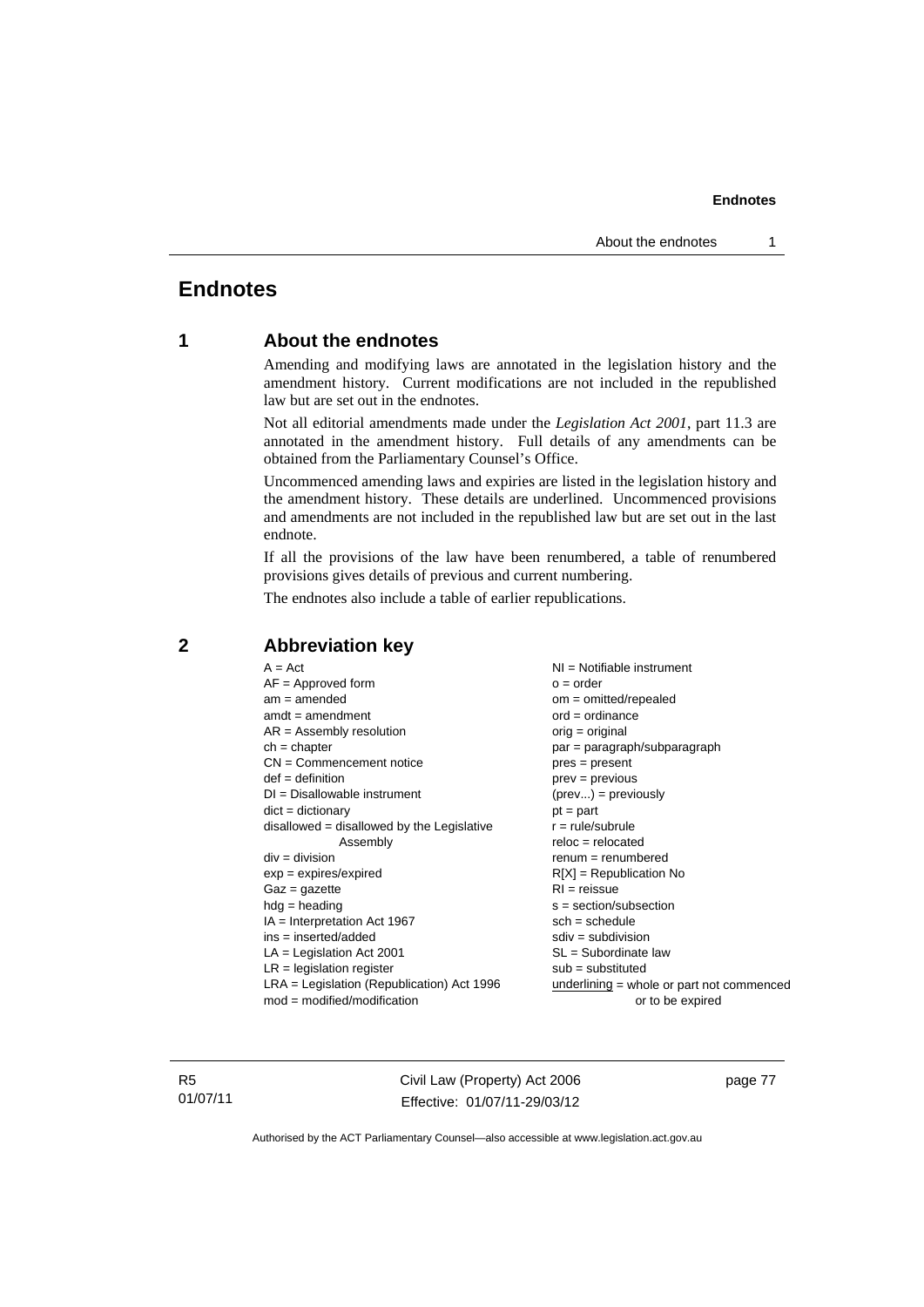#### **Endnotes**

3 Legislation history

# **3 Legislation history**

**Civil Law (Property) Act 2006 A2006-38**  notified LR 28 September 2006 s 1, s 2 commenced 28 September 2006 (LA s 75 (1) remainder commenced 28 March 2007 (s 2 and LA s 79) as amended by **Children and Young People (Consequential Amendments) Act 2008 A2008-20 sch 3 pt 3.5**  notified LR 17 July 2008 s 1, s 2 commenced 17 July 2008 (LA s 75 (1)) s 3 commenced 18 July 2008 (s 2 (1)) sch 3 pt 3.5 commenced 27 October 2008 (s 2 (4) and see Children and Young People Act 2008 A2008-19, s 2 and CN2008-13) **Justice and Community Safety Legislation Amendment Act 2010 (No 3) A2010-40 sch 1 pt 1.1**  notified LR 5 October 2010 s 1, s 2 commenced 5 October 2010 (LA s 75 (1)) s 3, sch 1 pt 1.1 commenced 6 October 2010 (s 2 (1)) **Administrative (One ACT Public Service Miscellaneous Amendments) Act 2011 A2011-22 sch 1 pt 1.26**  notified LR 30 June 2011 s 1, s 2 commenced 30 June 2011 (LA s 75 (1)) sch 1 pt 1.26 commenced 1 July 2011 (s 2 (1)) **4 Amendment history Commencement**  s 2 om LA s 89 (4) **Application of Act**  s 5 am A2010-40 amdt 1.1

**Powers and duties of guardian**  s 257 am A2008-20 amdt 3.13; A2011-22 amdt 1.91 **Transitional** 

pt 5.4 hdg exp 28 March 2009 (s 506)

**References to repealed Act** 

s 504 exp 28 March 2009 (s 506)

page 78 Civil Law (Property) Act 2006 Effective: 01/07/11-29/03/12

R5 01/07/11